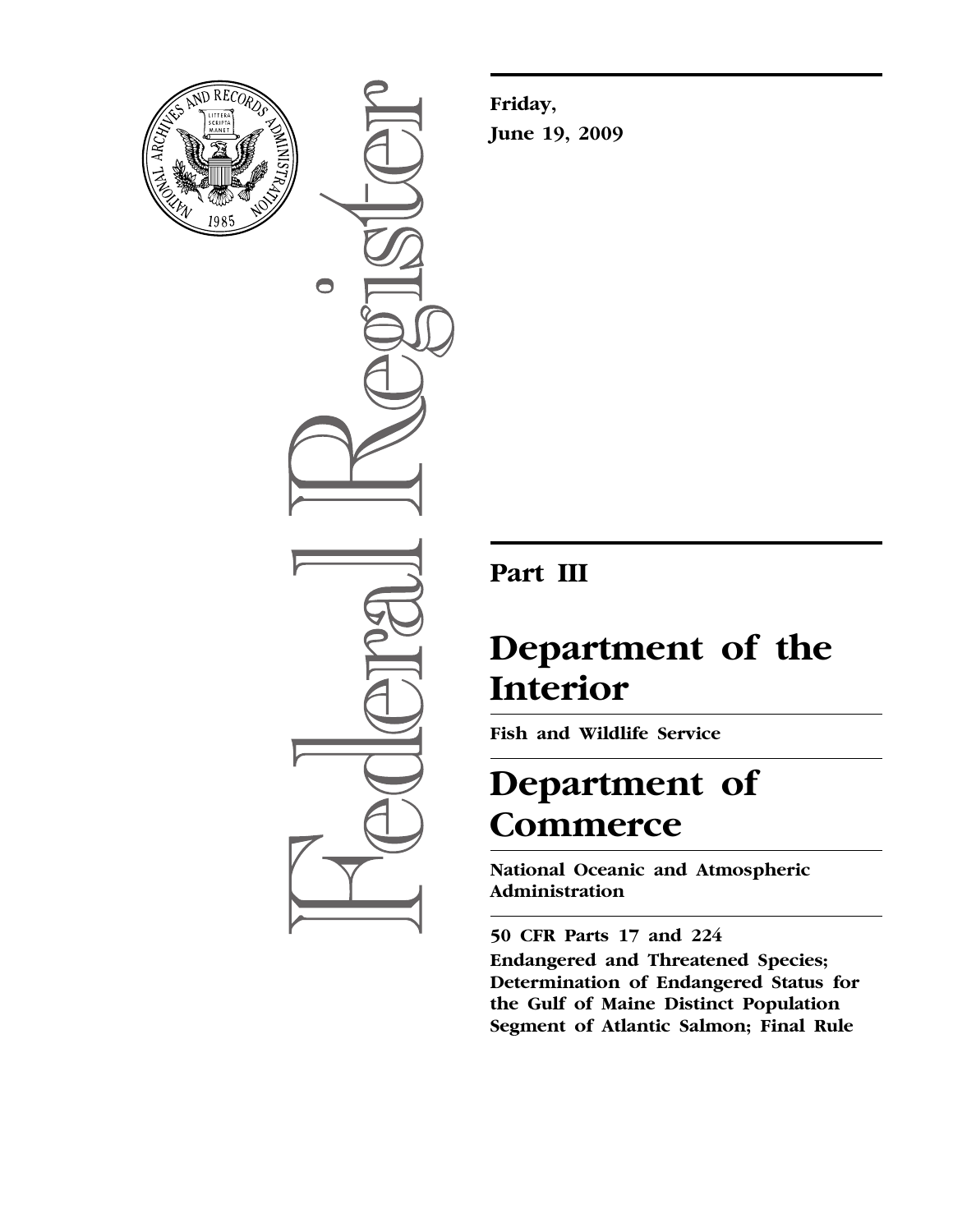# **DEPARTMENT OF INTERIOR**

# **Fish and Wildlife Service**

# **50 CFR Part 17**

# **DEPARTMENT OF COMMERCE**

# **National Oceanic and Atmospheric Administration**

# **50 CFR Part 224**

**[Docket No. 0808191116–9709–02]** 

# **RIN 0648–XJ93**

# **Endangered and Threatened Species; Determination of Endangered Status for the Gulf of Maine Distinct Population Segment of Atlantic Salmon**

**AGENCY:** National Marine Fisheries Service (NMFS), National Oceanic and Atmospheric Administration (NOAA), Commerce; United States Fish and Wildlife Service (USFWS), Interior. **ACTION:** Final rule.

**SUMMARY:** We (NMFS and USFWS, collectively referred to as the Services) have determined that naturally spawned and conservation hatchery populations of anadromous Atlantic salmon (*Salmo salar*) whose freshwater range occurs in the watersheds from the Androscoggin River northward along the Maine coast to the Dennys River, including those that were already listed in November 2000, constitute a distinct population segment (DPS) and hence a ''species'' for listing. We have determined that the Gulf of Maine (GOM) DPS warrants listing as endangered under the Endangered Species Act (ESA). Critical habitat for the GOM DPS will be designated in a subsequent **Federal Register** notice.

**DATES:** This rule is effective July 20, 2009.

**ADDRESSES:** Comments and materials received, as well as supporting scientific information used in the preparation of this rule, will be available for public inspection, by appointment, during normal business hours at: National Marine Fisheries Service, Northeast Regional Office, 55 Great Republic Drive, Gloucester MA 01930. An electronic copy of this final rule is available at: *[http://www.nero.noaa.gov/](http://www.nero.noaa.gov/prot_res/altsalmon/)  prot*\_*res/altsalmon/*. Public comments [received can be viewed at](http://www.regulations.gov) *http:// www.regulations.gov*.

**FOR FURTHER INFORMATION CONTACT:** Rory Saunders, NMFS, at (207) 866–4049; Jessica Pruden, NMFS, at (978) 282– 8482; Marta Nammack, NMFS, at (301)

713–1401; Lori Nordstrom, USFWS, at (207) 827–5938 ext. 13. Persons who use a Telecommunications device for the deaf (TDD) may call the Federal Information Relay Service (FIRS) at 1–800–877–8339, 24 hours a day, 7 days a week.

# **SUPPLEMENTARY INFORMATION:**

# **Background**

We issued a final rule listing the GOM DPS of Atlantic salmon as endangered on November 17, 2000 (65 FR 69469). The GOM DPS was defined as all naturally reproducing wild populations and those river-specific hatchery populations of Atlantic salmon having historical, river-specific characteristics found north of and including tributaries of the lower Kennebec River to, but not including, the mouth of the St. Croix River at the U.S.-Canada border. In the final rule listing the GOM DPS, we did not include fish that inhabit the mainstem and tributaries of the Penobscot River above the site of the former Bangor Dam, the upper Kennebec River, or the Androscoggin River within the GOM DPS (65 FR 69469; November 17, 2000).

In late 2003, we assembled the 2005 Biological Review Team (BRT) composed of biologists from the Maine Atlantic Salmon Commission (now the Maine Department of Marine Resources Bureau of Sea-run Fisheries and Habitat (MDMR)), the Penobscot Indian Nation, and both Services. The 2005 BRT was charged with reviewing and evaluating all relevant scientific information relating to the current DPS delineation (including a detailed genetic characterization of the Penobscot population and data relevant to the appropriateness of including the upper Kennebec and Androscoggin rivers as part of the DPS), determining the conservation status of the populations not included in GOM DPS listed in 2000, and assessing their relationship to the GOM DPS as it was listed in 2000. The findings of the 2005 BRT, which are detailed in the 2006 Status Review for Anadromous Atlantic Salmon in the United States (Fay *et al.*, 2006), addressed: the DPS delineation, including whether populations that were not included in the 2000 listing should be included in the GOM DPS; the extinction risks to the species; and the threats to the species. The 2006 Status Review (Fay *et al.*, 2006) underwent peer review by experts in the fields of Atlantic salmon biology and genetics to ensure that it was based on the best available science. Each peer reviewer independently affirmed the

major conclusions presented in Fay *et al.* (2006).

*Policies for Delineating Species Under the ESA* 

Section 3 of the ESA defines ''species'' as including ''any subspecies of fish or wildlife or plants, and any distinct population segment of any species of vertebrate fish or wildlife which interbreeds when mature.'' The term ''distinct population segment'' is not recognized in the scientific literature. Therefore, the Services adopted a joint policy for recognizing DPSs under the ESA (DPS Policy; 61 FR 4722) on February 7, 1996. The DPS policy requires the consideration of two elements when evaluating whether a vertebrate population segment may be considered a DPS under the ESA: (1) The discreteness of the population segment in relation to the remainder of the species or subspecies to which it belongs; and (2) the significance of the population segment to the species or subspecies to which it belongs.

A population segment of a vertebrate species may be considered discrete if it satisfies either one of the following conditions: (1) It is markedly separated from other populations of the same taxon (an organism or group of organisms) as a consequence of physical, physiological, ecological, or behavioral factors. Quantitative measures of genetic or morphological discontinuity may provide evidence of this separation; or (2) it is delimited by international governmental boundaries within which differences in control of exploitation, management of habitat, conservation status, or regulatory mechanisms exist that are significant in light of section 4(a)(1)(D) of the ESA (*i.e.*, inadequate regulatory mechanisms).

If a population segment is found to be discrete under one or more of the above conditions, its biological and ecological significance to the taxon to which it belongs is evaluated. This consideration may include, but is not limited to: (1) Persistence of the discrete population segment in an ecological setting unusual or unique for the taxon; (2) evidence that the loss of the discrete population segment would result in a significant gap in the range of a taxon; (3) evidence that the discrete population segment represents the only surviving natural occurrence of a taxon that may be more abundant elsewhere as an introduced population outside its historic range; and (4) evidence that the discrete population segment differs markedly from other populations of the species in its genetic characteristics.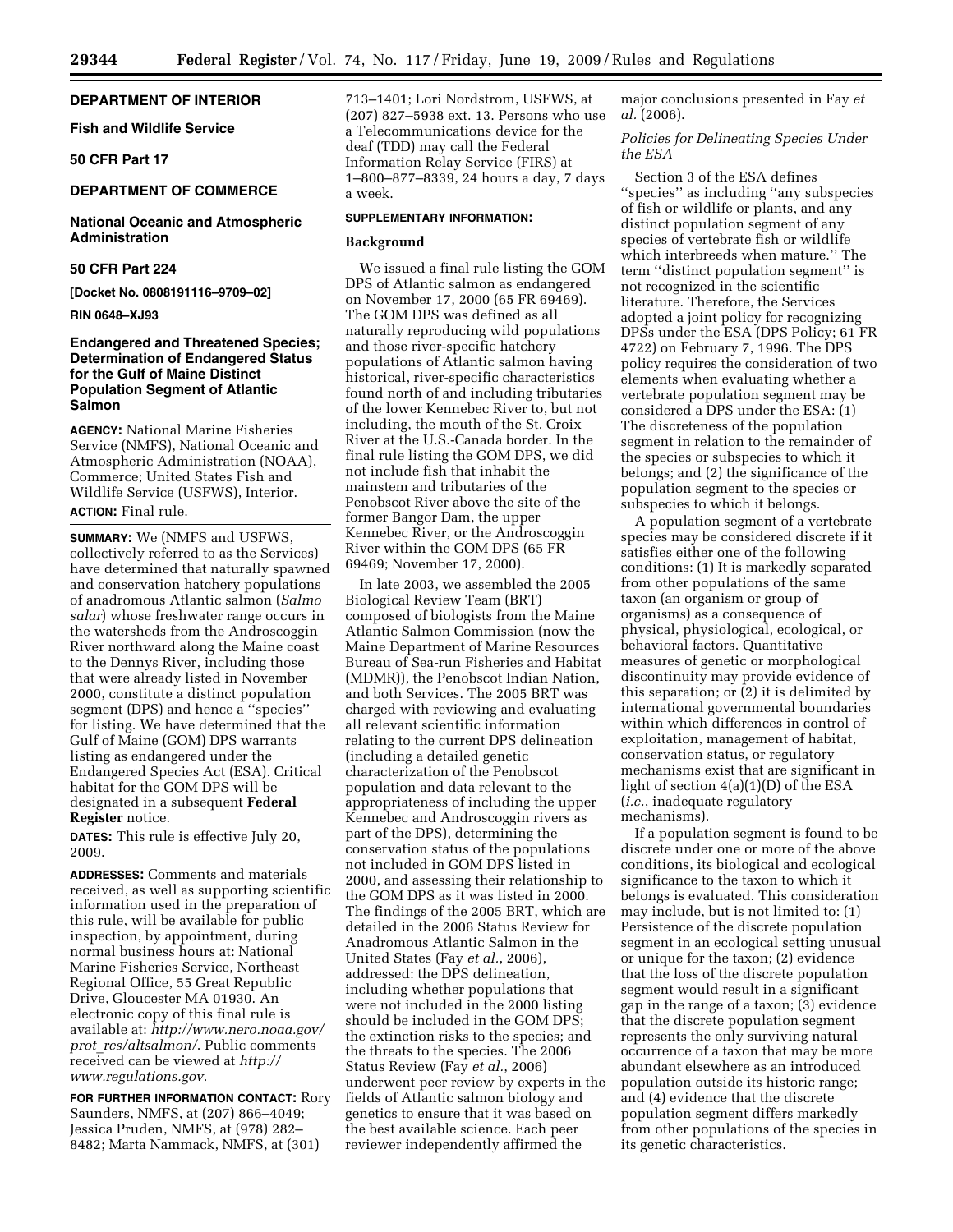# *Listing Determinations Under the ESA*

The ESA defines an endangered species as one that is in danger of extinction throughout all or a significant portion of its range, and a threatened species as one that is likely to become endangered in the foreseeable future throughout all or a significant portion of its range (sections 3(6) and 3(20), respectively). The statute requires us to determine whether any species is endangered or threatened because of any of the following five factors: (1) The present or threatened destruction, modification, or curtailment of its habitat or range; (2) overutilization for commercial, recreational, scientific, or educational purposes; (3) disease or predation; (4) the inadequacy of existing regulatory mechanisms; or (5) other natural or manmade factors affecting its continued existence (section 4(a)(1)(A– E)). We are to make this determination based solely on the best available scientific and commercial data available after conducting a review of the status of the species and taking into account any efforts being made by states or foreign governments to protect the species.

# *Atlantic Salmon Life History*

Anadromous Atlantic salmon are a wide ranging species with a complex life history. The historic range of Atlantic salmon occurred on both sides of the North Atlantic: from Connecticut to Ungava Bay in the western Atlantic and from Portugal to Russia's White Sea in the Eastern Atlantic, including the Baltic Sea.

For Atlantic salmon in the United States, juveniles typically spend 2 years rearing in freshwater. Freshwater ecosystems provide spawning habitat and thermal refuge for adult Atlantic salmon; overwintering and rearing areas for eggs, fry, and parr; and migration corridors for smolts and adults (Bardonnet and Bagliniere, 2000). Adult Atlantic salmon typically spawn in early November. During spawning, the female uses its tail to scour or dig a series of nests in the gravel where the eggs are deposited; this series of nests is called a redd. The eggs remain in the redd until they hatch in late March or April. At this stage, they are referred to as alevin or sac fry. Alevins remain in the redd for about 6 more weeks and are nourished by their yolk sac until they emerge from the gravel in mid-May. At this time, they begin active feeding and are termed fry. Within days, the fry enter the parr stage, indicated by vertical bars (parr marks) on their sides that act as camouflage. Atlantic salmon parr are territorial; thus, most juvenile

mortality is thought to be density dependent and mediated by habitat limitation (Gee *et al.*, 1978; Legault, 2005). In particular, suitable overwintering habitat may limit the abundance of large parr prior to smoltification (Cunjak *et al.*, 1998). Smoltification (the physiological and behavioral changes required for the transition to salt water) usually occurs at age 2 for most Atlantic salmon in Maine. The smolt emigration period is rather short and lasts only 2 to 3 weeks for each individual. During this brief emigration window, smolts must contend with rapidly changing osmoregulatory requirements (McCormick *et al.*, 1998) and predator assemblages (Mather, 1998). The freshwater stages in the life cycle of the Atlantic salmon have been well studied; however, much less information is available on Atlantic salmon at sea (Klemetsen *et al.*, 2003).

Gulf of Maine Atlantic salmon migrate vast distances in the open ocean to reach feeding areas in the Davis Strait between Labrador and Greenland, a distance over 4,000 km from their natal rivers (Danie *et al.*, 1984; Meister, 1984). During their time at sea, Atlantic salmon undergo a period of rapid growth until they reach maturity and return to their natal river. Most Atlantic salmon (about 90 percent) from the Gulf of Maine return after spending 2 winters at sea; usually less than ten percent return after spending 1 winter at sea; roughly one percent of returning salmon are either repeat spawners or have spent 3 winters at sea (3 sea winter, or 3SW salmon) (Baum, 1997).

In addition to anadromous Atlantic salmon, landlocked Atlantic salmon have been introduced to many lakes and rivers in Maine, though they are only native to four watersheds in the State: The Union, including Green Lake in Hancock County; the St. Croix, including West Grand Lake in Washington County; the Presumpscot, including Sebago Lake in Cumberland County; and the Penobscot, including Sebec Lake in Piscataquis County (Warner and Havey, 1985). There are certain lakes and rivers in Maine where landlocked salmon and anadromous salmon co-exist. Recent genetic surveys have confirmed that little genetic exchange occurs between these two life history types (Spidle *et al.*, 2003; NMFS unpublished data).

# *Delineation of the Gulf of Maine Distinct Population Segment*

Fay *et al.* (2006) concluded that the DPS delineation that resulted in the 2000 listing designation (65 FR 69469; November 17, 2000) was largely

appropriate, except in the case of large rivers that were excluded in the previous listing determination (Section 6.2.4 of Fay *et al.*, 2006). As described below in the analyses of discreteness and significance of the population segment, Fay *et al.* (2006) concluded that the salmon currently inhabiting the larger rivers (Androscoggin, Kennebec, and Penobscot) are genetically similar to the rivers included in the GOM DPS as listed in 2000 (Spidle *et al.*, 2003), have similar life history characteristics, and occur in the same zoogeographic region (section 6.3 of Fay *et al.*, 2006). Further, the salmon populations inhabiting the large and small rivers from the Androscoggin River northward to the Dennys River differ genetically and in important life history characteristics from Atlantic salmon in adjacent portions of Canada (Spidle *et al.*, 2003; Fay *et al.*, 2006). Thus, Fay *et al.* (2006) (section 6.3.1.4 and 6.3.2.4) concluded that this group of populations (population segment) met both the discreteness and significance criteria of the DPS Policy and, therefore should be considered a DPS. Fay *et al.* (2006) recommended that the new GOM DPS include all anadromous Atlantic salmon whose freshwater range occurs in the watersheds from the Androscoggin River northward along the Maine coast to the Dennys River, including all associated conservation hatchery populations used to supplement these natural populations; currently, such conservation hatchery populations are maintained at Green Lake National Fish Hatchery (GLNFH) and Craig Brook National Fish Hatchery (CBNFH).

#### *Delineating Geographic Boundaries*

Determining the precise boundary of the GOM DPS is difficult. In the case of the GOM DPS, we use a wide array of independent sources of information to make this determination. These sources of information include recent genetic analyses, life history, and zoogeography, among others. Recent genetic analyses, in particular, have clarified these distinctions, and we rely on them heavily in the following analysis. When using genetic data to make these delineations, it is important to note that extant populations must exist in order to make meaningful comparisons. In the case of determining the northern boundary of the GOM DPS, extant populations were used in genetic analyses and thus inform the determination. However, in the case of the determination of the southern boundary of the GOM DPS, many populations south of the Androscoggin are extirpated, and thus there are no genetic data available to make these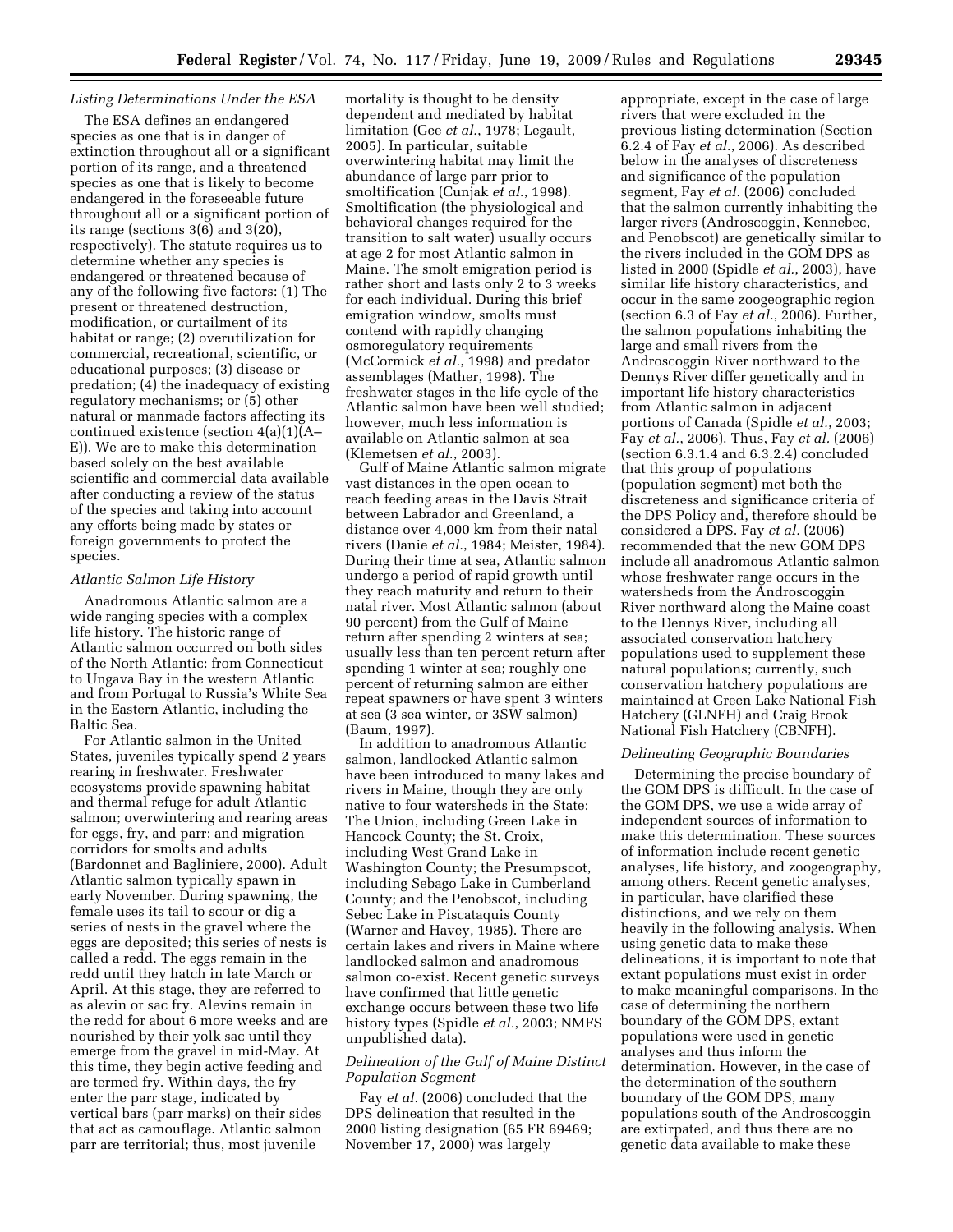comparisons. For this reason we rely on additional information to delineate the southern boundary of the GOM DPS below.

We relied on genetic data to inform our determination on the northern terminus of the GOM DPS. At a broad scale, it is clear that there are substantial differences in genetic structure between U.S. and Canadian populations of Atlantic salmon (Spidle *et al.*, 2003). However, there are no genetic data on the wild salmon that once occurred in the St. Croix watershed along the U.S.- Canada border. As listed in 2000, the northern terminus of the GOM DPS was the U.S.-Canada border at the St. Croix River, but as described on page 54 of Fay *et al.* (2006), the best available science suggests that the St. Croix groups with other Canadian rivers. Genetic analyses found that salmon in the Dennys River are more similar to populations in the United States than to Canadian salmon populations that are geographically proximate to the Dennys (Spidle *et al.*, 2003). Therefore, we find that the northern terminus of the GOM DPS is the Dennys River watershed, rather than the St. Croix.

We determined the southern terminus of the GOM DPS to be the Androscoggin River based on zoogeography rather than genetics because there are extremely few Atlantic salmon in the rivers on which to base genetic analyses as one moves southward. Due to the combination of low numbers of Atlantic salmon in some rivers (*e.g.*, Androscoggin) and the complete extirpation of the native stock in other rivers to the south (*e.g.*, Merrimack), complete genetic data are not and may never be available for the Services to be

able to genetically characterize these populations. In the absence of clear genetic data, we used ecological factors to define the southern boundary of the GOM DPS. The Androscoggin River lies within the Penobscot-Kennebec-Androscoggin Ecological Drainage Unit (EDU) (Olivero, 2003) and the Laurentian Mixed Forest Province (Bailey, 1995), which separates it from more southern rivers that were historically occupied by Atlantic salmon. EDUs are aggregations of watersheds with similar zoogeographic history, physiographic conditions, climatic characteristics, and basic geography (Olivero, 2003). The substantial changes in physiographic conditions south of the Androscoggin drainage are reflected in the southern terminus of both the Laurentian Mixed Forest Province and the Penobscot— Kennebec—Androscoggin EDU occurring in that area. Basin geography, climate, groundwater temperatures, hydrography, and zoogeographic differences between the Penobscot— Kennebec—Androscoggin EDU and the EDUs to the south (*e.g.*, Saco-Merrimack-Charles, Lower Connecticut, Middle Connecticut, and Upper Connecticut) likely had a strong effect upon Atlantic salmon ecology and production. These differences would influence the structure and function of aquatic ecosystems (Vannote *et al.*, 1980; Cushing *et al.*, 1983; Minshall *et al.*, 1983; Cummins *et al.*, 1984; Minshall *et al.*, 1985; Waters, 1995) and create a different environment for the development of local adaptations than rivers, such as the Saco and Merrimack, to the south.

In the proposed rule, we proposed to include the entire Androscoggin, Kennebec, and Penobscot Watersheds within the GOM DPS boundary. Some comments from the public appropriately highlighted several impassable falls that limited the upstream extent to which anadromous salmon inhabited the rivers of Maine. NMFS also evaluated historical occupancy at the watershed scale for the process of proposing critical habitat for the GOM DPS. There is also considerable information provided in the 2006 Status Review pertaining to impassable falls as well. We are, therefore, using these information sources (and others cited therein) to delimit the upstream extent of anadromy for GOM salmon in this final rule.

We have identified seven impassable falls that substantially limited the upstream extent of the freshwater range of GOM salmon. These include Rumford Falls in the town of Rumford on the Androscoggin River, Snow Falls in the town of West Paris on the Little Androscoggin River, Grand Falls in Township 3 Range 4 BKP WKR, on the Dead River in the Kennebec Basin; the un-named falls (impounded by Indian Pond Dam) immediately above the Kennebec River Gorge in the town of Indian Stream Township on the Kennebec River; Big Niagara Falls on Nesowadnehunk Stream in Township 3 Range 10 WELS in the Penobscot Basin; Grand Pitch Falls on Webster Brook in Trout Brook Township in the Penobscot Basin; and Grand Falls on the Passadumkeag River in Grand Falls Township in the Penobscot Basin (Table 1).

| Table 1—Impassable Falls That Limit the Upstream Extent of the Freshwater Range of GOM Salmon |
|-----------------------------------------------------------------------------------------------|
|-----------------------------------------------------------------------------------------------|

| Name of falls | Town | River | Basin |
|---------------|------|-------|-------|
|               |      |       |       |

As a result, we have modified the geographic boundaries of the freshwater range of GOM salmon in the Androscoggin, Kennebec, and Penobscot Basins in the following ways: all freshwater bodies in the Androscoggin Basin are included up to Rumford Falls on the Androscoggin River and up to Snow Falls on the Little Androscoggin River; all freshwater bodies in the Kennebec Basin are included up to

Grand Falls on the Dead River and the unnamed falls (currently impounded by Indian Pond Dam) immediately above the Kennebec River Gorge; and all freshwater bodies in the Penobscot Basin are included up to Big Niagara Falls on Nesowadnehunk Stream, Grand Pitch on Webster Brook, and Grand Falls on the Passadumkeag River.

We recognize that many other potentially impassable waterfalls exist

throughout the range of GOM salmon. While other impassable falls may exist throughout the range, we did not exclude any other areas (other than the areas above the seven falls mentioned above) for the following reasons: (1) Their occurrence is typically in headwater areas that preclude access from relatively small portions of a given watershed; (2) identifying every impassable falls is impractical given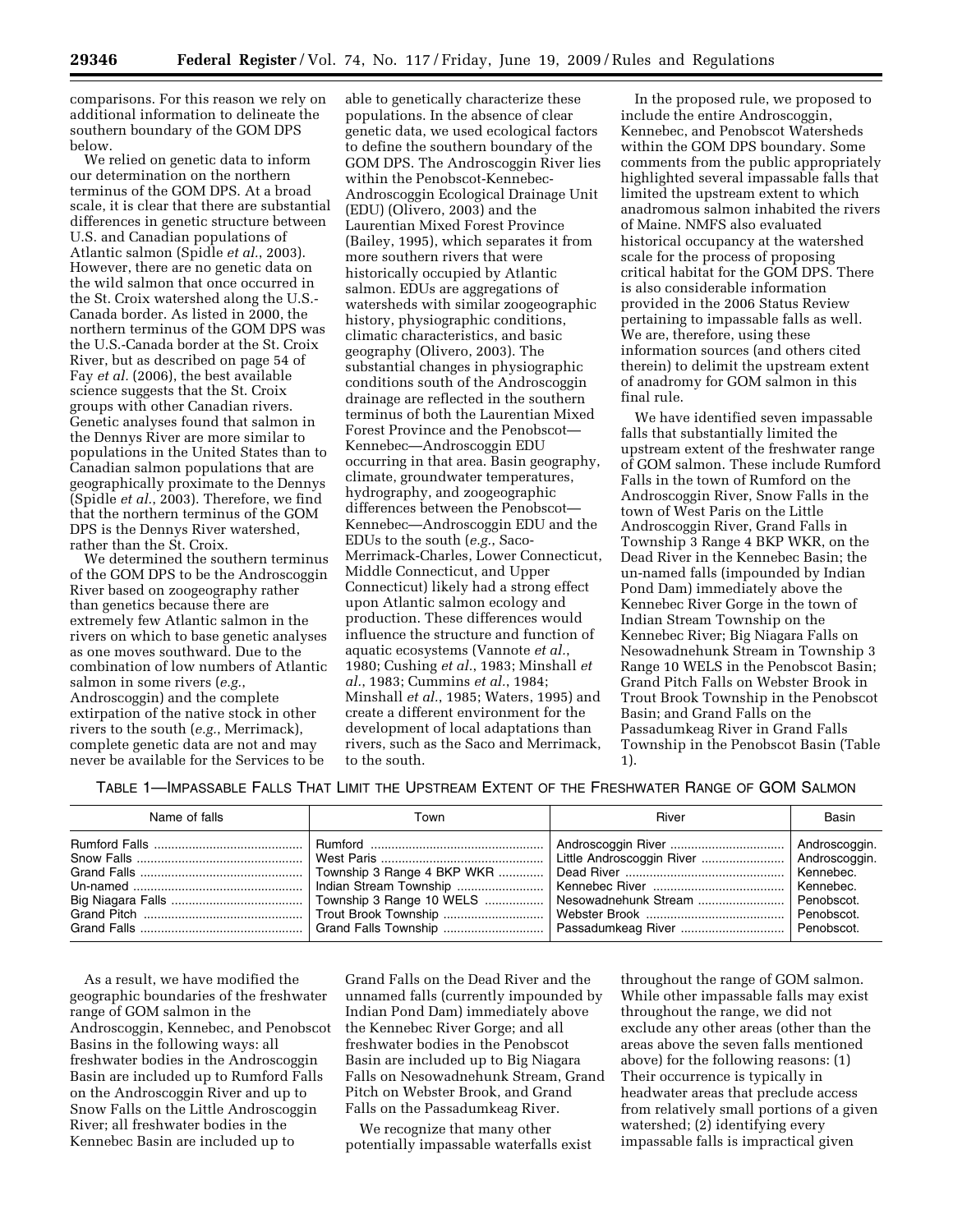current information; and (3) no other impassable falls were brought to our attention during the public comment period.

In addition, we recognize that within every watershed, there is an upstream extent of anadromy. However, it is impossible to define that specific point in every watershed. The upstream extent of anadromy is ultimately limited by the incremental narrowing of a given river or stream. While a stream may be too small for an adult salmon to swim up any further, juveniles may ascend further than that point in search of suitable rearing habitat. In fact, upstream movement of even fry can be quite substantial. As such, we include all the freshwater bodies as part of the freshwater range of GOM salmon unless above one of the impassable falls mentioned in the text above.

# *Discreteness and Significance of the GOM DPS*

With respect to the ''discreteness'' of this population segment, section 6.3.1 of Fay *et al.* (2006) considered ecological, behavioral, and genetic factors under the first discreteness criterion of the DPS Policy to examine the degree to which it is separate from other Atlantic salmon populations. Gulf of Maine salmon are behaviorally and physiologically discrete from other members of the taxon because they return to their natal GOM rivers to spawn (a process called homing), which leads to the separation in stocks that has been observed between the Gulf of Maine and other segments of the taxon. River-specific adaptation is an important mechanism that allows anadromous salmon to occupy diverse environments throughout their range. River-specific adaptation is facilitated by homing and is characteristic of all other anadromous salmonids (Klemetsen *et al.*, 2003; Utter *et al.*, 2004). Baum and Spencer (1990) found that roughly 98 percent of all tagged salmon returned to their natal rivers to spawn. As described below, these strong homing tendencies have led to the formation and maintenance of riverspecific adaptations for GOM salmon as well.

Ecologically, GOM salmon are discrete from other members of the taxon. The core of the riverine habitat of this population segment lies within the Penobscot-Kennebec-Androscoggin EDU (Olivero, 2003) and the Laurentian Mixed Forest Province (Bailey, 1995). These environmental conditions have shaped life history characteristics of GOM salmon. In particular, GOM salmon life history strategies are dominated by age 2 smolts and 2SW

adults, whereas populations to the north of this population segment are generally dominated by age 3 or older smolts and 1SW adults (called grilse). Smolt age reflects growth rate (Klemetsen *et al.*, 2003), with faster growing parr emigrating as smolts earlier than slower growing ones (Metcalfe *et al.*, 1990). Smolt age is largely influenced by temperature (Symons, 1979; Forseth *et al.*, 2001) and can therefore be used to compare and contrast growing conditions across rivers (Metcalfe and Thorpe, 1990). For GOM populations, smolt ages are quite similar across rivers with naturally-reared (result of either wild spawning or fry stocking) returning adults predominantly emigrating at river age 2 (88 to 100 percent) with the remainder emigrating at river age 3 (Fay *et al.*, 2006). Smolt ages from naturallyreared returning adults in rivers south of the Penobscot-Kennebec-Androscoggin EDU are also dominated by river age 2 smolts with some emigrating at river age 3, but a substantial proportion of river age 1 smolts are also present (See Table 6.3.1.1 in Fay *et al.*, 2006).

The strongest evidence that GOM salmon are discrete from other members of the taxon is genetic. Fay *et al.* (2006) described genetic structure of this population segment and other stocks in detail in section 6.3.1.3. In summary, three primary genetic groups of North American populations (Spidle *et al.*, 2003; Spidle *et al.*, 2004; Verspoor *et al.*, 2005) are evident. These include the anadromous GOM populations (including salmon in the Kennebec and Penobscot Rivers) (Spidle *et al.*, 2003), non-anadromous Maine populations (Spidle *et al.*, 2003), and Canadian populations (Verspoor *et al.*, 2005). Because of these behavioral, physiological, ecological and genetic factors, we conclude that the GOM anadromous population is discrete from other Atlantic salmon populations under the provisions of the DPS Policy.

With respect to the ''significance'' of this population segment, Fay *et al.*  (2006) found that there are three attributes which are described as evidence for ''significance'' in the DPS policy that are applicable to the GOM DPS (section 6.3.2 of Fay *et al.*, 2006). Fay *et al.* (2006) (section 6.3.2.1) concluded that this population segment has persisted in an ecological setting unusual or unique to the taxon for several reasons. First, GOM salmon live in and migrate through a unique marine environment. The marine migration corridor for GOM salmon begins in the GOM that is known for unique circulation patterns, thermal regimes, and predator assemblages (Townsend *et al.*, 2006). Gulf of Maine salmon

undertake extremely long marine migrations to feeding grounds off the West Coast of Greenland because the riverine habitat they occupy is at the southern extreme of the current North American range. While such vast marine migrations are more common for stocks on the northeast side of the Atlantic, the combination of the long migration distances and the unique setting of the GOM, described above, make the oceanic life history of the GOM DPS quite different from those of other stocks (ICES, 2008). In addition, the core of the riverine habitat of this population segment lies within the Penobscot-Kennebec-Androscoggin EDU (Olivero, 2003) and the Laurentian Mixed Forest Province (Bailey, 1995). The importance of this setting is evidenced by the tremendous production potential of its juvenile nursery habitat that allows production of proportionately younger smolts than Canadian rivers to the north (Myers, 1986; Baum, 1997; Hutchings and Jones, 1998). Thus, the combination of the unique rearing conditions in the freshwater portion of its range combined with the unique marine migration corridor led Fay *et al.* (2006) to conclude that this population segment has persisted in an ecological setting unusual or unique to the taxon.

Fay *et al.* (2006) also concluded that the loss of this population segment would result in a significant gap or constriction in the range of the taxon (Section 6.3.2.2 of Fay *et al.*, 2006). The extirpation of this population segment would represent a significant range reduction for the entire taxon *Salmo salar* because this population segment represents the southernmost native Atlantic salmon population in the western Atlantic. The temperature regimes in these southern rivers made possible the tremendous growth and production potential which resulted in the historically very large populations in these areas. Historic attempts to enhance salmon populations (in GOM rivers) using Canadian-origin fish failed. This further illustrates the importance of conserving native, river-specific populations and the difficulties of restoration if they are lost.

Fay *et al.* (2006) concluded that this population segment differs markedly from other populations of the species in its genetic characteristics (Section 6.3.2.3 of Fay *et al.*, 2006). While genetic differences were used to examine the ''discreteness'' of this population segment, Fay *et al.* (2006) suggested that the ''significance'' of these observed genetic differences is that they provide evidence of local adaptation. That is, low returns of exogenous smolts (*i.e.*, Canadian-origin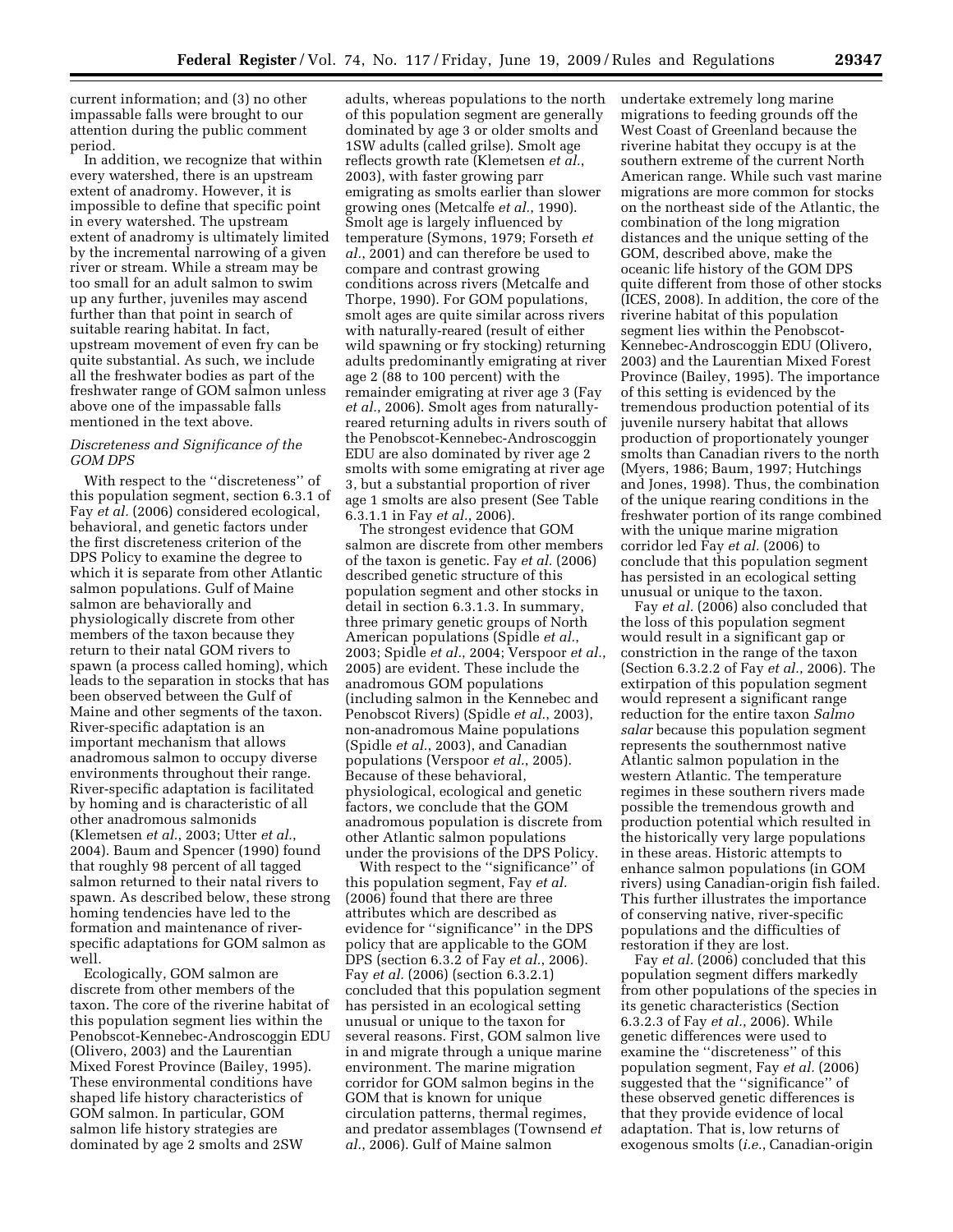smolts stocked in Maine) and lower survival of smolts from these Maine rivers stocked outside their native geographic range (*e.g.*, into the Merrimack River) indicate that this population segment is adapted to its native environment. Based on this information related to significance, Fay *et al.* (2006) concluded that this population segment is significant to the Atlantic salmon species, and therefore, qualifies as a DPS (the new GOM DPS) under the provisions of the DPS Policy.

Fay *et al.* (2006) (section 6.3.4) explicitly considered whether to include hatchery populations in the GOM DPS and concluded that all conservation hatchery populations (currently maintained at GLNFH and CBNFH) should be included in the GOM DPS. This determination was based on the fact that there is a low level of genetic divergence between conservation hatchery populations and the rest of the GOM DPS because: (1) The river-specific hatchery programs collect wild parr or sea-run adults annually (when possible) for inclusion into the broodstock programs; (2) broodstocks are used to stock fry and other life stages into the river of origin, and, in some instances, hatchery-origin individuals represent the primary origin of Atlantic salmon due to low adult returns; (3) there is little evidence of introgression from Canadian-origin populations; and (4) there is minimal introgression from aquaculture fish because of a rigorous genetic screening program in the hatchery. Because the level of divergence is minimal, in Section 6.3.4 Fay *et al.* (2006) suggested that hatchery populations should be considered part of the GOM DPS. However, Fay *et al.* (2006) also noted the dangers of reliance on hatcheries. In short, genetic risks from hatcheries include artificial selection, inbreeding depression, and outbreeding depression, in addition to other risks such as the potential for disease outbreaks, loss of funding, or other catastrophic failure at one or more hatcheries. The reader is directed to ''Population Status of the GOM DPS'' section of this final rule and Section 8.5.1 of Fay *et al.* (2006) for an in depth discussion of these risks.

For the reasons described in Section 6 of Fay *et al.* (2006), we conclude that the GOM DPS as described above warrants delineation as a DPS (*i.e.*, it is discrete and significant). Specifically, we conclude that the GOM DPS is comprised of all anadromous Atlantic salmon whose freshwater range occurs in the watersheds from the Androscoggin River northward along the Maine coast to the Dennys River, including all associated conservation

hatchery populations used to supplement these natural populations; currently, such populations are maintained at GLNFH and CBNFH. We consider the conservation hatchery populations that are maintained at CBNFH and GLNFH essential for recovery of the GOM DPS because the hatchery populations contain a high proportion of the genetic diversity remaining in the GOM DPS (Bartron *et al.*, 2006). Excluded are those salmon raised in commercial hatcheries for aquaculture and landlocked salmon because they are genetically distinguishable from the GOM DPS. The marine range of the GOM DPS extends from the Gulf of Maine to feeding grounds off Greenland. The freshwater range of the GOM DPS includes all freshwater bodies in the watersheds from the Androscoggin to the Dennys, except those watersheds excluded because of natural barrier falls as described in the ''Delineating Geographic Boundaries'' section of this final rule. The most substantial difference between the GOM DPS as listed in 2000 and the GOM DPS described in this final rule is the inclusion of the majority of the Androscoggin, Kennebec, and Penobscot Basins as well as the associated conservation hatchery population at GLNFH.

Several rivers outside the range of the GOM DPS in Long Island Sound and Central New England contain Atlantic salmon (Fay *et al.*, 2006; section 6.4). The native Atlantic salmon of these areas south of the GOM DPS were extirpated in the 1800s (Fay *et al.*, 2006). Efforts to restore Atlantic salmon to these areas (*e.g.*, Connecticut, Merrimack, and Saco Rivers) involve stocking Atlantic salmon that were originally derived from the GOM DPS. Atlantic salmon whose freshwater range occurs outside the range of GOM DPS do not interbreed with salmon within the GOM DPS, are not considered a part of the GOM DPS, and are not protected under the ESA.

#### *Population Status of the GOM DPS*

In evaluating the status of Atlantic salmon, we considered four basic attributes that contribute to a viable population: abundance, productivity, genetic diversity, and spatial distribution. The importance of considering each of these factors is briefly described below. However, it is important to note that our ability to conduct such analyses for Atlantic salmon is often limited by the availability of sufficient data. It is also important to note that the most recent data available at the time of writing of

this final rule was from 2007. We consider the U.S. Atlantic Salmon Assessment Committee (USASAC) reports to be the data of record with respect to Atlantic salmon counts. USASAC reports are generally not available until several weeks after their annual meeting in March. Thus, 2008 data are considered only preliminary at the time of writing this final rule.

Considering abundance levels of a given species is critical to evaluating extinction risks. All else being equal, small populations are at greater risk of extinction than larger populations because, generally, larger populations are better able to withstand the effects of environmental variation, genetic processes, demographic stochasticity, ecological feedback, and catastrophes (Shaffer, 1981).

Population growth rate (productivity) provides information regarding how a population is performing in the habitat it occupies. In evaluating extinction risks, we ideally measure average productivity at different life stages and estimates of variance to describe the level of uncertainty inherent in the measurements. An example of life stagespecific data could be smolt emigration estimates which represent: (a) The population's potential to increase or (b) the population's ability to weather periods of poor marine conditions. Measuring productivity rates over time is quite difficult and resource intensive. Therefore, simple measures such as spawner population size and replacement rates may be used to provide more rapid detection of changes in conditions affecting population growth rates.

For small populations, spatial distribution is important to reduce extinction risks from genetic risks and demographic stochasticity. A population's spatial distribution depends on habitat quality (including accessibility), population dynamics, and dispersal characteristics of individuals in the population. Analysis of spatial distribution focuses primarily on spawning group distribution (even though spatial distribution is important at all life stages) and connectivity of populations. Since freshwater habitat is often quite heterogeneous, spawning habitat may be distributed as discrete patches. Straying is an important component contributing to spatial distribution and, typically, straying rates are higher at smaller scales (*e.g.*, occurring within subpopulations rather than between populations (Quinn, 1997)).

Genetic diversity allows species to adapt to a variety of environments that provide for the needs of the species and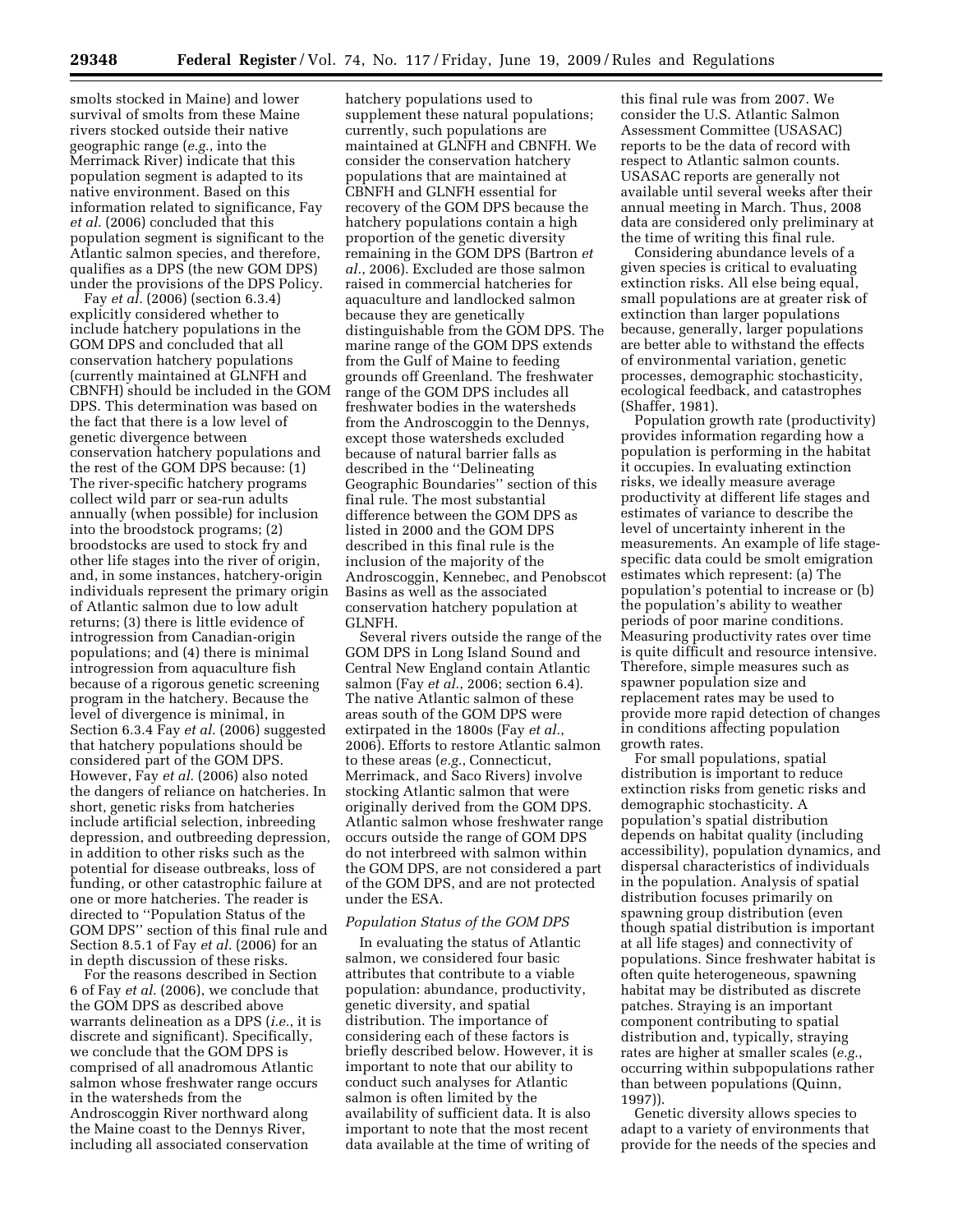protects against short-term environmental change while also providing the raw genetic material necessary to survive long-term environmental change. Natural demographic and evolutionary processes (patterns of mutation, selection, drift, recombination, migration, etc.) are important to maintaining a species' genetic diversity.

The influence of hatcheries on the GOM DPS must be carefully considered in evaluating the status of the species. The influence of hatcheries can be both positive and negative; we describe these effects in some detail below in this section of this final rule. It is important, however, to first describe the general operation of conservation hatcheries in Maine.

The USFWS operates two hatcheries in support of Atlantic salmon recovery efforts in Maine. Together, Green Lake National Fish Hatchery (GLNFH) and Craig Brook National Fish Hatchery (CBNFH) raise and stock over 600,000 smolts and 3.5 million fry annually within the range of the GOM Atlantic salmon DPS. The primary focus of the conservation hatchery program for the GOM Atlantic salmon DPS is to conserve the genetic legacy of Atlantic salmon in Maine until habitats can support natural, self-sustaining populations (Bartron *et al.,* 2006). As such, a great deal of consideration is given to broodstock collection, spawning protocols, genetic screening for aquaculture escapees, and other considerations as outlined by Bartron *et al.* (2006). The current program started in 1992, when a river-specific broodstock and stocking program was implemented for rivers in Maine (Bartron *et al.,* 2006). This strategy complies with the North Atlantic Salmon Conservation Organization (NASCO) guidelines for stock rebuilding (USASAC, 2005). The stocking program was initiated for two reasons: (1) Runs were declining in every river in Maine, and numerous studies indicated that restocking efforts are more successful when the donor population comes from the river to be stocked (Moring *et al.,*  1995); and (2) the numbers of returning adult Atlantic salmon to the rivers were very low, and artificial propagation had the potential to increase the number of juvenile fish in the river through fry and other early life stage stocking.

Current practices of fry, parr, and smolt stocking as well as recovery of parr for hatchery rearing are designed to ensure that river-specific brood stock is available for future production. Atlantic salmon from the Narraguagus, Pleasant, Sheepscot, Machias, East Machias, and Dennys populations are maintained at

CBNFH in East Orland, Maine. These populations are augmented by annual collections of parr from their respective natal river; this program is described in detail by Bartron *et al.* (2006). Additionally, returning adult Atlantic salmon are trapped at the Veazie Dam on the Penobscot River throughout the duration of the run, transferred to CBNFH, and held until spawning in the fall of each year. In addition, domestic adults (*i.e.,* offspring of the sea-run adults representing all sea-run spawned families) from the Penobscot River are maintained at GLNFH in the event that insufficient sea-run adults return to the Veazie trap or in the event of a fish loss at CBNFH. Adult Atlantic salmon (with the exception of the Penobscot River) are maintained in one of six riverspecific broodstock rooms at CBNFH. Within each broodstock room, adults are maintained separately by capture year. Capture year is defined as the year parr were collected from a river. Each capture year may represent one to two year classes. In addition, fully captive lines, or ''pedigree lines,'' are implemented when the recovery of parr from the river environment is expected to be too low to ensure future spawning stock is available (Bartron *et al.,* 2006). Pedigree lines are established at the time of stocking, where a proportional representation of each family from a particular river-specific broodstock is retained in the hatchery while the rest of the fry are stocked into the river. If parr are recovered from the fry stocking for the pedigree lines, individuals are screened to determine origin and familial representation and are integrated into the pedigree line to maintain some component of natural selection while maintaining a broad representation of the genetic diversity observed in the broodstock.

The goals of the captive propagation program include maintenance of the unique genetic characteristics of each river-specific broodstock and maintenance of genetic diversity within each broodstock (Bartron *et al.,* 2006). Evaluation of estimates of genetic diversity within captive populations, such as average heterozygosity, relatedness, and allelic richness are monitored within the hatchery broodstocks according to the CBNFH Broodstock Management Plan (Bartron *et al.,* 2006). Estimates of allelic richness within each broodstock have thus far, revealed consistent estimates over the brief time series available (generally 1994 to 2004; Bartron *et al.,*  2007). Information from genetic monitoring is used to evaluate management practices to reduce the potential for artificially reducing overall

genetic diversity. Further details of annual genetic monitoring are described by Bartron *et al.* (2007).

The current low abundance of adult returns, integration of the majority of adult returns into the hatchery for the Penobscot, and recapture of parr from the wild for broodstock makes the wild and hatchery populations interwoven. In the following sections of this final rule, we describe the four population attributes of interest (abundance, productivity, spatial structure, and genetic diversity) and attempt to apply them first to the wild population and then discuss the impact the hatchery has on that attribute. For the reasons noted above, however, it is rarely possible to completely separate the wild and hatchery population in this analysis.

#### **Abundance**

The abundance of Atlantic salmon within the range of the GOM DPS has been generally declining since the 1800s (Fay *et al.,* 2006). Data sets tracking adult abundance are not available throughout this entire time period; however, Fay *et al.* (2006) in Figure 7.3.1 present a comprehensive time series of adult returns to the GOM DPS dating back to 1967. It is important to note that contemporary abundance levels of Atlantic salmon within the GOM DPS are several orders of magnitude lower than historical abundance estimates. For example, Foster and Atkins (1869) estimated that roughly 100,000 adult salmon returned to the Penobscot River alone before the river was dammed, whereas contemporary estimates of abundance for the entire GOM DPS have rarely exceeded 5,000 individuals in any given year since 1967 (Fay *et al.,* 2006).

Contemporary abundance estimates are informative in considering the conservation status of the GOM DPS today. After a period of population growth in the 1970s, adult returns of salmon in the GOM DPS have been steadily declining since the early 1980s and appear to have stabilized at low levels since 2000 (Figure 1). The population growth observed in the 1970s is likely attributable to favorable marine survival and increases in hatchery capacity, particularly at GLNFH, which was constructed in 1974. Marine survival remained relatively high throughout the 1980s, and salmon populations in the GOM DPS remained relatively stable until the early 1990s when marine survival rates decreased, leading to the declining trend in adult abundance observed in the early 1990s.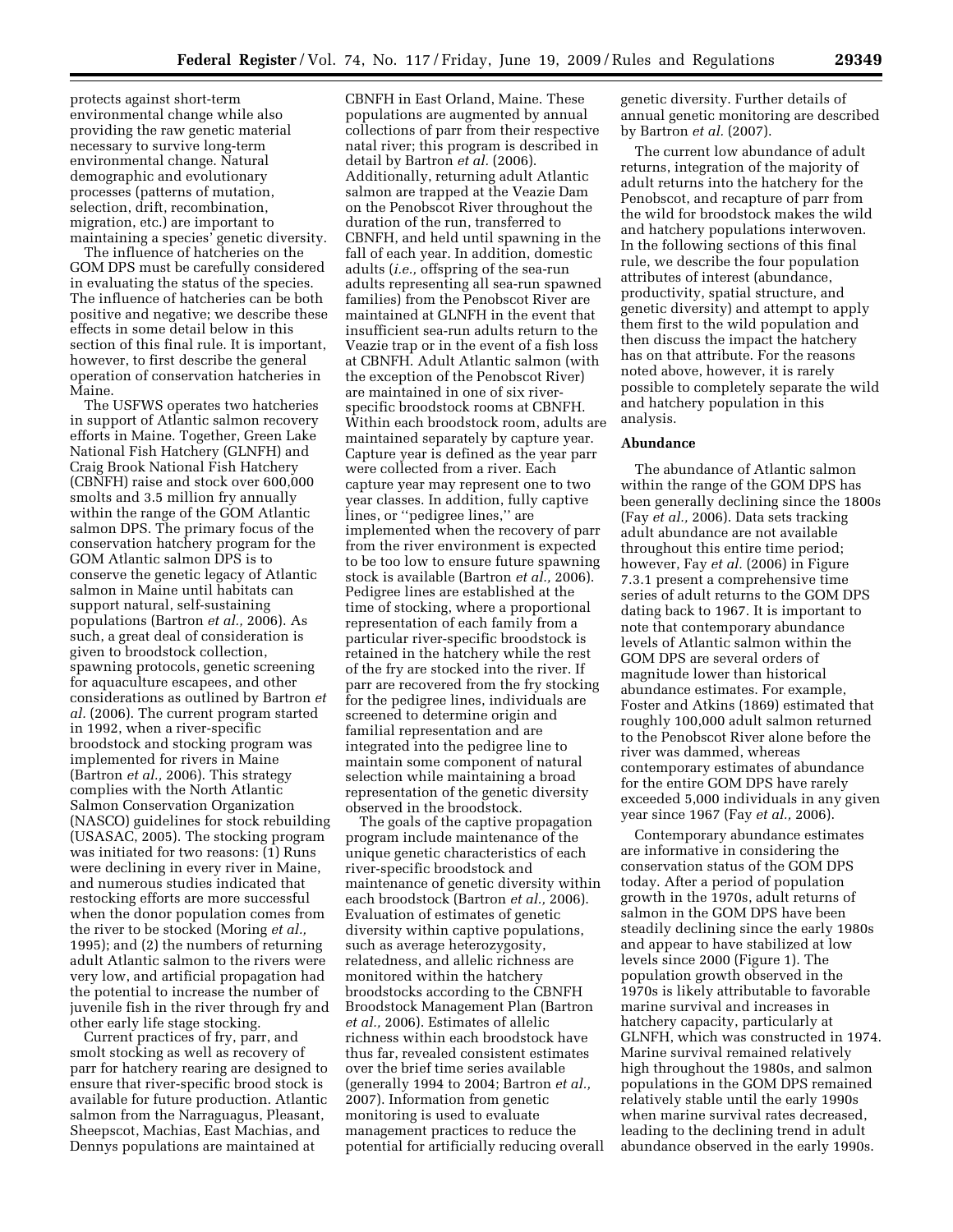



data sets and similar methodology described by Fay  $et al.$  (2006).</u>

Adult returns to the GOM DPS have been very low for many years and remain extremely low in terms of adult abundance in the wild. Further, the majority of all adults return to a single river, the Penobscot, which accounted for 91 percent of all adult returns to the GOM DPS in 2007 (Table 2). As illustrated by Table 3, of the 925 adult returns to the Penobscot in 2007, 802 were the result of smolt stocking and only the remaining 123 were naturallyreared. The term ''naturally-reared'' includes fish originating from natural spawning and hatchery fry (USASAC, 2008). Hatchery fry are included because hatchery fry are not marked; therefore, they cannot be distinguished from fish produced from natural spawning. Because of the extensive

amount of fry stocking that takes place in an effort to recover the GOM DPS, it is likely that a substantial number of fish counted as naturally-reared were actually stocked as fry. The term ''hatchery-origin'' includes those fish stocked as either parr or smolt from either CBNFH or GLNFH.

The proportion of naturally reared fish that is attributed to fry stocking cannot be determined. Preliminary adult return data for 2008 (*http:// [www.maine.gov/dmr/searunfish/](http://www.maine.gov/dmr/searunfish/trapcounts.html)  trapcounts.html*) indicated higher returns than in previous years, but remain well below conservation spawning escapement (CSE) goals that are widely used (*e.g.*, ICES, 2005) to describe the status of individual Atlantic salmon populations. When CSE goals are met, Atlantic salmon

populations are generally selfsustaining. When CSE goals are not met (*i.e.*, less than 100 percent), populations are not reaching full potential, and this can be indicative of a population decline. For all rivers in Maine, current Atlantic salmon populations (including hatchery contributions) are well below CSE levels required to sustain themselves (Fay *et al.*, 2006) (section 7.1), which is further indication of their poor population status. Furthermore, calculation of returns relative to CSE for Atlantic salmon include salmon of frystocked origin; because these fish are not spawned in the wild, displaying returns as a percentage of CSE overestimates the degree to which the population is achieving selfsustainability.

TABLE 2—ADULT RETURNS TO THE SMALL COASTAL RIVERS, THE PENOBSCOT RIVER, THE KENNEBEC RIVER, AND THE ANDROSCOGGIN RIVER FROM 2001 TO 2007. THESE DATA ARE SUMMARIZED FROM TABLE 3.2.1.2 AND TABLE 16 IN THE UNITED STATES ATLANTIC SALMON ASSESSMENT COMMITTEE REPORT (USASAC, 2008)

| Year | Small coastal<br>rivers | Penobscot River<br>trap count | Kennebec River<br>trap count <sup>a</sup> | Androscoggin<br>River trap count | Total known<br>returns |
|------|-------------------------|-------------------------------|-------------------------------------------|----------------------------------|------------------------|
| 2001 | 103                     | 785                           |                                           |                                  | 893                    |
|      | 37                      | 780                           |                                           |                                  | 819                    |
| 2003 | 76                      | 1112                          |                                           | C                                | 1191                   |
| 2004 | 82                      | 1323                          |                                           |                                  | 1416                   |
| 2005 |                         | 985                           |                                           | 10                               | 1066                   |
| 2006 | 79                      | 1044                          |                                           | 6                                | 1144                   |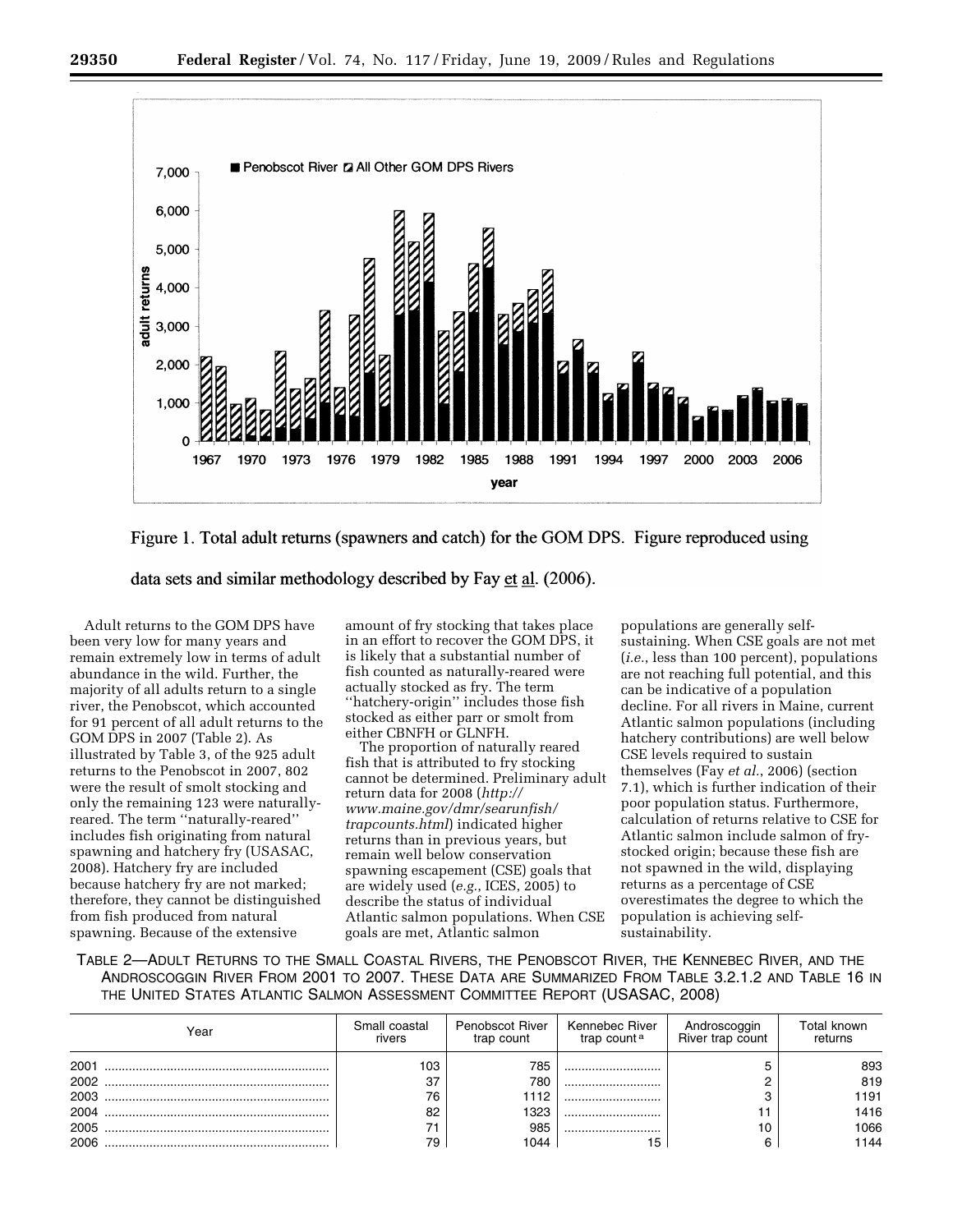TABLE 2—ADULT RETURNS TO THE SMALL COASTAL RIVERS, THE PENOBSCOT RIVER, THE KENNEBEC RIVER, AND THE ANDROSCOGGIN RIVER FROM 2001 TO 2007. THESE DATA ARE SUMMARIZED FROM TABLE 3.2.1.2 AND TABLE 16 IN THE UNITED STATES ATLANTIC SALMON ASSESSMENT COMMITTEE REPORT (USASAC, 2008)—Continued

| Year | Small coastal | <b>Penobscot River</b> | Kennebec River          | Androscoggin     | Total known |  |
|------|---------------|------------------------|-------------------------|------------------|-------------|--|
|      | rivers        | trap count             | trap count <sup>a</sup> | River trap count | returns     |  |
| 2007 | 52.<br>ວວ     | 925                    | 16                      | 20               | 1014        |  |

a Counts not conducted on the Kennebec until 2006.

TABLE 3—ADULT RETURNS TO RIVERS WITHIN THE FRESHWATER RANGE OF THE GOM DPS BY ORIGIN IN 2007. THESE DATA ARE SUMMARIZED FROM TABLE 1 IN THE UNITED STATES ATLANTIC SALMON ASSESSMENT COMMITTEE RE-PORT (USASAC, 2008)

| River                               | Hatchery-origin | Naturally-reared | Гоtal           |
|-------------------------------------|-----------------|------------------|-----------------|
| Androscoggin<br>Dennys<br>Penobscot | 802             | 39<br>123        | 16<br>39<br>925 |
| Total                               |                 | 184              | 014             |

Declines in both hatchery-origin and naturally reared salmon are evident in the Penobscot River (Table 4). Declines in hatchery-origin adult returns are less sharp because of the effects of hatcheries. In short, hatchery supplementation over this time period has been relatively constant, generally fluctuating around 550,000 smolts per year (USASAC, 2008). In contrast, the

number of naturally-reared smolts emigrating each year is likely to decline following poor returns of adults. Although it is impossible to distinguish truly wild salmon from those stocked as fry, it is likely that some portion of naturally reared adults are wild. Thus, wild smolt production would suffer 3 years after there were low adult returns, because the progeny of adult returns

typically emigrate 3 years after their parents return. The relatively constant inputs from smolt stocking coupled with the declining trend of naturally reared adults result in the apparent stabilization of hatchery-origin salmon and the decline of naturally reared components of the GOM DPS observed over the last 2 decades.

TABLE 4—ADULT RETURNS, BY ORIGIN (HATCHERY-ORIGIN AND NATURALLY REARED) AND AGE (1SW INDICATES THE INDI-VIDUAL SPENT ONE WINTER AT SEA; 2SW INDICATES THE INDIVIDUAL SPENT TWO WINTERS AT SEA; 3SW INDICATES THE INDIVIDUAL SPENT THREE WINTERS AT SEA; AND REPEAT INDICATES THE INDIVIDUAL WAS A REPEAT SPAWNER) TO THE PENOBSCOT RIVER FROM 1996 TO 2007

|      | Hatchery-origin |       |     | Naturally reared |     |     |     |        |       |
|------|-----------------|-------|-----|------------------|-----|-----|-----|--------|-------|
| Year | 1sw             | 2sw   | 3sw | Repeat           | 1sw | 2sw | 3sw | Repeat | Total |
| 1996 | 484             | 1.218 | 6   | 18               |     | 303 |     |        | 2.044 |
| 1997 | 243             | 934   | 4   | 14               |     | 153 |     |        | .355  |
| 1998 | 238             | 793   |     | 10               | 31  | 133 |     |        | 1.210 |
| 1999 | 223             | 568   |     |                  | 49  | 108 |     |        | 968   |
| 2000 | 167             | 265   |     | 15               | 16  | 69  |     |        | 534   |
| 2001 | 195             | 466   |     |                  | 21  | 98  |     |        | 785   |
| 2002 | 363             | 344   |     | 15               | 14  | 41  |     |        | 780   |
| 2003 | 196             | 847   |     |                  |     | 56  |     | 2      | 1,112 |
| 2004 | 276             | 952   | 10  | 16               |     | 59  |     | C      | .323  |
| 2005 | 269             | 678   |     | 8                |     | 22  |     | ◠      | 985   |
| 2006 | 338             | 653   |     |                  | 15  | 33  |     |        | .044  |
| 2007 | 226             | 575   |     |                  | 35  | 88  |     |        | 925   |

The influence of CBNFH and GLNFH on abundance of the GOM DPS is positive, thus reducing short-term extinction risks to the GOM DPS. Below, we briefly describe the three mechanisms by which the conservation hatchery programs positively affect the abundance of the GOM DPS:

1. Stocking of large numbers of smolts (Penobscot beginning in 1974, Dennys

beginning in 2001, and Narraguagus beginning in 2008) increases adult returns, thus reducing demographic risks (*i.e.*, extinction risks) to populations that would otherwise be smaller.

2. Stocking large numbers of smolts also reduces the risks of catastrophic loss because at least one cohort is always at sea and could be collected as broodstock in case of a catastrophic event in freshwater (*e.g.*, a large contaminant spill) or in a hatchery (*e.g.*, disease outbreak).

3. Rivers without large scale fry stocking efforts have even fewer adult returns than those rivers with large scale stocking efforts. Further, rivers that lack significant hatchery contributions (fry stocking) have not experienced stable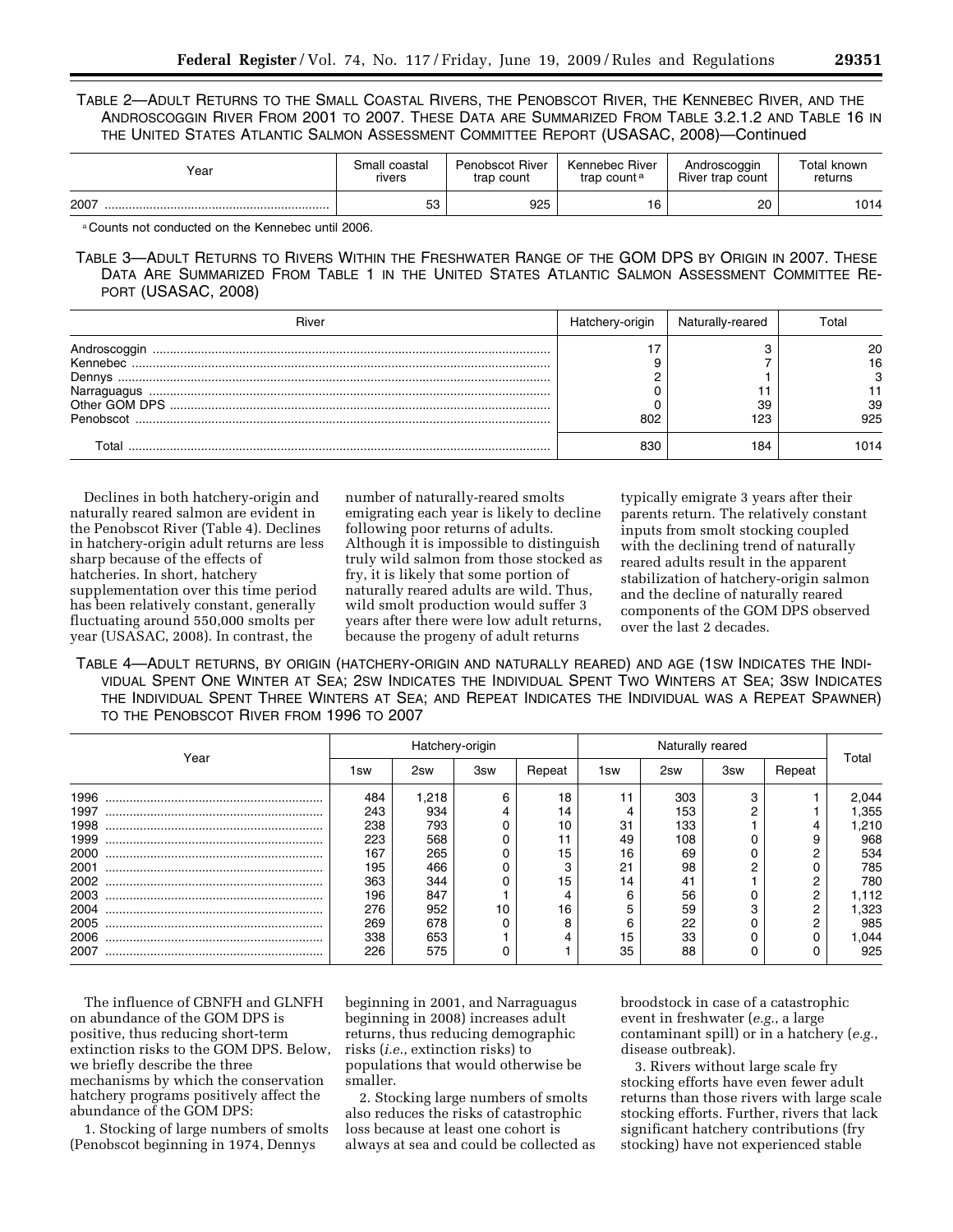levels of adult returns since the decline in marine survival in the early 1990s. For example, redd counts in the Ducktrap River (a river which is not stocked) have been steadily declining since the 1990s to a point where no redds were found in the Ducktrap River in 2007, a year with favorable conditions for redd counting and over 90 percent of spawning habitat surveyed (USASAC, 2008).

As illustrated by the above data, the abundance of Atlantic salmon in the GOM DPS is low and either stable or declining. The proportion of fish that are of natural origin is very small (approximately 10 percent) and is continuing to decline. The conservation hatchery has assisted in slowing the decline and helped stabilize populations at low levels, but has not contributed to an increase in the overall abundance of salmon and has not been able to halt the decline of the naturallyreared component of the GOM DPS.

#### **Productivity**

The historic productivity of the GOM DPS is unknown. Over long time frames, it is expected that productivity fluctuated widely according to a diverse range of biotic factors such as food availability and abiotic factors such as temperature regime and sea level.

Contemporary productivity rates for the GOM DPS can be inferred from replacement rates. In short, populations with a replacement rate of 1.0 or higher are stable or increasing while populations with a replacement rate less than 1.0 are declining. The USASAC has estimated the replacement rate for the GOM DPS (as listed in 2000) over the last several years. Replacement rate for the GOM DPS (as listed in 2000) had been below 1.0 for several generations until 2007, when replacement rate for the 2002 spawning cohort was 1.47. This translates to on average, every adult returning in 2002 replacing itself with 1.47 adults in 2007. While this increase is promising, it only represents 1 year; thus, it is premature to conclude that this is indicative of an increasing trend.

Replacement rate is a fairly imprecise measurement of productivity for several reasons. First, tracking adult to adult return rates of naturally reared fish necessarily includes those fish that result from stocking. Thus, it is not true replacement of fish in the wild because each river with substantial returns of adults is stocked with fry, or smolts as in the case of the Penobscot, Narraguagus, and Dennys Rivers. This situation results in an overestimation of productivity (because it does not account for the contribution that

stocking makes to adult returns) and also emphasizes the importance of hatcheries to the security of the GOM DPS. Without stocking of hatchery fry and smolts, adult returns would presumably be lower and would result in even lower replacement rates.

The influence of hatcheries on productivity is not known with certainty, but overall productivity (even with hatchery supplementation) is quite low. The first goal of the captive broodstock program is to facilitate the recovery of the natural populations and minimize the risk of further decline or loss of individual populations (Bartron *et al.*, 2006). Over time, more adult returns should successfully spawn in the wild and result in replacement rates above 1.0. However, insufficient data exist to determine whether adult returns from hatchery contributions result in more spawners and ultimately more truly wild-origin adult returns. The National Research Council (NRC, 2004) and the Sustainable Ecosystems Institute (SEI, 2007) identified this as a key limitation in available data on the recovery efforts for salmon in Maine. Without this information, it is impossible to estimate, with any certainty, the effect of hatcheries on this key population attribute (productivity). Overall, however, replacement rates less than 1.0 (as has been the case most years since the early 1990s) are indicative of low productivity.

As illustrated by the above, productivity of the GOM DPS is low and has not consistently had a replacement rate above 1.0 such that population growth would be expected. There is no current evidence that hatcheries have increased or will increase productivity in the wild.

#### **Spatial Distribution**

The historic distribution of Atlantic salmon in Maine has been described extensively by Baum (1997) and Beland (1984), among others. In short, substantial populations of Atlantic salmon existed in nearly every river that was large enough to maintain a spawning population. The upstream extent of anadromy extended far into the headwaters of even the largest rivers. For example, Atlantic salmon were found throughout the West Branch of the Penobscot River as far as Penobscot Brook, a distance over 350 river km inland (Atkins, 1870). In the Kennebec River, Atlantic salmon ranged as far inland as the Kennebec River Gorge and Grand Falls on the Dead River, 235 km inland (Foster and Atkins, 1867; Atkins, 1887).

Today, the spatial structure of Atlantic salmon is limited by

obstructions to passage and also by low abundance levels. Fish passage obstructions caused the decline of many salmon populations (Moring, 2005). Within the range of the GOM DPS, the Kennebec, Androscoggin, Union, and Penobscot Rivers contain dams that severely limit passage of salmon to significant amounts of spawning and rearing habitat.

In addition, the low abundance of salmon within the range of the GOM DPS serves to concurrently limit spatial distribution through two mechanisms: (1) Lack of sufficient source populations, and (2) hatchery limitations. First, in properly functioning salmon populations, some areas have relatively abundant salmon populations such that they may serve as ''source'' populations. Fish from source populations may seek out areas with fewer or no competitors. This is an important dispersal mechanism for all anadromous salmonids. Over evolutionary timescales, this process led to the colonization of nearly every river in Maine by Atlantic salmon. Because the abundance of salmon is so low today, this dispersal mechanism is likely not operating and will likely not operate until trends in productivity and abundance are reversed. Second, spatial distribution is limited today by hatchery capacity. The Penobscot River alone would require 12.5 million fry in order to properly seed all presently accessible rearing habitat (Trial, 2006), while GLNFH and CBNFH can only produce roughly 3.5 million fry annually (Barton *et al.*, 2006). Thus, hundreds of thousands of otherwise suitable habitat units are currently unoccupied (NMFS, 2008). The Sheepscot, Narraguagus, Dennys, Machias, East Machias, and Pleasant Rivers are usually stocked with as many fry as are needed to properly seed the habitat, although no stocking occurs within a 50-meter buffer around areas known to have spawning activity the previous year in order to reduce competition between potentially wild and hatchery fry (described in detail by Trial, 2006). Hatchery space for the Penobscot population is limited by hatchery capacity, such that only 2.5 million fry are typically allocated and stocked into the Penobscot River annually. Other rivers within the freshwater range of the GOM DPS have been stocked to a very limited degree in some years, usually with Penobscotorigin fry (see section 5 of Fay *et al.*, 2006, for a detailed review).

The influence of hatcheries on spatial structure of the GOM DPS is positive. Without hatchery contributions, fewer juveniles would inhabit the rivers of Maine. In section 7.2., Fay *et al.* (2006)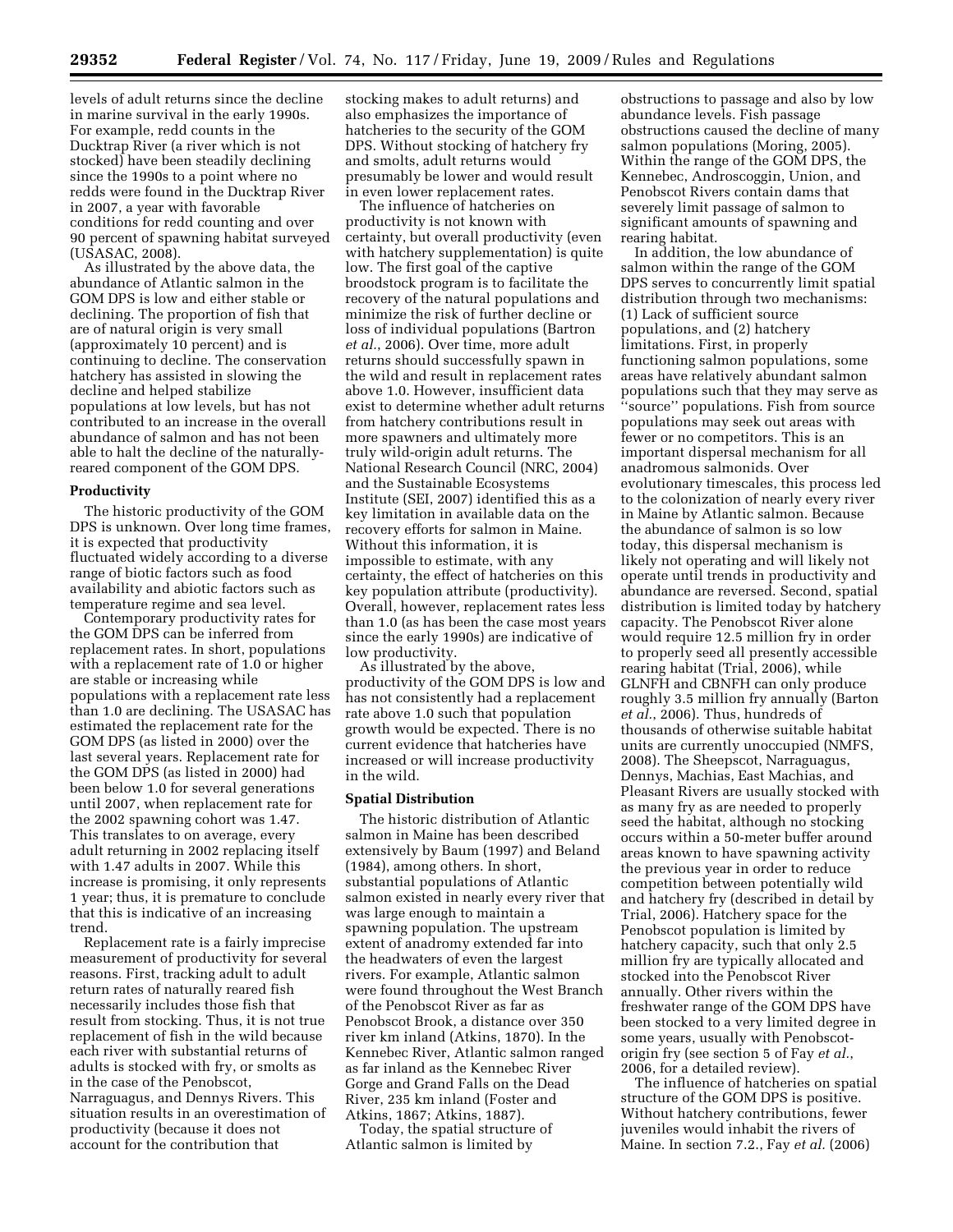examined recent MDMR electrofishing data, which demonstrated that rivers with large scale stocking efforts have much higher juvenile densities compared to those rivers without large scale stocking efforts. The hatchery, therefore, has allowed for maintenance of the current spatial structure of the GOM DPS. Without the hatcheries, there likely would have been a greater reduction in spatial distribution. In summary, spatial distribution of the GOM DPS is positively influenced by the Atlantic salmon conservation hatchery supplementation program in the following ways:

1. The use of captive broodstock from seven separate populations reduces the risks of random environmental and demographic events;

2. Stocking maintains the spatial distribution of the GOM DPS;

3. Stocking has been used to repopulate unoccupied areas, when determined to be an appropriate management action.

As illustrated above, the spatial distribution of the GOM DPS has been significantly reduced from historic levels and is currently limited by low abundance of Atlantic salmon. However, we conclude that spatial distribution would have experienced even greater reductions without the influence of hatcheries.

# **Genetic Diversity**

In general, large populations have higher levels of genetic diversity than small populations. As population sizes decrease, and the potential for mating related individuals increases, the threat of inbreeding in a population also increases. Inbreeding has been documented to decrease overall fitness of a population (Spielman *et al.*, 2004; Lynch and O'Hely, 2001), reducing the long-term population viability. Thus, maintaining sufficient levels of genetic variability and structure is of utmost importance to endangered and threatened species.

Historical salmon populations within the range of the GOM DPS were several orders of magnitude higher than they are today and occupied a greater diversity of habitats. As such, genetic diversity levels of the GOM DPS are likely to have been higher historically as well. Lage and Kornfield (2006) demonstrated significant reductions in diversity and effective population size in the Dennys River from 1963 to 2001. This raises concern that diversity levels today are lower than historical levels.

However, results from genetic surveys conducted by the USFWS suggest that, overall, the GOM DPS is not currently suffering significant negative effects due

to inbreeding. Estimates of genetic diversity (*e.g.*, average heterozygosity, relatedness coefficients, and allelic diversity and frequency) within captive populations are evaluated within the hatchery broodstocks according to the CBNFH Broodstock Management Plan (Bartron *et al.*, 2006). Broodstock management is evaluated annually and is revised as needed to minimize the potential for inbreeding and maintain genetic diversity (Bartron *et al.*, 2006).

The effects of hatcheries on genetic diversity of the GOM DPS are both positive and negative; however, the positive effects outweigh the negative effects at this time. Below, we describe the positive and negative effects of hatcheries on diversity levels of the GOM DPS. Genetic diversity of the GOM DPS is positively influenced by the Atlantic salmon conservation hatchery supplementation program in the following ways:

1. A rigorous genetic screening program reduces the risks of outbreeding depression that may otherwise result from aquaculture escapees or their progeny being integrated into the hatchery program;

2. The effective use of spawning protocols preserves genetic variation inherent in each of the genetically unique river populations maintained at CBNFH, ensures the long-term maintenance of genetic variation, and minimizes the potential for inbreeding or domestication selection and associated reductions in fitness in the wild;

3. The use of pedigree lines for those populations most at risk reduces the chance of catastrophic loss of an entire population;

4. Stocking of juveniles into rivers significantly reduces the risks of catastrophic loss at CBNFH. That is, if a catastrophic loss of one or more captive broodstock lines occurred at CBNFH, a component of the genetic variability lost could be recovered by collecting parr for broodstock.

There are significant risks associated with the current reliance on hatcheries for the persistence of the GOM DPS. As mentioned previously, these risks include artificial selection, inbreeding depression, and outbreeding depression.

Over the long term, artificial selection for the hatchery environment is considered a threat to survival. If parr are not recovered in numbers sufficient for broodstock and spawning requirements, it becomes necessary to establish pedigree lines, which means that natural selection from fry to parr stage may no longer be incorporated into the life cycle (details of pedigree line management are in Fay *et al.*, 2006,

and Bartron *et al.*, 2006). Establishment of pedigree lines is only resorted to in instances when one of the following criteria is met:

1. The number of broodstock for a particular population is low (less than collection target);

2. There is a threat of few or no hatchery or wild spawned parr being recovered; or

3. Loss of family variation through general parr collection practices is projected to cause appreciable losses in local population diversity in the near future.

In recent years, pedigree lines have been established for broodstock from the Pleasant River (due to insufficient parr collection) and the Dennys River (due to a large aquaculture escape event). Over time, this process could result in a population that is well adapted to the artificial environment and poorly adapted to the natural environment; this form of artificial selection is widely known as domestication selection (Hey *et al.*, 2005).

Both inbreeding depression and outbreeding depression are widely accepted as potential risks in artificial propagation programs. As population sizes decrease, and the potential for mating related individuals increases, the threat of inbreeding in a population also increases. Inbreeding may also decrease overall fitness of a population (Spielman *et al.*, 2004; Lynch and O'Hely, 2001), reducing the long-term population viability and, therefore, inhibiting the success of restoration and recovery efforts. Of similar concern is the threat of outbreeding depression and decreased fitness resulting from the mating of individuals from populations with significantly different genetic composition.

Over time, these risks will increase and more negative effects may appear. At this time, however, results from USFWS genetic screening programs suggest that domestication, inbreeding depression, and outbreeding depression do not appear to be negatively impacting the GOM DPS.

#### *Summary*

In summary, all available metrics of abundance, productivity, spatial distribution, and genetic diversity are cause for concern for the GOM Atlantic salmon DPS. Contemporary abundance estimates of adult spawners are several orders of magnitude lower than historical abundance. Estimates of productivity are well below those required to sustain a viable population over the long term. The spatial distribution of the GOM DPS has been severely reduced relative to historical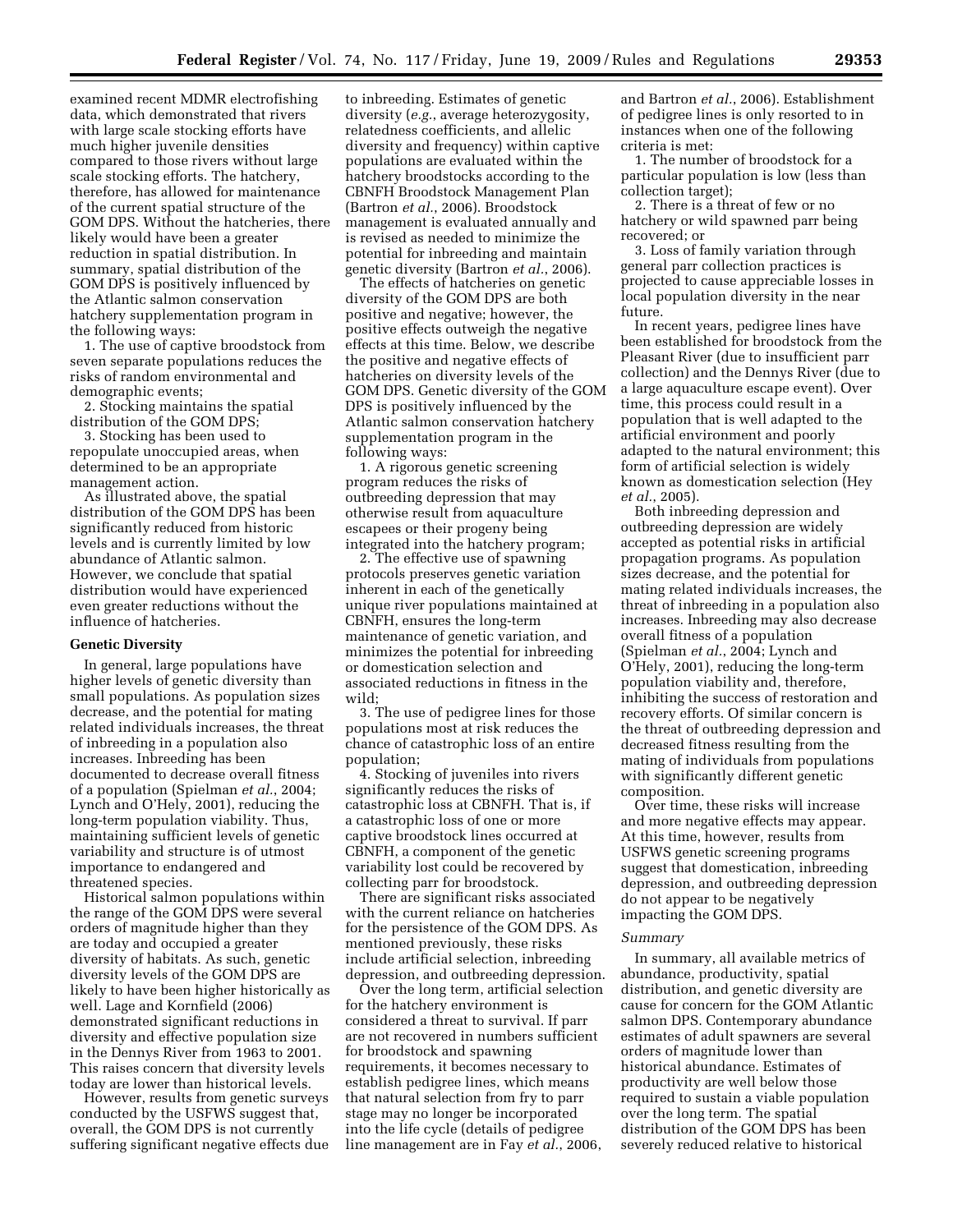distribution patterns. Genetic diversity levels, though apparently stable, are likely much lower than they were historically (Lage and Kornfield, 2006) and lower than more abundant populations in Canada (Spidle *et al.*, 2003). Finally, while conservation hatcheries positively influence several of these metrics, they have not yet been able to reverse the observed declines in wild adult spawners. In the following sections of this final rule, we use this information combined with recent population viability analyses to analyze the current conservation status of the GOM DPS.

# *Population Viability Analyses*

Statistical methods can be used to quantitatively estimate population growth, and more importantly, extinction probabilities for a species. The simplest type of model to perform this can be referred to as a simple Population Viability Analysis (PVA). A simple PVA quantitatively estimates population growth and extinction probabilities for a single population (Dennis *et al.,* 1991). A simple PVA is a stochastic exponential growth model of population size. These types of models are best used with census data where the sampling variability is small compared to the population or environmental variability (Dennis *et al.,*  1991).

More complex versions of PVAs have been developed where life history characteristics, such as the age distribution within abundance measures, are accounted for within the model. In addition, a modified approach has been developed where different life history processes are compartmentalized within the model allowing for the incorporation of such things as juvenile survival rates, adult survival rates, habitat limitations/ degradation, age-specific fecundity, or migration rates (Brook *et al.,* 1999; Marmontel, 1997; Ratner *et al.,* 1997; Zhang and Wang, 1999). Other complex PVAs have been developed to help managers decide between competing management regimes, whereby population growth (or conversely

extinction probability) can be predicted based on changes to survival at one or more life stages. Thus, PVA models can vary widely in complexity.

Some general caveats are associated with the use and interpretation of PVAs. It is particularly important to recognize that PVAs are merely projections about what might happen in the future based on the data used to compile the model and assumptions made to address uncertainties (Ralls *et al.,* 2002; Legault, 2005). Because PVAs do not account for all potential sources of future environmental variation and because of the uncertainty inherent in predicting future conditions, especially over longer timeframes, we use PVA results cautiously and consider them as just one of the pieces of information we evaluate in determining a species' conservation status.

For the purpose of considering the risks of extinction for Atlantic salmon, we have two PVAs to consider: the simple PVA conducted by Fay *et al.*  (2006), and the SalmonPVA (Legault, 2004; Legault, 2005). Both are instructive in considering the relative extinction risks to the GOM DPS. They also help clarify the importance of marine survival and hatchery supplementation in considering extinction risks. It is important to note that the Services look at estimates of how extinction probability changes over multiple timeframes and not at only a single estimate of the extinction probability for a single time period. This is consistent with the cautions noted by Fay *et al.* (2006) and Legault (2005).

Fay *et al.* (2006) used a simple PVA to assess the extinction risk to the GOM DPS as defined in this final rule. This PVA examined a number of different scenarios and provided a wide range of alternative outputs. In particular, it included three different endpoints: 1 individual, 50 individuals, and 100 individuals. An endpoint greater than zero, referred to as a quasi-extinction threshold or QET, reflects the point at which the population is considered to be functionally extinct, that is, nonrecoverable due to loss of fitness of individuals, inability of individuals to

carry out essential population functions, or other problems. Compared with use of an extinction threshold of zero, use of a QET would produce a higher probability of extinction over the same time period or the same probability of extinction over a shorter time period. An extinction threshold of one individual, which recognizes that there is no longer a population to model, is not typically referred to as a QET; compared to a threshold of zero individuals, it will not materially affect a model's results. Although a model's results using different extinction thresholds are not directly comparable, they do provide useful information about the condition of the population over time.

Fay *et al.* (2006) presented a range of estimated extinction risks for a variety of time horizons (0 to 100 years, with 20-year intervals). This analysis used adult return data from two time series (1980–2004 and 1991–2004) to estimate population growth and extinction probabilities for the GOM DPS. The two time series were separated because of the regime shift in marine survival observed for Atlantic salmon throughout the North Atlantic that began in 1991 (ICES, 2005). This regime shift represents a change in productivity and marine survival of Atlantic salmon in the Northwest Atlantic that has persisted to date. In short, projections for the time period 1980 to 2004 are more ''optimistic'' because those data include roughly 10 years of higher marine survival; projections for the time period 1991 to 2004 are more ''pessimistic'' because they only include observations during the recent period of lower marine survival. Using this method, Fay *et al.* (2006) provided a wide range of extinction risks, but all scenarios considered clearly trended toward extinction. Comparing the two time series clearly shows the importance of marine survival; extinction risks are more severe for the 1991 to 2004 time series (Figure 3) compared to the 1980 to 2004 time series (Figure 2).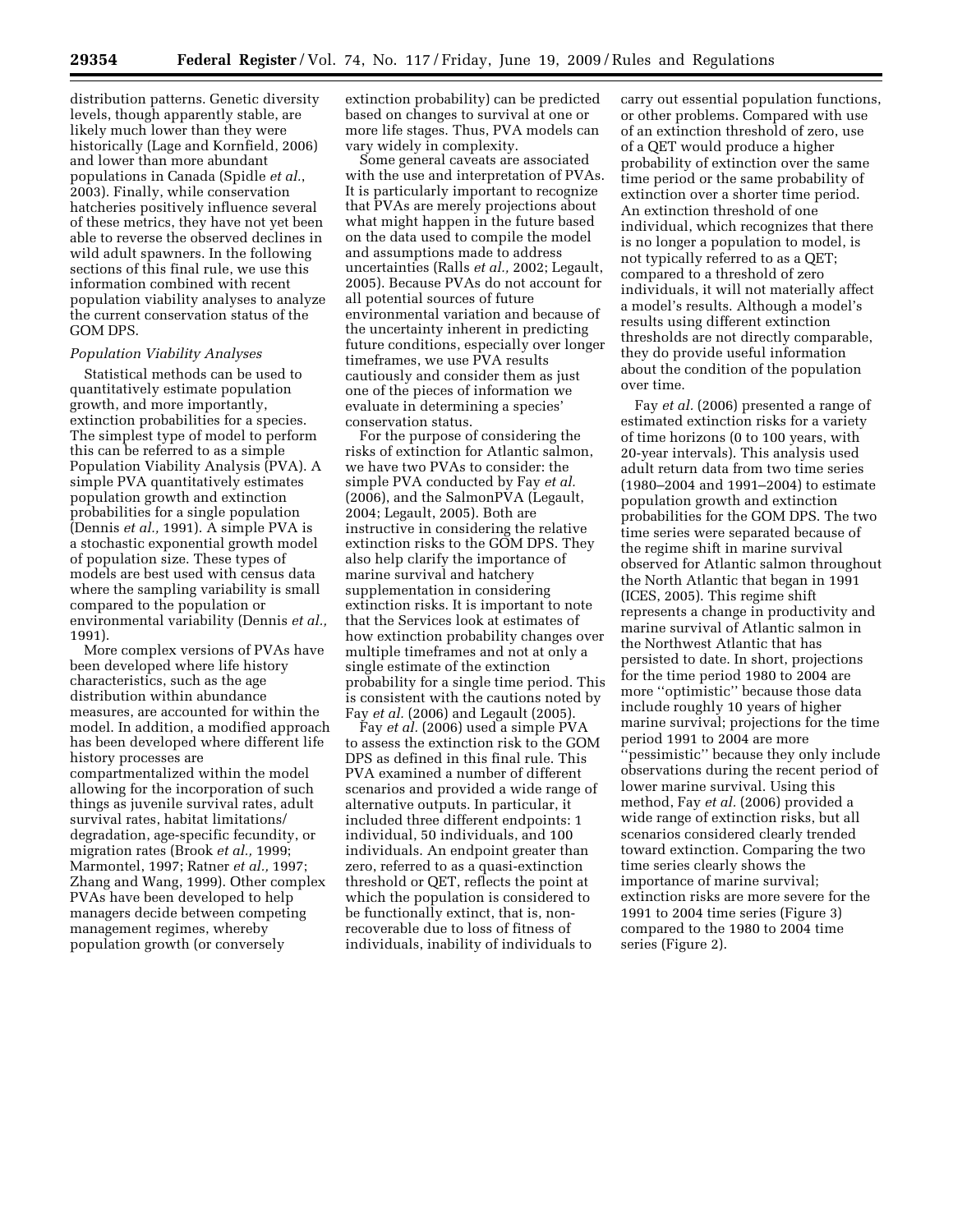

Figure 2. Estimated extinction risks based on the 1980-2004 dataset for the GOM DPS. Quasiextinction thresholds of 1, 50, and 100 individuals were calculated at 20-year intervals (Fay et al., 2006).



Figure 3. Estimated extinction risks based on the 1991-2004 dataset for the GOM DPS. Quasiextinction thresholds of 1, 50, and 100 individuals were calculated at 20-year intervals (Fay et  $\underline{\text{al}}$ ., 2006).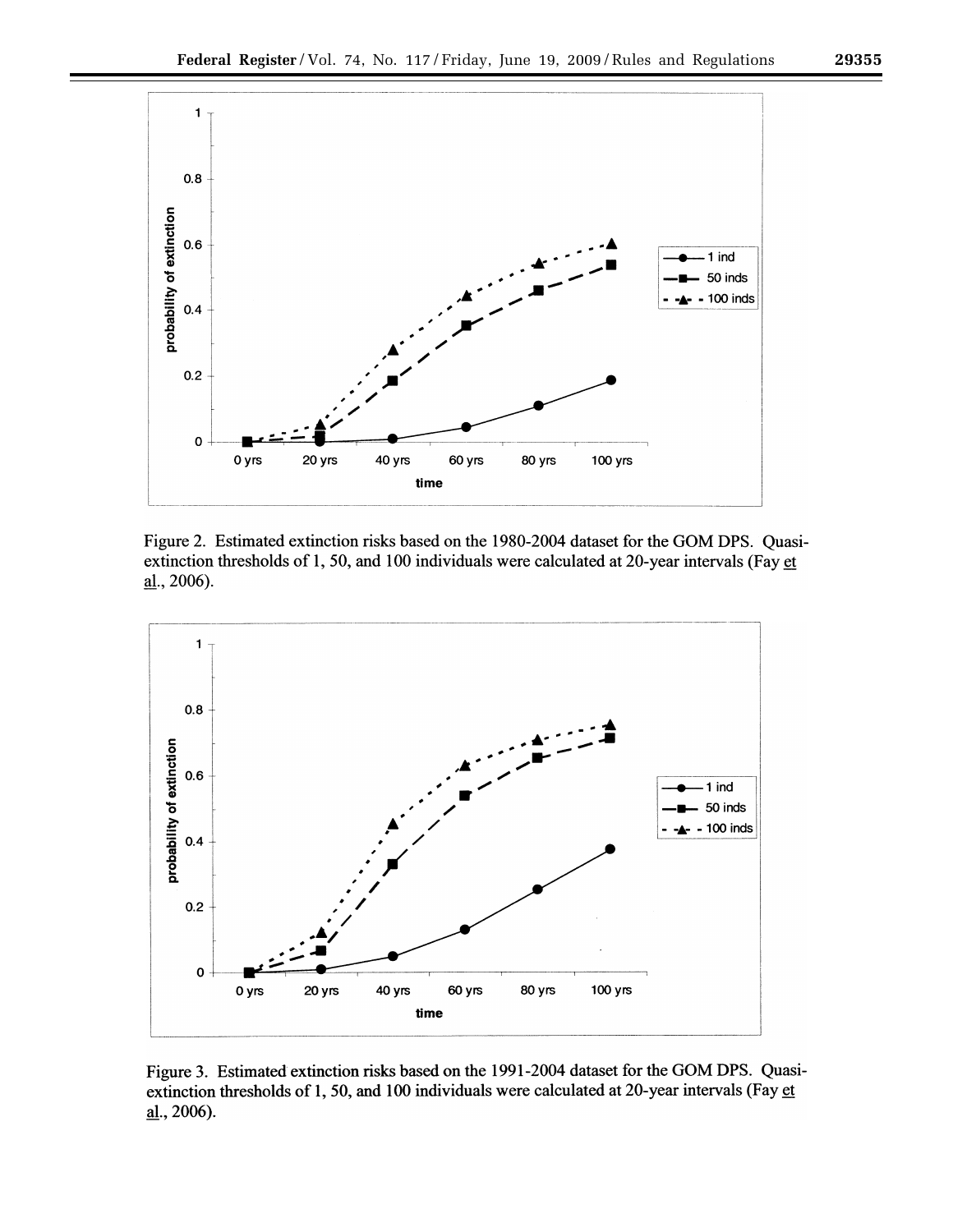The results of the Fay *et al.* (2006) PVA are based solely on the dynamics of the population during the timeframes examined (1980 to 2004) and are dependent on the following assumptions: (1) Hatchery supplementation continues into the future for up to 100 years at current levels with similar survival rates, and (2) similar threats to the species remain operative into the future (*i.e.*, environmental conditions remain unchanged). The Fay *et al.* (2006) PVA does not include the risk of disruptions to hatchery operations (*e.g.*, due to disease outbreak) or the risk of genetic effects (such as inbreeding and domestication selection described above) of hatchery supplementation.

The SalmonPVA (Legault, 2004) was developed for the GOM DPS of Atlantic salmon as listed in 2000 and does not include the Penobscot population. Given that smaller initial population sizes exacerbate the extinction process (Holmes, 2001), the probability of extinction for any given time period for the GOM DPS as defined in this final rule, which includes the Penobscot population, might be lower than the estimates produced by the model for the GOM DPS as listed in 2000. However, the Penobscot population is also in decline and subject to many of the same, as well as additional, environmental stressors. Thus, the model results are still generally instructive for this analysis. The SalmonPVA model was developed to aid in the formation of delisting criteria for the GOM DPS as listed in 2000 and to assess the efficacy of different management strategies towards this delisting goal.

The SalmonPVA (Legault, 2004, 2005) incorporates all salmon life stages, different survival rates for each stage, four different marine survival scenarios, freshwater habitat capacity, harvest, straying rates, and hatchery stocking as inputs into the model. Extinction in the SalmonPVA was defined as no fish alive at any life stage; this model, unlike the Fay *et al.* (2006) PVA, does not use QETs (*i.e.*, it does not identify an earlier point in decline at which the population would become functionally extinct).

The SalmonPVA (Legault, 2004, 2005) demonstrates that current levels of hatchery supplementation may reduce extinction risk to the GOM DPS as listed in 2000 depending on the rate of marine survival. In simulations where current low marine survival estimates increased to the mean of the last 30 years, the SalmonPVA estimated that the extinction risk in the next 100 years (for the GOM DPS as listed in 2000) was approximately 1 percent in simulations where hatchery supplementation

continued for 50 years, 72 percent if continued hatchery supplementation was reduced from 50 years to 30 years, and near 100 percent if hatchery supplementation ceased in 10 years. Furthermore, in simulations using a constant low marine survival scenario representing the current environment, there was a 100 percent chance of extinction within 100 years regardless of the number of years of stocking, and extinction occurred within 20 years of the last stocking event.

Like the results of the Fay *et al.* (2006) PVA, the results of the SalmonPVA (Legault 2004, 2005) are dependent on assumptions about future conditions remaining the same. These assumptions include the level of hatchery supplementation (*i.e.*, number of fish stocked), freshwater survival, freshwater carrying capacity, and straying rates of adult fish among rivers. Also like the Fay *et al.* (2006) PVA, the SalmonPVA (Legault 2004, 2005) does not include the risk of disruptions to hatchery operations (*e.g.*, due to disease outbreak) or the genetic risks (such as inbreeding and domestication selection described above) of hatchery supplementation. It is expected that extinction would proceed much faster than indicated by the model's simulation results if and when these effects become operative in the GOM DPS. The SalmonPVA does include scenarios where hatchery operations cease (without attributing that to a cause which could be lack of funding, disease outbreak or evidence of significant genetic risks), and those scenarios illustrate that declines rapidly follow the elimination of the hatchery.

Both the Fay *et al.* (2006) and Legault  $(2004, 2005)$  PVAs assumed that hatchery supplementation would continue at its present level even when there were 100 or fewer returning adults in the Penobscot. However, hatchery supplementation (in particular, smolt stocking) could not continue at the same level in the future if returning adults fell below 150 because that is the number of adults necessary to make full use of the current conservation hatchery capacity for the smolt stocking program that currently sustains the Penobscot population (section 5.2.1 of Fay *et al.*, 2006). Smolt stocking increases the number of returning adults, so if the full number of smolts could not be produced and stocked, there would be fewer adults returning which would result in an even smaller population. Adult returns to the Penobscot constitute a substantial proportion of the total returns to the GOM DPS (Table 2).

Additional problems would arise if there were 150 or fewer adult returns to the Penobscot. If there were only 150

adult returns, it is likely all of their production would be used for smolt production (M. Bartron, USFWS, pers. comm., 2009). Fry production for the Penobscot would have to come from domestic broodstocks. If the domestic broodstocks (at GLNFH and other sources) were not able to be sustained because all the adult production was being used for smolt production, then there would be no fry production for the Penobscot. If the total production from 150 fish were used to produce smolts, and not to replenish domestic broodstocks, then those backup broodstocks for the Penobscot would no longer exist (M. Bartron, USFWS, pers. comm., 2009). Fry production in the other rivers (those maintained at CBNFH) would continue.

If there were 150 or fewer adults in the Penobscot, or if smolt stocking and fry stocking was curtailed, there would be an increased risk of genetic problems because the rate of loss of genetic diversity (and the potential for inbreeding) is inversely proportional to the effective population size (number of individuals reproducing). As the number of individuals reproducing decreases, the rate of loss of genetic diversity increases, as does the potential for inbreeding. The potential for loss of genetic diversity further increases when populations remain low for extended periods of time. A faster population decline and genetic impacts would increase the probability of extinction beyond the predictions of the two PVAs.

In addition to providing estimates of extinction probability, the Fay *et al.*  (2006) and Legault (2004, 2005) PVAs also provide useful projections regarding the condition of the population over time. For example, the results of the Legault (2004, 2005) PVA demonstrate that, while the estimated extinction probability may be low under certain scenarios of long-term hatchery supplementation and improved marine survival, the population can continue to decline to extinction. For the model scenario producing an extinction probability estimate of 1 percent in 100 years if marine survival increased to the 30-year average and hatchery supplementation continued for 50 years, the replacement rate was still less than 1, indicating the simulated GOM DPS was still in decline. Also under this scenario, the model predicted that three of the eight river populations would be extirpated.

In summary, PVA results must be interpreted carefully. The two PVAs considered here do not include risks associated with other sources of environmental variation (*e.g.*, aquaculture escapement and disease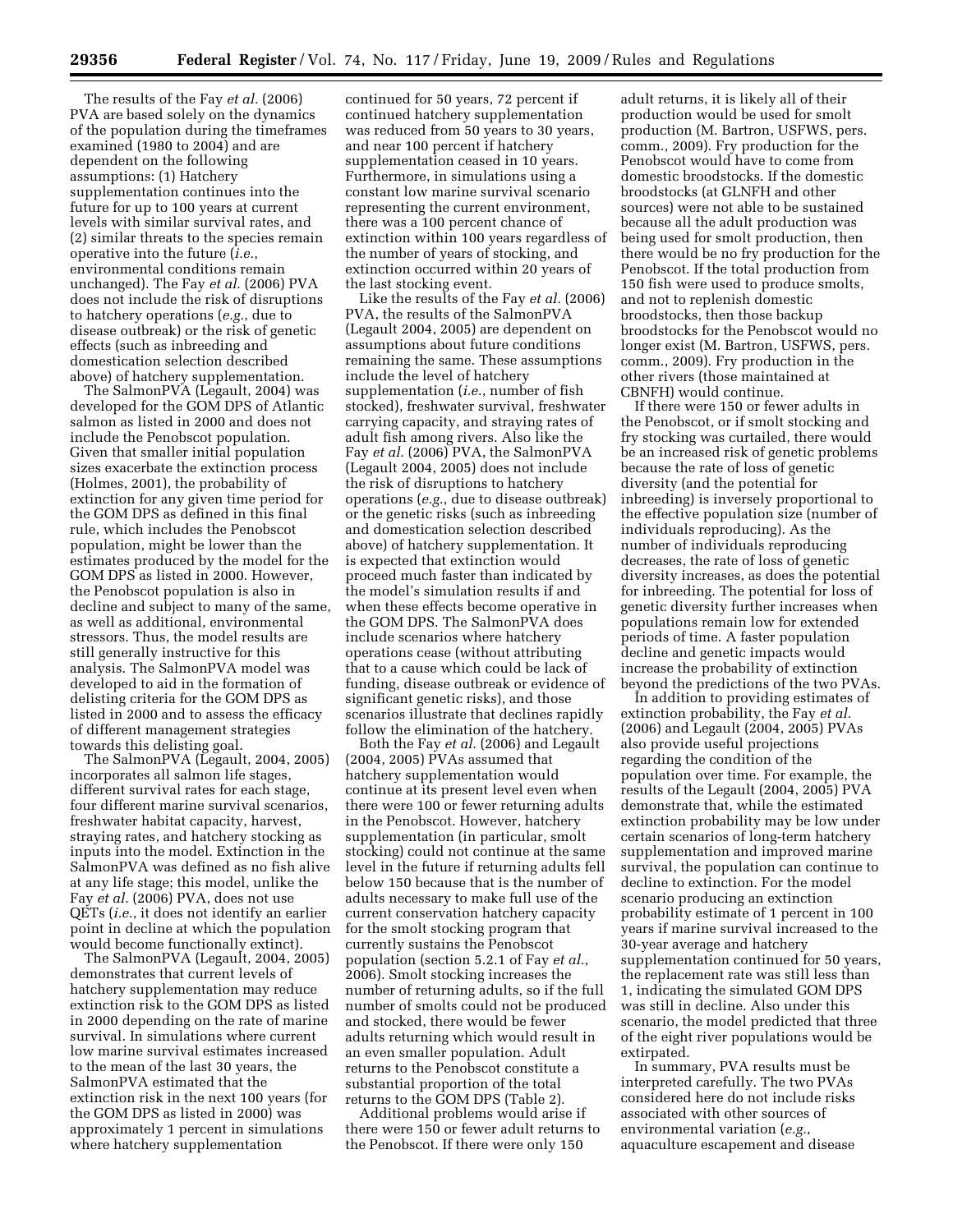outbreak in the wild) identified in the Summary of Factors Affecting the Species section. Because these PVAs do not account for all potential sources of future environmental variation, and because of the uncertainty inherent in predicting future conditions, especially over longer timeframes, we do not consider the numerical estimates of extinction probabilities in the PVA of Fay *et al.* (2006) and the SalmonPVA (Legault 2004, 2005) to be the actual extinction probabilities of the newly defined GOM DPS.

We have no information to indicate that marine survival will significantly improve. We find that, based on the available trend information, it is most reasonable to assume that marine survival will continue at approximately its current low level. Therefore, we conclude that the results of the Fay *et al.* (2006) PVA and the Legault (2004, 2005) PVA that are based on marine survival values above the current low level are unrealistic.

Also, based on information on diseases (see Factor C in the Factors Affecting the Species section of this final rule), or concerns such as catastrophic loss to water supply or feed contamination (P. Santavy, USFWS, pers. comm., January 23, 2009), there is a risk of disruptions to hatchery operations. Based on the information on long-term hatchery operations (NRC, 2004; Fay *et al.*, 2006, at section 8.5.1; SEI, 2007), there is a risk of genetic problems from hatchery supplementation. At present, these risks are not quantifiable, and are therefore not accounted for in either PVA. However, we find that these risks are substantial in the long term because of the dependence on the conservation hatchery program.

Because the models do not include the risk of disruptions to hatchery operations, the risk of genetic effects of hatchery supplementation, and risks associated with other sources of environmental variation, we conclude that all of the results of the Fay *et al.*  (2006) PVA and the Legault (2004, 2005) PVA may considerably underestimate the probability of extinction. Nevertheless, the Fay *et al.* (2006) PVA and the Legault (2004, 2005) SalmonPVA do tell us much about certain factors affecting the status of the GOM DPS as defined in this rule, especially the significance of hatchery supplementation and marine survival, and we use this information to provide important context for evaluating threats in the following sections of this rule.

# **Previous Federal Actions**

In 1991, the FWS designated Atlantic salmon in five rivers in Downeast Maine (the Narraguagus, Pleasant, Machias, East Machias, and Dennys Rivers) as Category 2 candidate species under the ESA (56 FR 58804; November 21, 1991). Both Services received identical petitions in October and November of 1993 to list the Atlantic salmon (*Salmo salar*) throughout its historic range in the contiguous United States under the ESA. On January 20, 1994, the Services found that the petition presented substantial scientific information indicating that the petitioned action may be warranted (59 FR 3067).

The Services conducted a joint review of the species in January 1995, and found that the available biological information indicated that the species described in the petition, Atlantic salmon throughout its range in the United States, did not meet the definition of ''species'' under the ESA. Therefore, the Services concluded that the petitioned action to list Atlantic salmon throughout its historical United States range was not warranted (60 FR 14410; March 17, 1995). In the same notice, the Services determined that a DPS consisting of populations in seven rivers (the Dennys, East Machias, Machias, Pleasant, Narraguagus, Ducktrap, and Sheepscot Rivers) did warrant listing under the ESA. On September 29, 1995, after reviewing the information in the status review, as well as state and foreign efforts to protect the species, the Services proposed to list the seven rivers DPS as a threatened species under the ESA (60 FR 50530; September 29, 1995). The proposed rule contained a special rule under section 4(d) of the ESA which would have allowed for a State plan, approved by the Services, to define the manner in which certain activities could be conducted without violating the ESA. In response to that special provision in the proposed rule, the Governor of Maine convened a task force that developed a Conservation Plan for Atlantic Salmon in the seven rivers. That Conservation Plan was submitted to the Services in March 1997.

The Services reviewed information submitted from the public, current information on population levels, and assessed the adequacy of the Maine Atlantic Salmon Conservation Plan, and, on December 18, 1997, withdrew the proposed rule to list the seven rivers DPS of Atlantic salmon as threatened under the ESA (62 FR 66325). In that withdrawal notice, the Services redefined the species under analysis as the GOM DPS to acknowledge the

possibility that other populations of Atlantic salmon could be added to the DPS if they were found to be naturally reproducing and to have wild stock characteristics. NMFS maintained the GOM DPS as a candidate species to acknowledge ongoing concern over the species' status. In the 1997 withdrawal notice, the Services outlined three circumstances under which the process for listing the GOM DPS of Atlantic salmon under the ESA would be reinitiated: (1) An emergency which poses a significant risk to the well-being of the GOM DPS is identified and not immediately and adequately addressed; (2) the biological status of the GOM DPS is such that the DPS is in danger of extinction throughout all or a significant portion of its range; or (3) the biological status of the GOM DPS is such that the DPS is likely to become endangered in the foreseeable future throughout all or a significant portion of its range.

The Services received the State of Maine 1998 Annual Progress Report on implementation of the Conservation Plan in January 1999. On January 20, 1999, the Services invited comment from the public on the first annual report and other information on protective measures and the status of the species. The comment period remained open until March 8, 1999 (64 FR 3067). The Services reviewed all comments submitted by the public and provided a summary of those, along with their own comments, to the State of Maine in March 1999. The State of Maine responded to the Services' comments on April 13, 1999.

In order to conduct a comprehensive review of the protective measures in place and the status of the species, as was committed to in the 1997 withdrawal notice, the BRT was reconvened to update the January 1995 Status Review for Atlantic salmon. The 1999 Status Review was made available on October 19, 1999 (64 FR 56297). On November 17, 1999, the Services published a proposed rule to list as endangered the GOM Atlantic salmon DPS, which was defined to include all naturally reproducing remnant populations of Atlantic salmon from the Kennebec River downstream of the former Edwards Dam site northward to the mouth of the St. Croix River at the United States-Canada border. At that time, the Services stated that, to date, they had determined that these populations were found in the Dennys, East Machias, Machias, Pleasant, Narraguagus, Sheepscot, and Ducktrap Rivers and in Cove Brook, all in eastern Maine. On November 17, 2000 (65 FR 69459), the Services published a final rule listing the GOM Atlantic salmon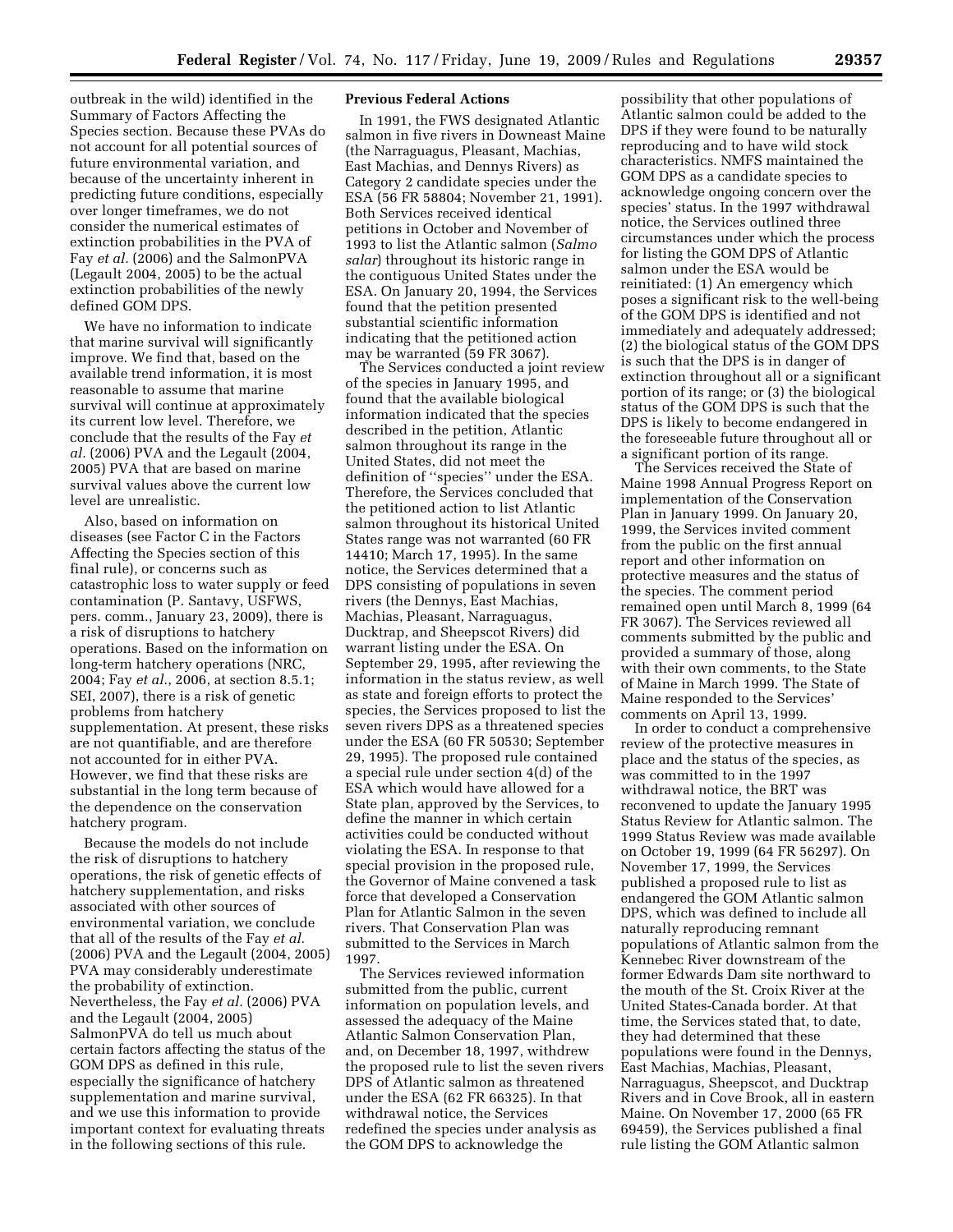DPS as endangered. In that final rule, we noted that a determination as to the appropriateness of adding the mainstem and upper tributaries of the Penobscot River to the DPS would be made upon completion of genetic analyses.

The 2006 Status Review for Anadromous Atlantic Salmon (*Salmo salar*) in the United States (Fay *et al.*, 2006) assessed genetic and life history information and concluded that the GOM DPS as defined in 2000 should be redefined to encompass the Penobscot, Kennebec, and Androscoggin Rivers.

We received a petition to list the ''Kennebec River population of anadromous Atlantic salmon'' as an endangered species under the ESA on May 11, 2005. NMFS published a notice in the **Federal Register** on November 14, 2006 (71 FR 66298), concluding that the petitioners (Timothy Watts, Douglas Watts, the Friends of Merrymeeting Bay, and the Maine Toxics Action Coalition) presented substantial scientific information indicating that the petitioned action may be warranted.

On September 3, 2008 (73 FR 51415), we proposed to revise the extent of the GOM DPS and list the DPS as endangered; we also announced our 12 month finding that listing was warranted for the petition to list Atlantic salmon in the Kennebec River as endangered. On September 5, 2008 (73 FR 51747), NMFS proposed to designate critical habitat for the revised GOM DPS of Atlantic salmon.

The Services jointly administer the ESA as it applies to anadromous Atlantic salmon. In 2006, the USFWS Region 5 and NMFS Northeast Region entered into a Statement of Cooperation to divide responsibility for ESA implementation with respect to Atlantic salmon in order to enhance efficiency and effectiveness. Experience implementing this agreement, changes in structure of the recovery program, and anticipated increases in workload associated with this listing action caused the Services to revisit the 2006 agreement. A new Statement of Cooperation has been signed which clarifies roles and responsibilities between the Services. The Statement of Cooperation assigns the following responsibilities to NMFS: critical habitat designation; section 7 consultations (for both the species and critical habitat) on activities within estuaries and marine waters; ESA activities and actions to address dams; assessment activities in the estuary and marine environment; and international science and management. The Statement of Cooperation assigns the following responsibilities to USFWS: Administrative lead for development of

a new recovery plan; section 10 recovery permits; section 10 habitat conservation plans (for all activities except dams); section 7 consultations (for both the species and critical habitat) on activities in freshwater (except dams); and the conservation hatchery program.

#### **Summary of Comments**

With the publication of the proposed listing determination for the GOM DPS on September 3, 2008, we announced a 90-day public comment period extending through December 2, 2008. We held two public hearings at two different locations to provide additional opportunities and formats to receive public input as announced on October 21, 2008 (73 FR 62459). A joint NMFS/ FWS policy requires us to solicit independent expert review from at least three qualified specialists, concurrent with the public comment period (59 FR 34270; July 1, 1994). In December 2004, the Office of Management and Budget (OMB) issued a Final Information Quality Bulletin for Peer Review establishing minimum peer review standards, a transparent process for public disclosure, and opportunities for public input. The OMB Peer Review Bulletin, implemented under the Information Quality Act (Pub. L. 106– 554), is intended to provide public oversight on the quality of agency information, analyses, and regulatory activities, and applies to information disseminated on or after June 16, 2005. We solicited technical review of the proposed listing determination from four independent experts, and received reviews from two of these experts. The independent expert review under the joint NMFS/FWS peer review policy collectively satisfies the requirements of the OMB Peer Review Bulletin and the joint NMFS/FWS peer review policy.

Comments were submitted from interested individuals; state, Federal and tribal agencies; fishing groups; environmental organizations; industry groups; and peer reviewers with scientific expertise. The summary of comments and our responses below are organized into seven general categories:  $(1)$  Tribal comments  $(2)$  peer review comments; (3) comments on the delineation of the GOM DPS; (4) comments on the conservation status of the GOM DPS; (5) comments on the Services' identification and consideration of specific threats; (6) comments on the consideration of conservation efforts in general as well as in relation to the conservation status of the GOM DPS; and (7) comments on the Federal management of the GOM DPS.

During the public comment period, the Services met with a number of groups to address specific concerns and questions on the proposed listing decision. The hydropower industry, agriculture industry, and various state agencies were among the groups with which the Services met. These discussions focused on clarification of information in the proposed rule and the potential implications of the listing decision on Atlantic salmon management and the ongoing operations of industry. These meetings were not held to solicit or receive comments on the proposed rule, but rather to provide clarification. Meeting participants were instructed to submit comments on the proposed rule through the regular means, and those are identified and addressed in the comments section of this rule. The Services also met with representatives from some of the Maine Tribes, including the Penobscot Indian Nation, The Houlton Band of Maliseets, the Aroostook Band of Micmacs, and the Passamaquoddy Tribe. The Services appreciate the importance of our Federal trust responsibilities and the spirit of government-to-government consultation embodied in Secretarial Order 3206 (American Indian Tribal Rights, Federal-Tribal Trust Responsibilities, and the Endangered Species Act) and Executive Order 13175 (Consultation and Coordination with Indian Tribal Governments). The focus of the government-to-government consultation was on the implications of the listing decision on Atlantic salmon management and exploring options to further enhance our cooperation on Atlantic salmon recovery.

# *Tribal Comments*

*Comment 1:* The Penobscot Indian Nation commented that it maintains its right to directly take Atlantic salmon for sustenance purposes. Penobscot Indian Nation members have not lethally taken an Atlantic salmon since 1988 at which time two Atlantic salmon were harvested for ceremonial purposes. The Penobscot Indian Nation has not exercised its right to take any Atlantic salmon for traditional purposes since that time based upon concerns about the health of the Penobscot Atlantic salmon population. The Penobscot Indian Nation stated that it will continue to abstain from taking any Atlantic salmon until the status of the Penobscot population is healthy enough to be able to sustain some level of harvest.

*Response:* The Services appreciate the importance of Atlantic salmon to the Penobscot Indian Nation in particular as well as other Maine Tribes. The Services recognize both the Penobscot Indian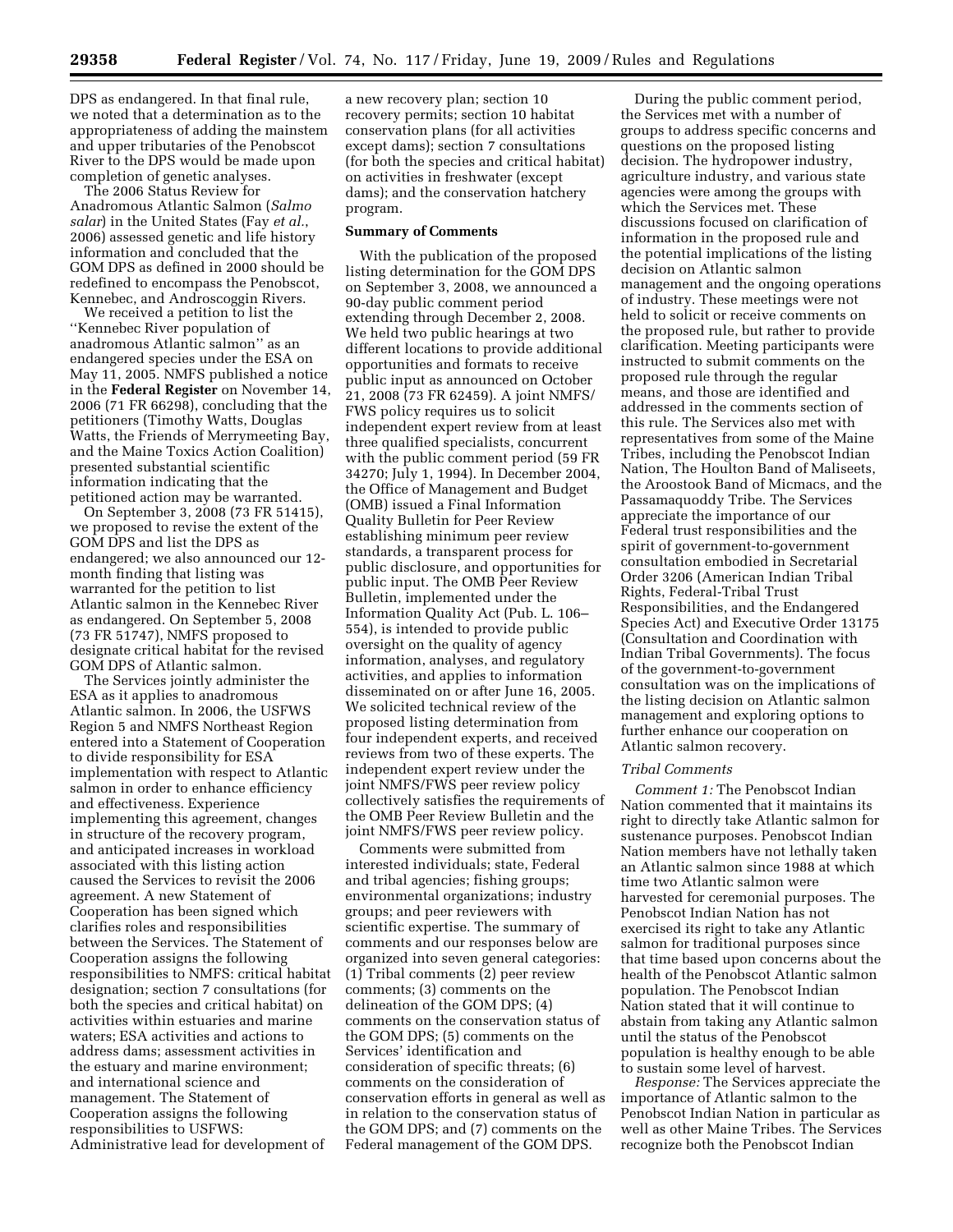Nation's tribal rights and the Services' responsibility to implement the ESA. Given that Penobscot Indian Nation has not exercised its right to take Atlantic salmon since 1988 on a voluntary basis, the Services believe that there is no conflict provided the Penobscot Indian Nation continues to voluntarily abstain from taking based upon continued concerns about the conservation status of the Penobscot population.

*Comment 2:* The Penobscot Indian Nation commented that it would not take any position on whether the species should be listed as threatened or endangered. The Penobscot Indian Nation defers to the Services' expertise to make that determination.

*Response:* The Services have provided justification for the listing decision in this final rule.

#### *Peer Review Comments*

*Comment 3:* Both reviewers agreed with the delineation of the GOM DPS of Atlantic salmon. However, both reviewers felt there were parts of the text that could be further clarified, specifically consideration of available genetic data for the northern and southern boundaries in relation to the zoogeographic information used.

*Response:* The Services received comments from both peer reviewers and the general public regarding necessary clarification of the data used to support the southern boundary delineation in particular. The Services have clarified the text in the DPS delineation section of this final rule.

*Comment 4:* One of the peer reviewers stated that the discussion of the population PVA was perhaps overemphasized and could be simplified while still communicating extinction risk. The reviewer notes that there are simpler deterministic equilibrium models that could have been used to more simply state extinction risk.

*Response:* The Services have clarified the text of the rule addressing PVAs and the projections. The Services acknowledge that there are a number of different types of models that could have been used to project extinction risk or demonstrate the conservation status of the species. The Services chose the PVA models because they are useful in assessing extinction risks. Further, the Atlantic salmon conservation and management community in Maine are more familiar with them than with other models, given the public's previous exposure to them during the recovery planning process and the development of the 2006 Status Review. We agree with the peer reviewer that the PVA is just one piece of information considered

in the listing determination; in the text of this final rule, we have clarified our findings with respect to the PVAs and how they factor into the biological status of the species.

*Comment 5:* Both reviewers noted that the proposed rule lacked necessary description for how threats were categorized as either primary or secondary threats. Neither felt that this was an incorrect way to communicate the magnitude of the threat; rather, the basis for this determination should be better explained and supported in the text.

*Response:* The Services agree that the description of threats as primary or secondary could have been better explained in the proposed rule. Upon review, the Services decided to take a different approach to describing the magnitude of the threat and its influence on the conservation status of the GOM DPS under the ESA. Rather than comparing the magnitude of the threats to each other, we have identified the relative impact of each of the threats on the species and its habitat. The text has been modified accordingly.

*Comment 6:* One of the reviewers had concerns about the discussion of artificial propagation under Factor E (Other Natural or Manmade Factors Affecting its Continued Existence). While the reviewer agrees with the Services' conclusion that the conservation hatchery program is reducing the risk of extinction of the GOM DPS, he highlighted areas where the text should be clarified. Specifically, the short- and long-term goals of the conservation hatchery program should be better described in relation to how the program is currently being conducted.

*Response:* Upon closer review and in response to the peer review, the Services have changed the way in which artificial propagation and specifically the conservation hatchery program are described and considered. While there are both positive and negative effects resulting from any artificial propagation program, the Services have determined that it would be more appropriate to move the discussion of the role of the conservation hatchery program and its influence on the current status of the species and recovery to the section of the rule describing the status of the species rather than describing it in the section pertaining to the threats. The Services have also revised the description of the program and its role in recovery of the GOM DPS in response to comments received from both peer reviewers and the general public.

*Comment 7:* One reviewer recommended minor clarifications to the text in Factor E addressing diadromous fish communities, marine survival, and competition.

*Response:* The Services have clarified the text in these sections to be responsive to comments from both peer reviewers and the general public.

*Comment 8:* Both reviewers commented that the section applying the *Policy for Evaluation of Conservation Efforts when making Listing Decisions (PECE)* to conservation actions was unclear and seemed incomplete. They questioned the analysis of only one conservation initiative, the Penobscot River Restoration Project (PRRP).

*Response:* The Services agree that analysis of conservation efforts under PECE is more transparent if a complete analysis of a variety of efforts is included in the rule. We have revised the section addressing analysis of conservation actions.

*Comment 9:* Both reviewers commented that the determination to list the GOM DPS of Atlantic salmon as endangered was sound and only suggested minor clarifications to the text.

*Response:* The Services have made minor changes and clarified the text in this section.

#### *Public Comments*

*Comment 10:* Many commenters believe that certain river systems, particularly the Androscoggin and the Union, should not be included within the GOM DPS boundaries. They argue that we erred in using different criteria (zoogeographic and genetic) to delineate the southern and northern boundaries of the DPS and that we should delay the decision to include the Androscoggin in the DPS until the naturally reared population in Androscoggin can be genetically characterized. Commenters also suggest that river systems where the species has been extirpated, such as the Union, should not be included within the DPS range.

*Response:* The 1996 Interagency Policy Regarding the Recognition of Distinct Vertebrate Populations Under the Endangered Species Act (61 FR 4722) (DPS Policy) states that a population segment may be considered discrete in relation to the remainder of the species to which it belongs if ''it is markedly separated from other populations of the same taxon as a consequence of physical, physiological, ecological or behavioral factors. Quantitative measures of genetic or morphological discontinuity may provide evidence of this separation.'' The DPS Policy does not restrict the Services to using only one measure to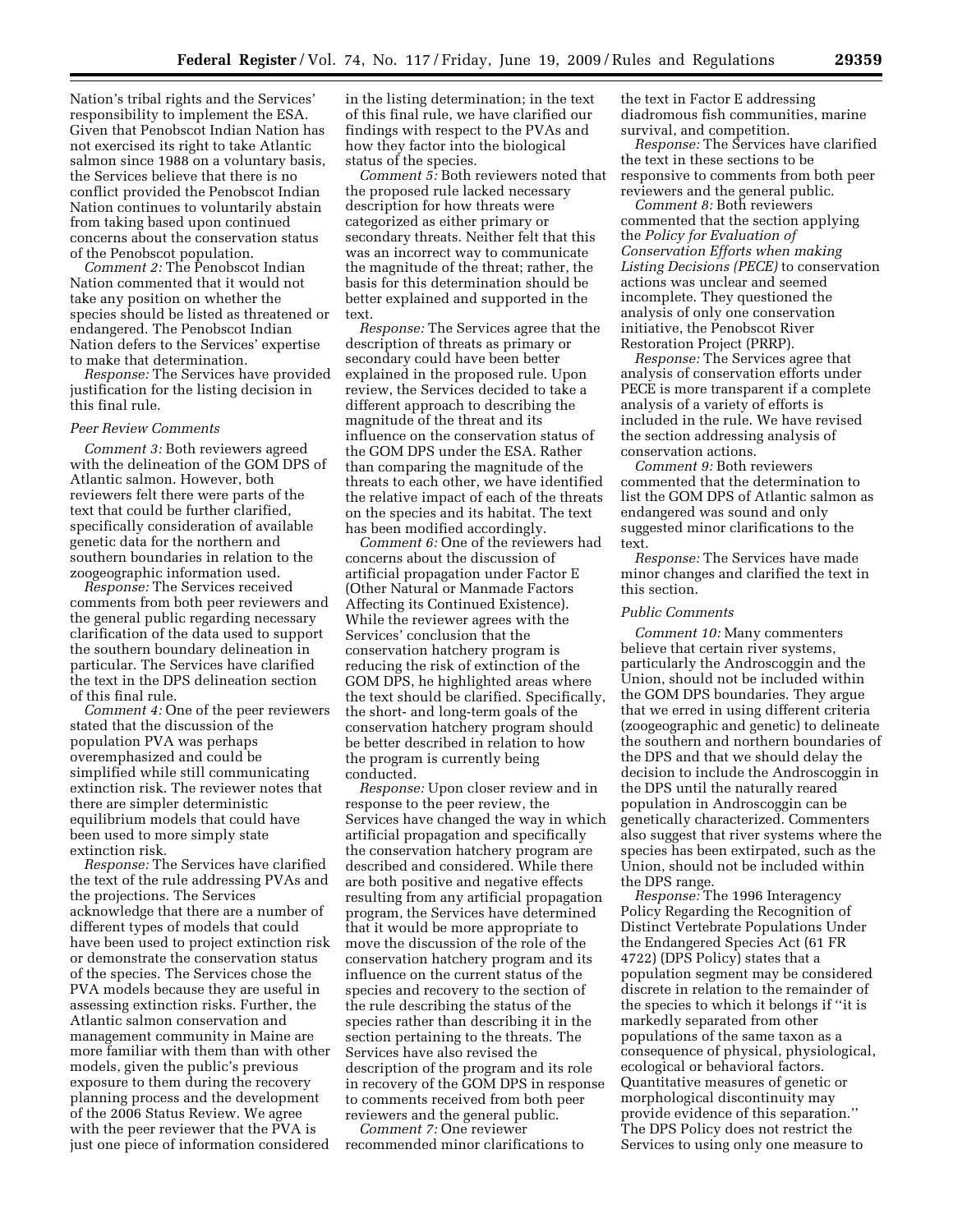define discreteness of a population segment. In fact, the introduction to the second element (significance) that must be met in evaluating whether a population qualifies as a DPS says that a population segment may be considered discrete based on ''one or more'' of the discreteness conditions.

As more thoroughly described in the ''Review of Species Delineation'' section of this final rule, genetic data were available for us to delineate the northern boundary of the GOM DPS. These data show clear genetic differentiation between populations inhabiting rivers in Maine and rivers in New Brunswick, with the Dennys River population clustering more closely with the Maine population and the St. Croix River population clustering more closely with populations in New Brunswick. Therefore, we used the Dennys watershed as the northern boundary of the DPS. However, because of the combination of low numbers of Atlantic salmon in some rivers (*e.g.*, only three naturally reared adult returns to the Androscoggin River (Table 3)) and the complete extirpation of the native stock in other rivers (*e.g.*, Merrimack River), complete genetic data are not, and may never be, available for us to genetically characterize these populations.

In the absence of clear genetic information to define the southern boundary of the GOM DPS, we used ecological factors in addition to the genetic factors described above. In particular, we used the zoogeographic boundary (the Penobscot-Kennebec-Androscoggin EDU and the Laurentian Mixed Forest Province) that ecologically separates the Androscoggin watershed from watersheds to the south (*e.g.*, Saco, Merrimack, and Connecticut watersheds). EDUs, defined by Olivero (2003), are aggregations of watersheds with similar zoogeographic history, physiographic conditions, climatic characteristics, and basin geography. EDUs generally have similar physiographic and climatic conditions (Higgins *et al.*, 2005). These differences would influence the structure and function of aquatic ecosystems (Vannote *et al.*,1980; Cushing *et al.*, 1983; Minshall *et al.*, 1983; Cummins *et al.*, 1984; Minshall *et al.*, 1985; Waters, 1995) and create a different environment for the development of local adaptations than rivers to the south. Therefore, we believe this zoogeographic boundary sufficiently satisfies the criteria to define discreteness for the southern edge of the GOM DPS.

In listing the GOM DPS, our goal is ultimately to recover the species so it no longer requires the protection of the

ESA. Therefore, we have delineated boundaries for the GOM DPS that include all the areas of current and historical occupation of Atlantic salmon where those salmon would be identified as belonging to the GOM DPS. During recovery planning, we will further evaluate the recovery needs of the GOM DPS. It is likely that different levels of attention will be paid to the recovery of the DPS in different watersheds, based in part on the threats within a particular watershed and the habitat potential within a watershed. Delineating the entire GOM DPS conserves this ecosystem for Atlantic salmon survival and recovery, in addition to supporting straying, providing refugia, and buffering against catastrophic events.

*Comment 11:* Some commenters suggest that the boundaries of the DPS delineation should not extend into watersheds that were historically unoccupied by Atlantic salmon because they are upstream of historical, natural barriers (*e.g.*, waterfalls).

*Response:* Based on the comments received, analyses by NMFS (2008), and information contained in the 2006 Status Review, we delimited the freshwater range of the GOM DPS to include only those areas downstream of substantial barrier falls. For this final rule, we have modified the geographic boundaries of the freshwater range of the GOM DPS in the Androscoggin, Kennebec, and Penobscot Basins in the following ways: All freshwater bodies in the Androscoggin Basin are included up to Rumford Falls on the Androscoggin River and up to Snow Falls on the Little Androscoggin River; all freshwater bodies in the Kennebec Basin are included up to Grand Falls on the Dead River and the un-named falls (currently impounded by Indian Pond Dam) immediately above the Kennebec River Gorge; and all freshwater bodies in the Penobscot Basin are included up to Big Niagara Falls on Nesowadnehunk Stream, Grand Pitch on Webster Brook, and Grand Falls on the Passadumkeag River. See the ''Delineating Geographic Boundaries'' section of this final rule.

*Comment 12:* Many commenters stated that the Services did not accurately determine the conservation status of the GOM DPS. These commenters disagreed with the Services' proposal that the GOM DPS should be listed as endangered under the ESA. Instead, they argued that a threatened listing determination was more appropriate. The definition of endangered is ''in danger of extinction throughout all or a significant portion of its range.'' Several commenters argued the results of the PVA conducted by Legault (2004, 2005) demonstrated that

the GOM DPS had a less than one percent chance of extinction provided that hatchery supplementation continued into the future. Thus, some commenters felt that the definition of threatened, ''likely to become endangered \* \* \* \* was more appropriate given the role of hatcheries in preventing extinction. Commenters also cited the success of the conservation hatchery program as evidenced by the status of rivers within the 2000 GOM DPS that were supported by hatchery supplementation versus those that were not. The replacement rate reported by the USASAC was also cited as evidence of the positive contribution of the hatchery program to returns within the GOM DPS.

*Response:* We agree that the conservation hatcheries (CBNFH and GLNFH) provide a buffer against shortterm extinction risks. Without these facilities in place, the status of the GOM DPS would be even more dire. However, as described in the ''Population Status of the GOM DPS'' section of this final rule, only three of the four population attributes of interest (abundance, spatial structure, and genetic diversity) are enhanced by the conservation hatcheries. In particular, the lack of any evidence that hatchery fish have the potential to result in wild returns over successive generations remains a significant concern. While the increase in replacement rate reported in 2007 by the USASAC is a positive sign, the overall trend remains negative when taken together. Further, 1 year of positive population growth is insufficient to justify threatened status.

The extended timeframes for extinction (provided that hatchery supplementation continues) projected by Legault (2005) are further evidence of the buffering effect of hatcheries. However, these projections do not include any consideration of the negative effects of reliance on hatcheries over successive generations. Recent evidence suggests that the negative effects of domestication, inbreeding depression, and outbreeding depression can accrue over just a few generations (Araki *et al.*, 2007). While we do not believe these negative effects are substantially reducing the long-term viability of the GOM DPS at this time, each successive generation will likely have higher risks of reduced fitness because of these effects. These additive risks over time are not modeled or otherwise accounted for in the extinction risks scenarios described by Legault (2005). The PVA results of Legault demonstrate that extinction occurs quickly when the conservation hatchery is eliminated. This provides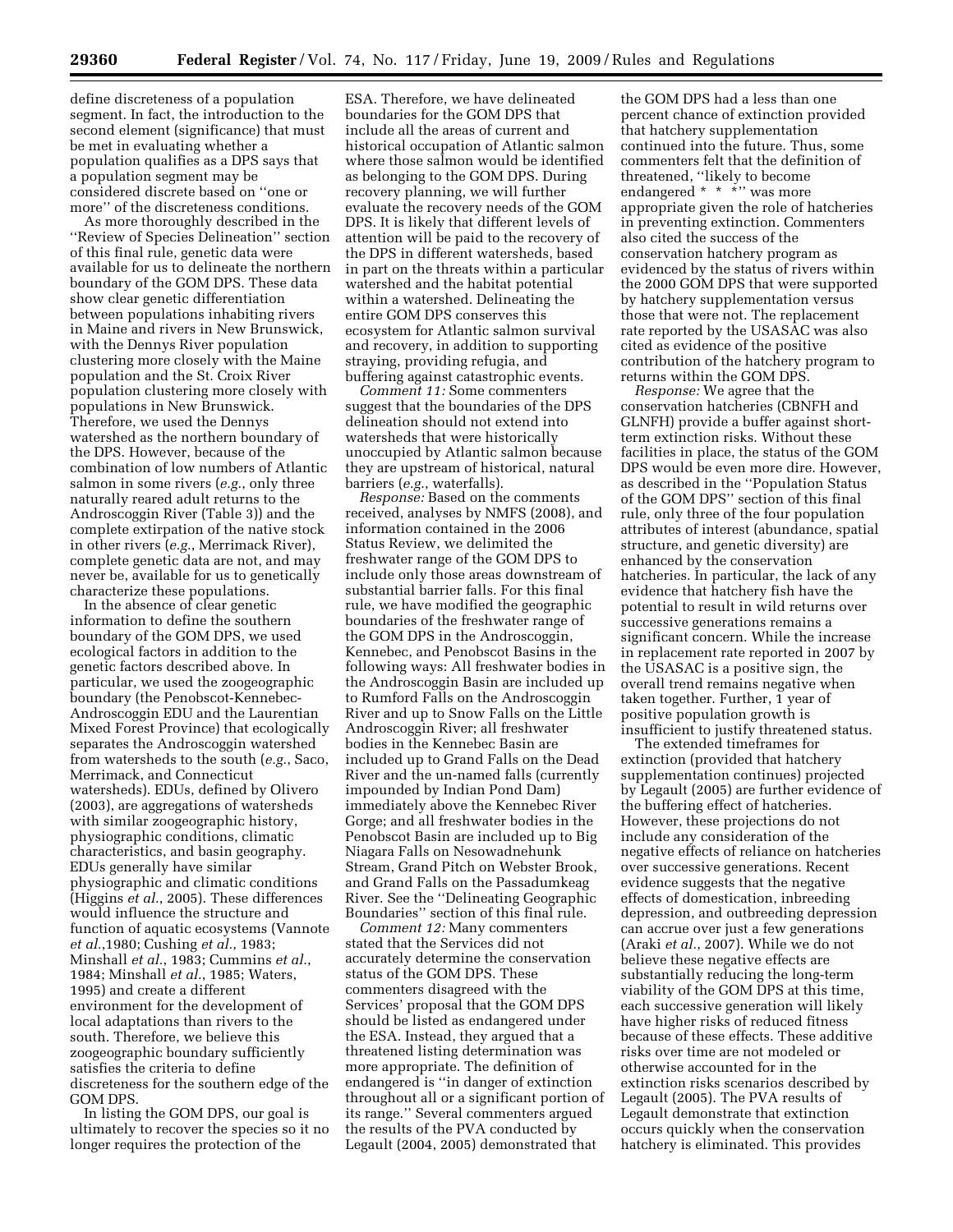further evidence that the wild population is currently in danger of extinction.

Finally, the SalmonPVA (Legault 2005) showed that at the constant low marine survival scenario representing the current environment, there was a 100 percent chance of extinction within 100 years regardless of the number of years of stocking, and extinction occurred within 20 years of the last stocking event. Legault (2005) demonstrated that an increase in marine survival substantially decreased the extinction probabilities. The scenario in which Legault found there to be a 1 percent chance of extinction assumed an increase in marine survival to the high of the previous 30 years. Unfortunately, we have no information to indicate that marine survival will significantly improve; therefore, there is no scientifically sound basis for assuming there is only a one percent chance of the GOM DPS going extinct.

*Comment 13:* One commenter felt that both hatchery-origin and naturally reared Atlantic salmon should be equally weighted in terms of their population contribution to the GOM DPS. This commenter felt that the inclusion of both hatchery-origin and naturally reared Atlantic salmon in the GOM DPS was inconsistent with the way in which the Services weighted the relative contribution of each group to recovery. The Services' determination of the conservation status of the GOM DPS placed a higher weight on naturally reared fish in terms of their contribution to recovery versus hatchery origin fish (fish stocked as parr, smolts, or adults).

*Response:* The stated purpose of the ESA is ''to provide a means whereby the ecosystems upon which endangered species and threatened species depend may be conserved'' (16 U.S.C. § 1531(b)). Using captive propagation as a recovery tool is clearly warranted when necessary, as in the case of the GOM DPS. However, the intent of the ESA is quite clear: the ultimate goal of species recovery efforts should be recovery in the wild, free from human intervention. While CBNFH and GLNFH clearly reduce the immediate risk of extinction of the GOM DPS, they have not been shown to substantially contribute to recovery in the wild. The influence of hatcheries on productivity is not known with certainty, but overall productivity (even with hatchery supplementation) is quite low. Hatchery fish are included in the GOM DPS because they are essential to recovery, and the sole purpose of the conservation hatchery is recovery. But, recovery means recovery in the wild, so the goal of the hatchery is to, over time, increase

the percentage of returns that are of wild origin to the point that the GOM DPS becomes self-sustaining and is no longer dependent on the hatchery. Over time, more adult returns should successfully spawn in the wild, resulting in replacement rates above 1.0. However, the idea that adult returns from hatchery contributions result in more spawners and, ultimately, more truly wild-origin adult returns, remains an untested hypothesis. The National Research Council (NRC, 2004) and the Sustainable Ecosystems Institute (SEI, 2007) identified this as a key limitation in available data on the recovery efforts of salmon in Maine. Without this information, it is impossible to estimate, with any certainty, the effect of hatcheries on this key population attribute (productivity). The conservation hatchery has assisted in slowing the decline and helped stabilize populations at low levels, but has not contributed to an increase in the overall abundance of wild salmon.

*Comment 14:* Several commenters felt that the Services' listing determination placed too much emphasis on the potential for a catastrophic failure at the conservation hatchery facilities. Commenters acknowledged that this may have been an issue when the Services initially listed the GOM DPS in 2000, given that all broodstock were held at CBNFH. However, the expansion of the GOM DPS to include the Penobscot and other rivers means that there are now several facilities that house broodstock (*e.g.*, GLNFH, the USDA facility, and the Cooke Facility on the Kennebec). Thus, loss of all broodstock due to a catastrophic failure is highly unlikely.

*Response:* The Services agree that the loss of all potential broodstock would be extremely unlikely. However, it would not take the loss of all broodstock to significantly jeopardize the long-term viability of the GOM DPS. Catastrophic broodstock loss or a catastrophic loss of fry, parr, or smolt cohorts would result in a decrease in effective population size, loss of genetic diversity, and a multi-year lag while life stages rebuild, during which time there would be limited or no hatchery production or stocking.

Domestic broodstock for the Penobscot is currently maintained at facilities in addition to GLNFH. These domestic broodstocks should be viewed as backups. These sources are meant to be replenished annually (*i.e.,* new domestic broodstock lines are created each year) for GLNFH to reduce longterm selection to the hatchery environment. If there was a situation where the numbers of adult returns

were reduced to 150 or less, then all production would go toward smolt production and not to fry stocking or to replenish domestic broodstocks. These backup broodstocks would no longer exist (M. Bartron, USFWS, pers. comm., 2009). If these domestic broodstocks were used to propagate future domestic broodstocks, there would be greater concerns about the decreased fitness of their offspring in the wild from successive generations of selection to captivity.

The Services have concluded that the conservation hatcheries significantly contribute to the maintenance of the genetic diversity of the GOM DPS. However, there are both long-term and short-term risks of reliance on hatcheries that have been considered above in the ''Population Status of the GOM DPS'' section of this final rule. In addition, recent events provide additional evidence of the potential for catastrophic events to further exacerbate extinction risks. In January 2009, significant mortality occurred to eggs of Penobscot origin at CBNFH. Low egg survival rates in the Penobscot population required the use of the domestic line for smolt production (50,000) for the first time ever. The relative fitness rate of the sea-run line has not been compared to the domestic line, so the demographic effects are unpredictable. The cause for the low egg survival rate is unknown, but is being investigated at the time of writing of this rule.

*Comment 15:* Several commenters felt that by increasing the geographic scope of the GOM DPS to include additional populations, one being the Penobscot, which has the highest returns to the DPS, the extinction risk is substantially reduced. Therefore, these commenters felt that a threatened listing determination is warranted.

*Response:* All things being equal, larger populations do have lower extinction risks. However, the inclusion of the Penobscot population in the GOM DPS does not alter the trends in abundance, which are pointing toward extinction. The addition of the Penobscot population does provide some measure of security from immediate extinction risks, but does not reverse the long-term trend which is toward extinction.

*Comment 16:* At least one commenter argued that a threatened listing determination could be justified based upon the returns to both the Penobscot and Downeast Salmon Habitat Recovery Units (SHRU). These two SHRUs, according to the commenter, satisfy the minimum recovery criteria by having at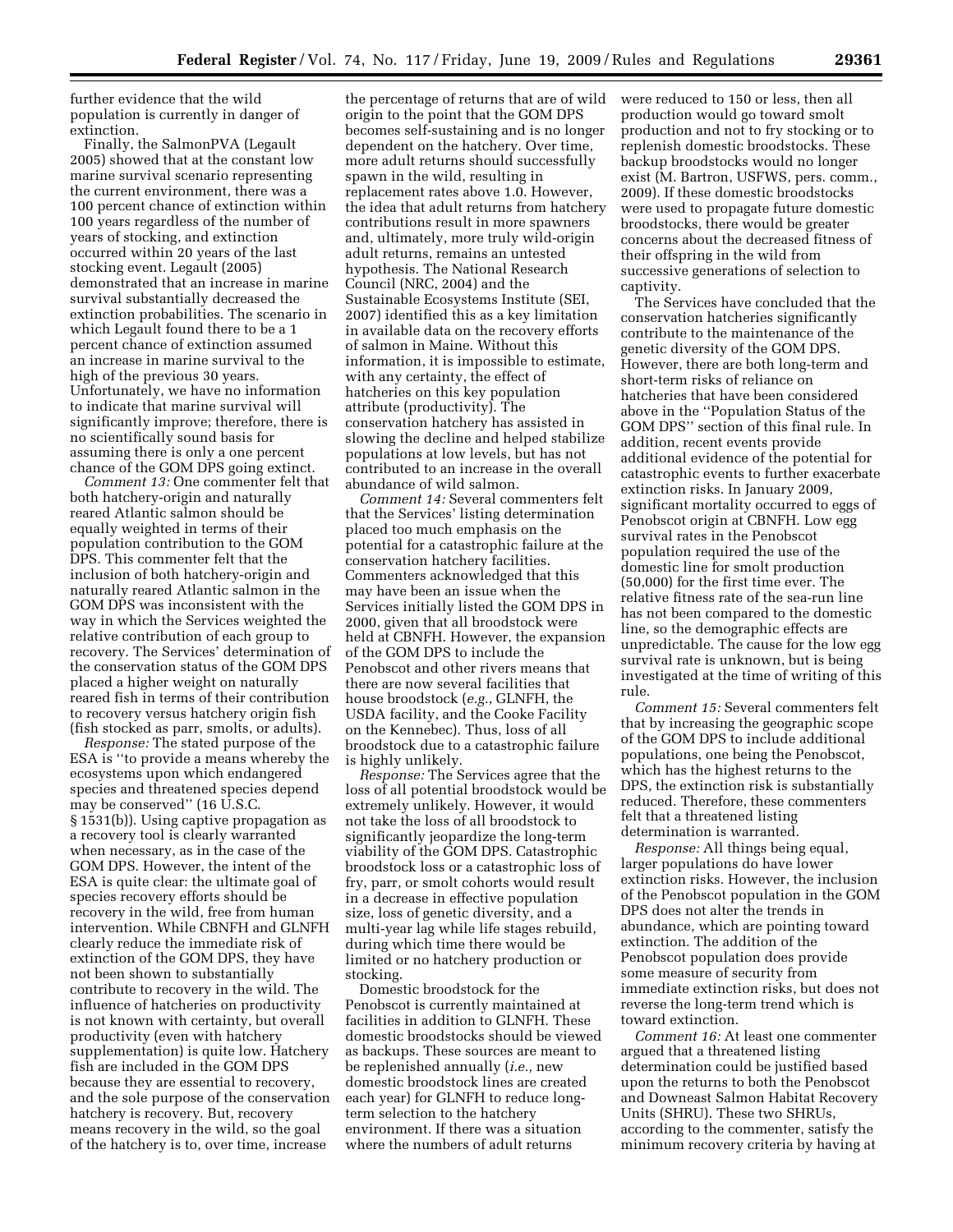least 500 (naturally reared and hatchery origin) salmon within each SHRU.

*Response:* In developing its draft recovery criteria for use in the critical habitat designation process, NMFS specifically noted that in order to be eligible for recovery, SHRUs would not only need to meet a minimum population size of 500 individuals, but also show a positive population growth rate for at least two generations (10 years). Further, only wild-origin salmon are included in these measures because the goal of recovery is to achieve a selfsustaining population; a population that relies on hatchery stocking is not selfsustaining and therefore does not contribute to achievement of the recovery criteria. These criteria have clearly not been met in either case given the long-term downward trends in abundance and preponderance of hatchery-origin salmon composing the GOM DPS as described throughout this final rule. NMFS' draft recovery guidelines (2008) also state that in order to delist the GOM DPS, the threats identified at the time of listing must be addressed.

*Comment 17:* Many commenters argued that the PVA results of Legault (2004, 2005) and Fay *et al.* (2006), coupled with low returns and poor marine survival, demonstrate that the Services are correct in their proposal to list the GOM DPS as endangered under the ESA. These commenters felt that the intent behind the ESA is to recover wild populations and that hatchery origin fish are only a temporary option until the wild population recovers.

*Response:* We concur. We also recognize the long-term risks of reliance on hatcheries that are not accounted for in either PVA. Therefore, we are issuing this final rule to list the GOM DPS of Atlantic salmon as endangered.

*Comment 18:* A small number of commenters argued against listing the expanded GOM DPS at all. They argued that the rivers included in the expansion are heavily stocked and do not represent self-sustaining populations. They also stated that existing regulatory mechanisms are sufficiently protective, and thus, listing under the ESA is not necessary.

*Response:* Many endangered species are currently not self-sustaining. In fact, this is a key factor in determining whether a species should be listed; selfsustaining populations are generally less likely to need the protection of the ESA, depending on the threats facing the species. The Services do recognize the long history of stocking to support Atlantic salmon recovery in Maine. We describe both the positive and negative effects of hatchery supplementation in

the ''Population Status of the GOM DPS'' section of this final rule. The weight of the available genetic, life history, and ecological data clearly indicates that the GOM DPS (including conservation hatchery populations used to supplement natural populations) satisfies both the discreteness and significance criteria of the DPS Policy, and therefore, is a DPS. The fact that the GOM DPS is not self-sustaining with the existing regulatory mechanisms and is trending toward extinction indicates it warrants the protection of the ESA.

*Comment 19:* Several commenters felt that the threat posed by dams was overstated. Specifically, they disagree with the Services' assertion that current fish passage technology results in a high level of mortality and that dams contribute to significant changes in fish assemblages and predation. One commenter stated that in focusing on the threat posed by dams, the Services failed to recognize hydropower as a clean source of energy production.

*Response:* The Services disagree that the threat posed by dams is overstated. The National Research Council stated in 2004 that the greatest impediment to self-sustaining Atlantic salmon populations in Maine is obstructed fish passage and degraded habitat caused by dams. There are many studies that support this conclusion that are reviewed and cited in Section 8 of Fay *et al.* (2006). Dams result in direct loss of production habitat, alteration of hydrology and geomorphology, interruption of natural sediment and debris transport, and changes in temperature regimes (Wheaton *et al.,*  2004). Riverine areas above impoundments are typically replaced by lacustrine habitat following construction. Dramatic changes to both upstream and downstream habitat directly result in changes in the composition of aquatic communities, predator/prey assemblages, and species composition (NRC, 2004; Fay *et al.,*  2006; Holbrook, 2007). Upstream changes in habitat are known to create conditions that are ideal for known predators of Atlantic salmon such as chain pickerel, smallmouth bass, and avian predators like double crested comorants (Fay *et al.,* 2006). Furthermore, dams not only change predator-prey assemblages, but dam passage also negatively affects predator detection and avoidance in salmonids (Raymond, 1979; Mesa, 1994). Adults may also be susceptible to predation when they are attempting to locate and pass an upstream passage facility at a dam when stressed by higher summer temperatures (Power and McCleave, 1980).

Even highly effective passage facilities cause Atlantic salmon mortality. Passage inefficiency and delays occur at biologically significant levels, resulting in incremental losses of pre-spawn adults, smolts, and kelts (a life stage after Atlantic salmon spawn). Dams are known to typically injure or kill between 10 and 30 percent of all fish entrained at turbines (EPRI, 1992). With rivers containing multiple hydropower dams, these cumulative losses could compromise entire year classes of Atlantic salmon. Studies in the Columbia River system have shown that fish generally take longer to pass a dam on a second attempt after fallback compared to the first (Bjornn *et al.,*  1999). Thus, cumulative losses at passage facilities can be significant and are an important consideration.

The Services do recognize that hydropower does not contribute to air pollution as do many other energy sources. However, dams remain a direct and significant threat to Atlantic salmon.

*Comment 20:* Several commenters stated that existing recreational fishing regulations in the State of Maine are sufficiently protective of Atlantic salmon. Specifically, minimum and maximum length limits are cited for landlocked salmon and brown trout, as well as gear restrictions, area closures, and outreach programs to educate anglers on identification and mandatory regulations. Several of these commenters highlighted the importance of the support of the angling community to the conservation and recovery effort. They encouraged the Services to coordinate with the angling community prior to enacting regulations to ensure that unnecessary regulations are not enacted and that angling opportunities are made available when biologically appropriate and that any changes are consistent with the *1996 Policy for Conserving Species Listed or Proposed for Listing Under the ESA While Providing and Enhancing Recreational Fishing Opportunities*. Several commenters directly stated that the health of the Penobscot population could indeed support a directed catch and release fishery.

*Response:* There are a number of minimum and maximum length limits that help reduce the threat of take of juvenile and adult anadromous Atlantic salmon. Similarly, closures have been enforced in certain areas where anadromous Atlantic salmon may be particularly susceptible to take. However, the Services believe that many of these regulations are still not sufficiently protective of outmigrating smolts and of adults. Minimum and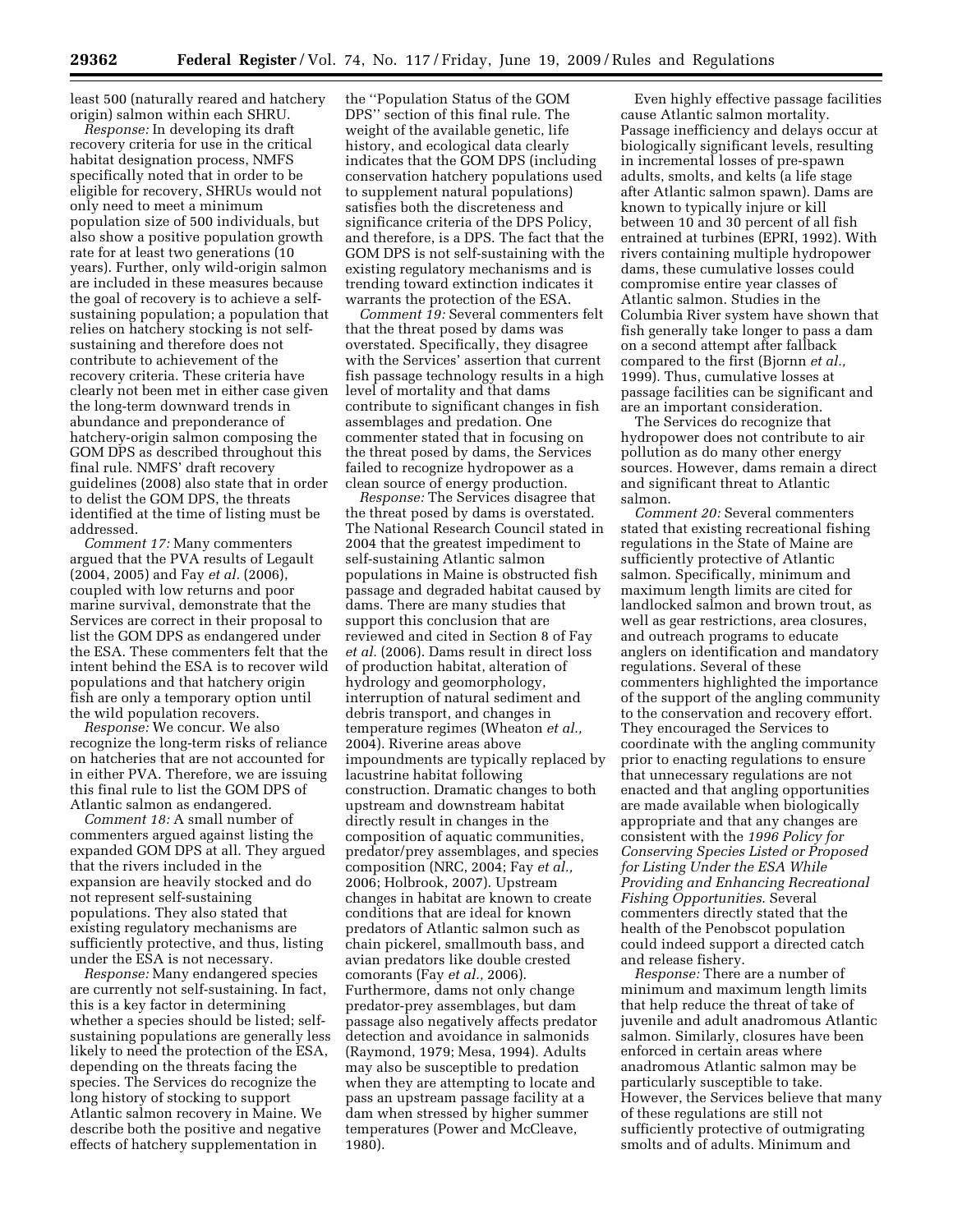maximum length limits should be adjusted to be more protective, specifically, the maximum length limit of 25 inches (63.5 cm) for landlocked salmon should be decreased to 16 inches (40.6 cm) in certain areas. Closures should be prompted by the presence of adult Atlantic salmon in certain areas such as thermal refugia, overwintering areas, and holding pools. Some closures mandated by the State have been the result of emergency action following the lethal take of Atlantic salmon. A proactive approach to closures and regulation implementation will be more effective in terms of salmon recovery.

The Services recognize that the angling community has lent significant support to the conservation and recovery of Atlantic salmon in the GOM DPS. We believe that we have been very inclusive and transparent with respect to the angling community and issues of concern. We invited representatives of angler organizations to participate as members of the Atlantic Salmon Recovery Team and have been engaged and participated in critical discussions in other forums such as the Maine Atlantic Salmon Technical Advisory Committee and NASCO. We will continue to coordinate and collaborate with the angling community as we move forward with recovery and management of the GOM DPS. We believe that we have been consistent with the *1996 Policy for Conserving Species Listed or Proposed for Listing Under the ESA while Providing and Enhancing Recreational Fishing Opportunities* in our communication and coordination with the angling community, and we will continue to be consistent in the future.

It is not biologically appropriate, at this time, to allow a directed catch and release fishery on the Penobscot River. The Atlantic salmon population in the Penobscot River is highly dependent on hatchery stocking; broodstock goals have not been met in most recent years; and the population is less than 10 percent of its spawning escapement target. Given these low numbers, it is important to meet broodstock goals and also to allow some returning adults to spawn naturally in the river. Decreasing the chances of reaching both of these goals by allowing targeted fishing on returning adults does not further the conservation of the species. There also are legal restrictions on targeted fishing for a listed species.

*Comment 21:* Maine's Department of Inland Fish and Wildlife (MIFW) stocks a variety of fish species to provide angling opportunities to Maine citizens. The bulk of the comments on MIFW

stocking programs were submitted as comments on Factor B (Overutilization for Commercial, Recreational, Scientific and Educational Purposes). While stocking programs do cause take of Atlantic salmon due to angling, they also can have a negative impact on Atlantic salmon due to competition, particularly from non-native species. Factor E (Other Natural or Manmade Factors Affecting Its Continued Existence) addresses the issue of competition. Thus, comments related to stocking and potential competition issues are addressed in the section of the response to comments under Factor E.

Comments that were directly related to the impact of stocking programs on Atlantic salmon as a result of the expansion or increase in angling opportunities cite coordination with the MDMR as evidence that measures are taken to minimize any harmful effects of stocking practices on Atlantic salmon. Commenters also stated that in some areas where the habitat is not fully seeded with Atlantic salmon, informal agreements between MDMR and MIFW have been reached to allow for a certain level of fish stocking to enhance angling opportunities without creating a significant threat to salmon that may be in the area. One commenter also cited guidelines that are in the process of being finalized that will be used to manage rainbow trout stocking. Several commenters disagree with the Services' conclusion that these stocking programs are harmful to Atlantic salmon.

*Response:* MIFW stocking practices that create more angling opportunities in areas occupied or used by Atlantic salmon contribute to the potential for take to occur as a result of misidentification, bycatch, or poaching. MIFW stocking programs are not directed to Atlantic salmon recovery or ecosystem restoration. They are intended to create and enhance angling opportunities, and, where these overlap with salmon, there is increased risk to salmon. MIFW currently stocks landlocked Atlantic salmon, brown trout, brook trout, rainbow trout, and splake in Atlantic salmon drainages, posing a threat to Atlantic salmon in the GOM DPS (Fay *et al.,* 2006). The information presented by commenters with respect to angling regulations and stocking program management does not change our conclusion that angling and stocking programs associated with increased angling opportunities pose an ongoing threat to Atlantic salmon in the GOM DPS. While coordination may reduce or minimize exposure of Atlantic salmon to increased angling pressure, the fact remains that angling pressure is

higher than it would be in the absence of these stocking programs.

*Comment 22:* One commenter was concerned that the text on the threat of disease did not reflect the State of Maine's effort to attain Class A fish health ratings for the hatcheries managed by MIFW.

*Response:* The text has been changed to reflect the effort on behalf of the State of Maine to achieve the Class A fish health rating. With this effort, disease issues still pose a threat to Atlantic salmon as described in Factor C below.

*Comment 23:* One commenter felt that the text in the predation threat analysis did not acknowledge the restoration efforts of the State of Maine, specifically the Penobscot River Multi-species Management Plan and the Penobscot Interagency Technical Committee.

*Response:* The Services believe that these two conservation actions are more appropriately described and evaluated in the analysis of conservation efforts under the Policy for Evaluating Conservation Efforts. We have revised that analysis to incorporate information on both of these efforts.

*Comment 24:* Many commenters disagree with the Services' conclusion that the regulatory mechanisms to address the threat posed by dams are inadequate. These commenters stated that a number of laws directly (*e.g.*, Federal Power Act (FPA)) and indirectly (*e.g.*, ESA, National Environmental Policy Act) allow Federal resource agencies to influence passage issues and hydropower agreements. They state that the Federal Energy Regulatory Commission (FERC) process is very transparent and allows for public involvement. For non-FERC dams, commenters cited the oversight of the State of Maine Department of Environmental Protection (MDEP) in addressing fish passage, flow regimes, and water quality.

*Response:* Notwithstanding the ESA, the current state and Federal regulatory mechanisms in place to address operation of dams were not designed to address survival or recovery of endangered species. The Services recognize that there are a number of laws that create a process whereby industry, Federal resource agencies, the public, state agencies and other groups are involved in relicensing, brokering settlement agreements, or prescribing fish passage. However, as described in the section of this rule that addresses Factor D, there are substantial shortcomings associated with these processes. First, most of these processes require a ''balancing'' of energy and environmental resources. Under the ESA, deference is given to the species.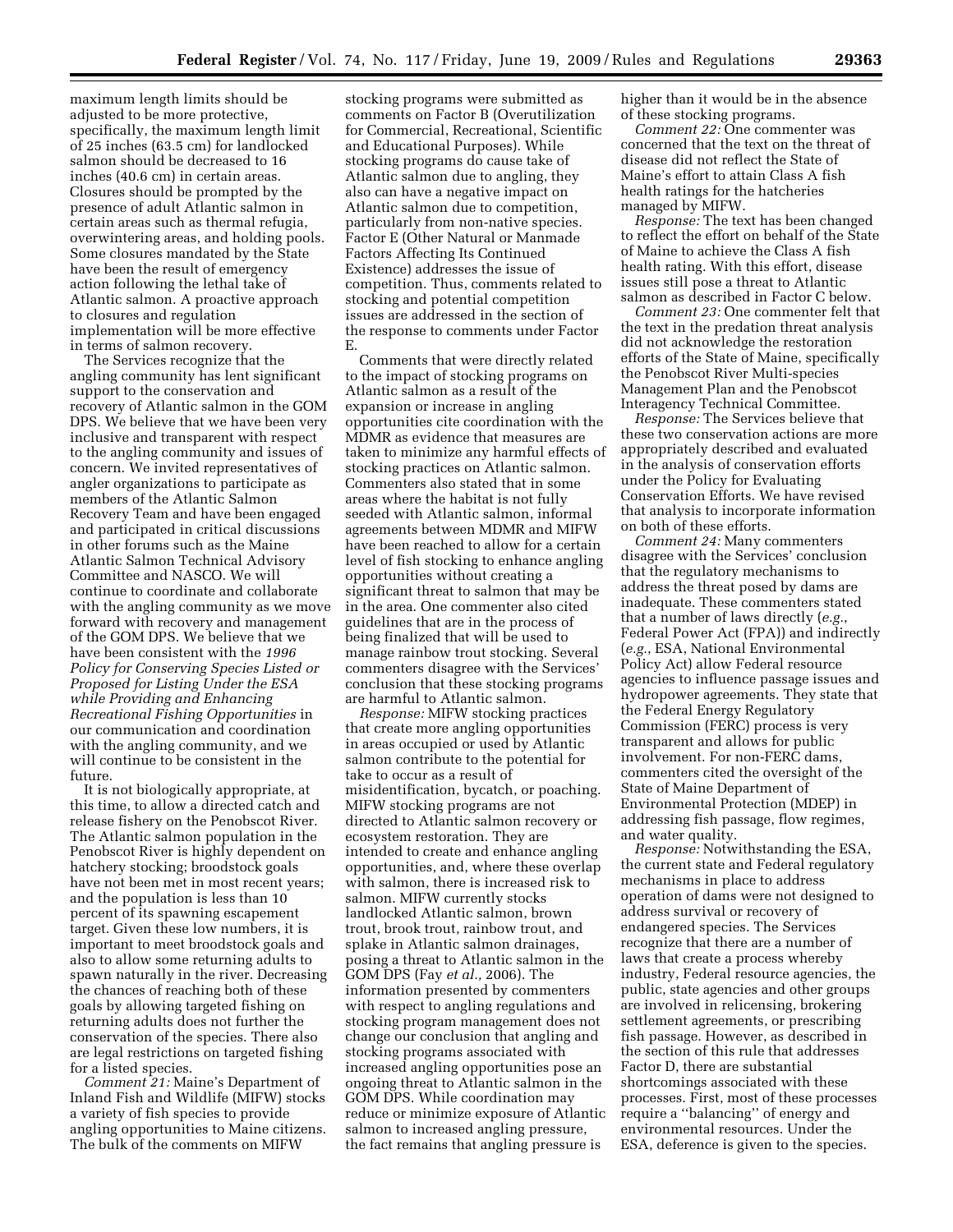The FERC process is extremely lengthy, and any contentious fishway prescriptions could potentially take years to agree on and implement. Furthermore, neither upstream nor downstream fish passage measures are 100 percent efficient. Their limitations contribute to juvenile and adult injury and mortality, as well as habitat alterations that affect the health and survival of all life stages of Atlantic salmon. Sections 10(a) and 10(j) of the FPA could be used by the Services to address the impact of dams on habitat; however, these regulatory mechanisms are often discretionary and not necessarily required by FERC (Fay *et al.*, 2006). Section 4(e) of the FPA may also be used to recommend fisheries enhancements; however, this section is only applicable to certain Federal lands which are a rare occurrence in Maine (Fay *et al.*, 2006).

It is also important to recognize that, while settlement agreements can be a very useful tool to address passage issues, they are not necessarily removing the issue of passage mortality or in some cases, even ensuring passage facilities. For example, the Kennebec Hydro Developers Accord uses biological triggers to establish sequential upstream passage. If these biological triggers are not met, upstream passage could be suspended further into the future.

The majority of dams within the GOM DPS range do not require a FERC license or water quality certificate from the MDEP. These non-jurisdictional dams are usually small, non-generating dams that were historically used for flood control, water storage, and other purposes. Virtually none of these dams have fish passage facilities, and almost all of them are impacting historical salmon habitat. While there is a process whereby the public can petition the State of Maine to set minimum flows and water levels, the State has no authority to prescribe fishery enhancements without public request or petition. To our knowledge, no fishways have ever been installed at any dam in the State of Maine using the fishway petition process outlined pursuant to 12 Maine Revised Statutes Annotated (MRSA) § 12760. Therefore, significant issues are ongoing with respect to the current mechanisms in place to address the threat of both FERC and non-FERC licensed dams.

While regulations exist, these regulations have not proven effective in preventing impacts or quickly responding to remove impacts. In fact, the most progress on fish passage issues has been accomplished by working outside of these regulatory mechanisms

in the negotiation of fish passage agreements. Aspects of the current regulations we find inadequate include the time delays experienced, extensive resource requirements, and inability to prescribe a solution which eliminates the impacts from dams.

*Comment 25:* Some commenters stated that Maine's existing water quality standards and criteria and its antidegradation policy under the Clean Water Act (CWA) as administered by the State of Maine (Maine Pollutant Discharge Elimination System (MPDES)) are sufficiently protective of all life stages of Atlantic salmon. Furthermore, commenters state that lack of requests by the Services to condition permits to avoid substantial impairment to Atlantic salmon is evidence that the present standards and criteria are protective of Atlantic salmon.

*Response:* Maine's water classification program, of which the State's antidegradation policy is a part, provides for different water quality standards for different classes of waters (*e.g.*, there are four classes for freshwater rivers, all of which are found within the GOM DPS range). Some portions of the GOM DPS are in the highest water quality classification where water quality standards are the most stringent. These standards become progressively less stringent with each lower water classification. These standards were not defined specifically for Atlantic salmon. Additionally, permits allow an area of initial dilution or mixing zone where water quality requirements are reduced. Salmon in or passing through such zones would be exposed to discharges below water quality standards.

Even where water quality standards are believed to be sufficiently protective when met, there are circumstances and conditions where discharges do not meet water quality standards. There are documented cases where minimum dissolved oxygen standards were not met in class C waters (MDEP, 2008). Adequate dissolved oxygen concentrations are necessary for fish health (Decola, 1970). The observed incidents of low dissolved oxygen were potentially harmful to any salmon present.

The fact that the Services have not requested that permits be conditioned to protect Atlantic salmon does not mean that water quality standards are sufficiently protective of Atlantic salmon. Currently, the Services review only permits that may affect salmon where listed in 2000, and the number of permits issued in this area has been relatively small. Expansion of the DPS as a result of this final rule will

encompass rivers for which there are many more activities requiring Maine Pollutant Discharge Elimination System (MPDES) permits, and where water classifications and associated water quality standards are lower, which causes us to be concerned about potential impacts to salmon. See Factors A and D, below, for our analysis of the impact of water quality on the GOM DPS.

*Comment 26:* Some commenters stated that we inaccurately emphasized the effects of Overboard Discharges (OBD) on Atlantic salmon. They explain that the number of OBDs, the volume of discharge, and the treatment requirements result in a negligible effect on water quality within the range of the GOM DPS.

*Response:* In the proposed rule, we stated that we were concerned about the potential negative impacts of OBDs on water quality and identified OBDs as a threat to the GOM DPS. While we remain concerned about the potential for OBDs to impact Atlantic salmon, we have determined that we have insufficient information to determine whether OBDs are currently causing or will cause harm to the GOM DPS. Therefore, we have removed OBDs as an identified stressor under Factors A and D below.

*Comment 27:* Commenters emphasized the importance of Maine's water rule (MDEP Chapter 587 Rule) in protecting in-stream flows and habitat for aquatic life.

*Response:* We agree that the Water Rule represents substantial progress toward limiting negative impacts on instream flows due to water withdrawals, particularly for class AA waters. However, there are aspects of the water rule that are not sufficiently protective of Atlantic salmon. Because the flow standards for class A, B, and C waters are based on the seasonal base flow (the average flow over an entire season), withdrawals would be allowed that maintain flow above the seasonal base flow but reduce flow below the median monthly flow. During times when flows are naturally low, allowing withdrawals to reduce flows further, to levels below the median monthly flow, would negatively impact Atlantic salmon. See Factors A and D, below, for our analysis of the impacts of water withdrawals under Maine's water rule on the GOM DPS.

*Comment 28:* Some commenters noted Maine's forestry-related regulations and standards that are protective of Atlantic salmon.

*Response:* We concur that activities conducted in compliance with the Shoreland Zoning Act, Maine Forest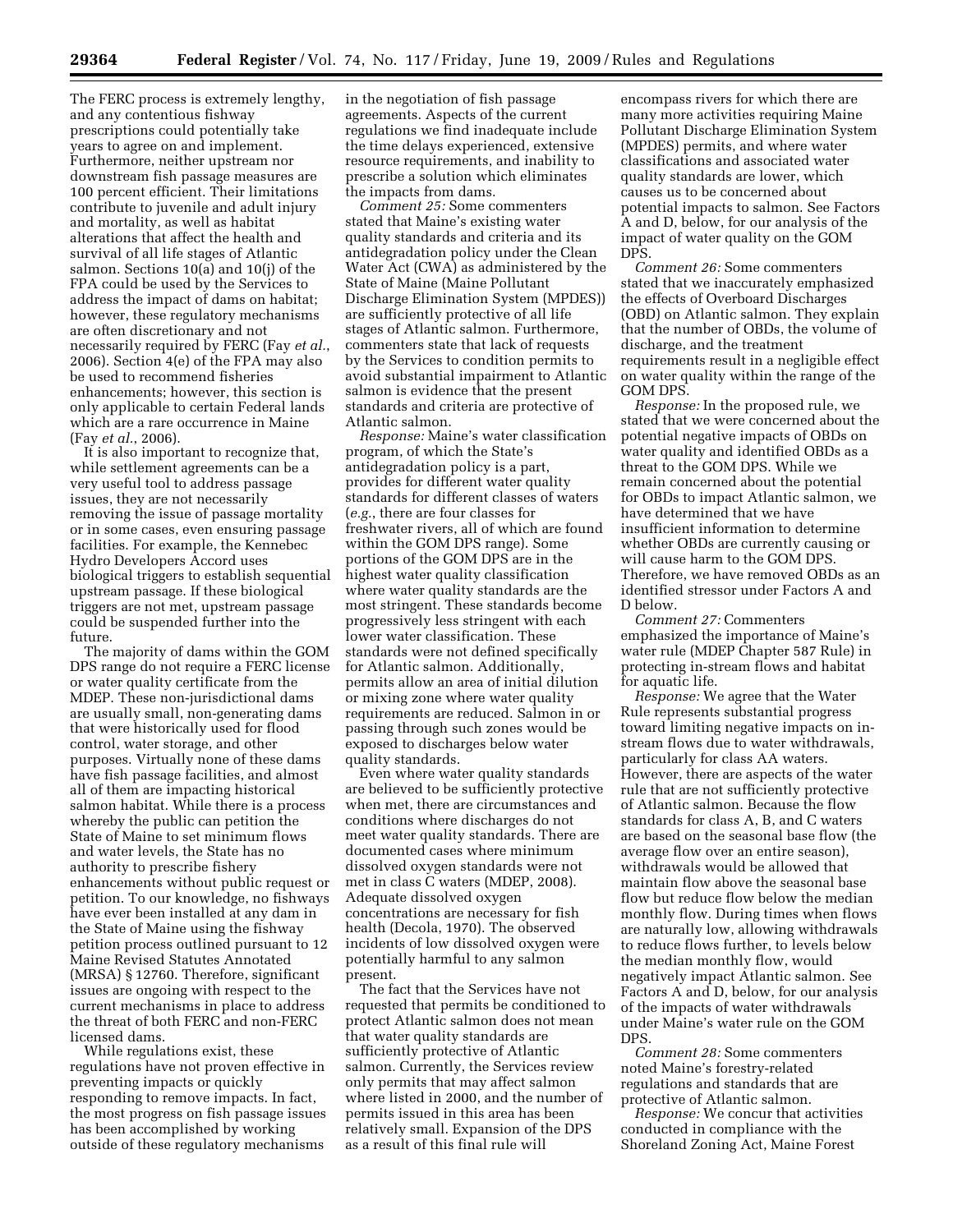Practices Act, Natural Resource Protection Act, Protection and Improvement of Waters Act, Erosion and Sedimentation Control Law, and the Statewide Standards for Timber Harvesting and Related Activities in Shoreland Areas reduce threats to Atlantic salmon from sedimentation and other impacts related to forestry activities. The State's compliance monitoring and enforcement of these regulations and standards will assist in evaluating and confirming that forestryrelated impacts to salmon are minimized. We discuss forestry activities and other potential non-point sources of pollution under Factors A and D below.

*Comment 29:* Several commenters indicated that the threat of poor marine survival was understated. They felt that considering that poor marine survival was characterized as one of the primary threats to the GOM DPS, the Services have failed to adequately address it in either the proposed rule or the 2006 Status Review.

*Response:* The Services agree and have incorporated additional information on marine survival into the final rule to properly reflect the significance of the threat of poor marine survival to the recovery of the GOM DPS. Marine survival and climate change are both addressed through analysis of the five factors specified in section 4(a)(1) of the ESA.

*Comment 30:* One commenter disagreed with the identification of depleted diadromous fish communities as a threat to the GOM DPS. The commenter felt that the State of Maine is making strides in implementing management actions aimed at restoration of diadromous fish communities. These programs will need time to achieve success; however, the commenter argues that the threat need not be considered given that there are programs in place to address diadromous fish restoration.

*Response:* The Services acknowledge the efforts by the State of Maine at diadromous species restoration in the analysis of State protective efforts. While the goal of these efforts is to restore the full suite of diadromous fishes, that goal is far from being realized. Further, there is not a high level of certainty that these actions will be implemented and effective. It is very encouraging that the role of restored diadromous fish communities is recognized; however, significant coordination, effort, and commitment are necessary to achieve the goal. Thus, the threat of depleted diadromous fish communities remains. The PECE analysis section of this rule contains the Services' evaluation of these programs as well as other conservation efforts.

*Comment 31:* One commenter disagreed that MIFW sport fish stocking programs pose a threat to Atlantic salmon. These comments were submitted under Factor B, but in large part were directed at the way the Services characterized the threat of competition due to stocking under Factor E. The commenter stated that coordination between MIFW and MDMR is evidence that measures are taken to minimize any harmful effects of stocking practices on Atlantic salmon. In some areas where the habitat is not fully seeded with Atlantic salmon, informal agreements allow for a certain level of stocking without adversely affecting Atlantic salmon. The commenter also cited guidelines that are in the process of being finalized that will be used to manage rainbow trout stocking.

*Response:* The Services disagree with the commenter that the threat posed by MIFW stocking programs is adequately addressed by the current stocking management program. Text has been added to the section of the rule that discusses competition to provide additional detail to clarify the negative impact current stocking programs have in terms of contributing to the threat of competition between other species and Atlantic salmon. The Services do recognize that a Memorandum of Understanding (MOU) exists between MDMR and MIFW that establishes a process for the management and stocking of freshwater salmonid fish species in Atlantic salmon river systems in Maine to ''reduce the effects of competing finfish species on Atlantic salmon populations.'' The MOU states that on an annual basis, at the very least, before April each year, biologists from MDMR and the MIFW will meet as a joint committee to: (1) Identify all current stocking programs for all finfish in identified Atlantic salmon river systems; (2) according to the best available scientific information on species interactions, assess the possible interactions between Atlantic salmon and inland fisheries management proposals; (3) identify and evaluate areas of concern and assess ways to minimize impacts; (4) implement agreed upon management actions or changes (no fish stocking or changes in management programs on these rivers shall take place other than in accordance with this agreement); and lastly, (5) develop recommendations for the Commissioner of Inland Fisheries & Wildlife and the other members of the Board of the Atlantic Salmon Commission for areas of concern that

cannot be resolved by the joint committee. While this MOU does provide a process for managing stocking practices, it does not address all of the threats posed by the State's stocking practices. Some of the issues this process does not address include, but are not limited to, the following: (1) Cumulative effects of repeated stockings and multi-species stocking on Atlantic salmon; (2) competition for suitable over-wintering areas; (3) threats from introduction of parasites or disease from stocking; (4) the threats posed by Atlantic salmon/brown trout hybrids; and (5) management of other fish species (smallmouth bass, chain pickerel, etc.). Because these and other issues still have not been addressed fully, state stocking programs continue to pose a threat to the GOM DPS as is described in this rule.

*Comment 32:* Several commenters felt that the Services did not give enough consideration to ongoing conservation efforts in the GOM DPS. Commenters used specific examples, including, but not limited to, the Penobscot River Restoration Project, the Kennebec Hydro Agreement, and Project SHARE (Salmon Habitat and River Enhancement). Many commenters felt that the PECE was not appropriately applied. Commenters suggested that the Services may need to use the PECE to reevaluate projects like the Penobscot River Restoration Project for which funding and certainty of implementation may have changed since publication of the proposed rule.

*Response:* The Services agree that analysis of conservation efforts under PECE is more transparent if a more complete analysis of major efforts is included in the rule. We have revised the section addressing analysis of conservation efforts.

*Comment 33:* Some commenters are concerned that having two Federal agencies (NMFS and USFWS) share jurisdiction of Atlantic salmon is inefficient, which is detrimental to the overall conservation of Atlantic salmon. As a result, some recommended that NMFS be assigned the lead Federal agency for management of Atlantic salmon.

*Response:* Joint jurisdiction of Atlantic salmon was first established in 1994, when the Services worked together jointly to respond to a listing petition for Atlantic salmon. While we acknowledge that sharing jurisdiction for an endangered species is challenging, we believe that both agencies can contribute positively to recovery. Therefore, we will continue to share jurisdiction for Atlantic salmon. The goal of both agencies is the recovery of Atlantic salmon; to that end we will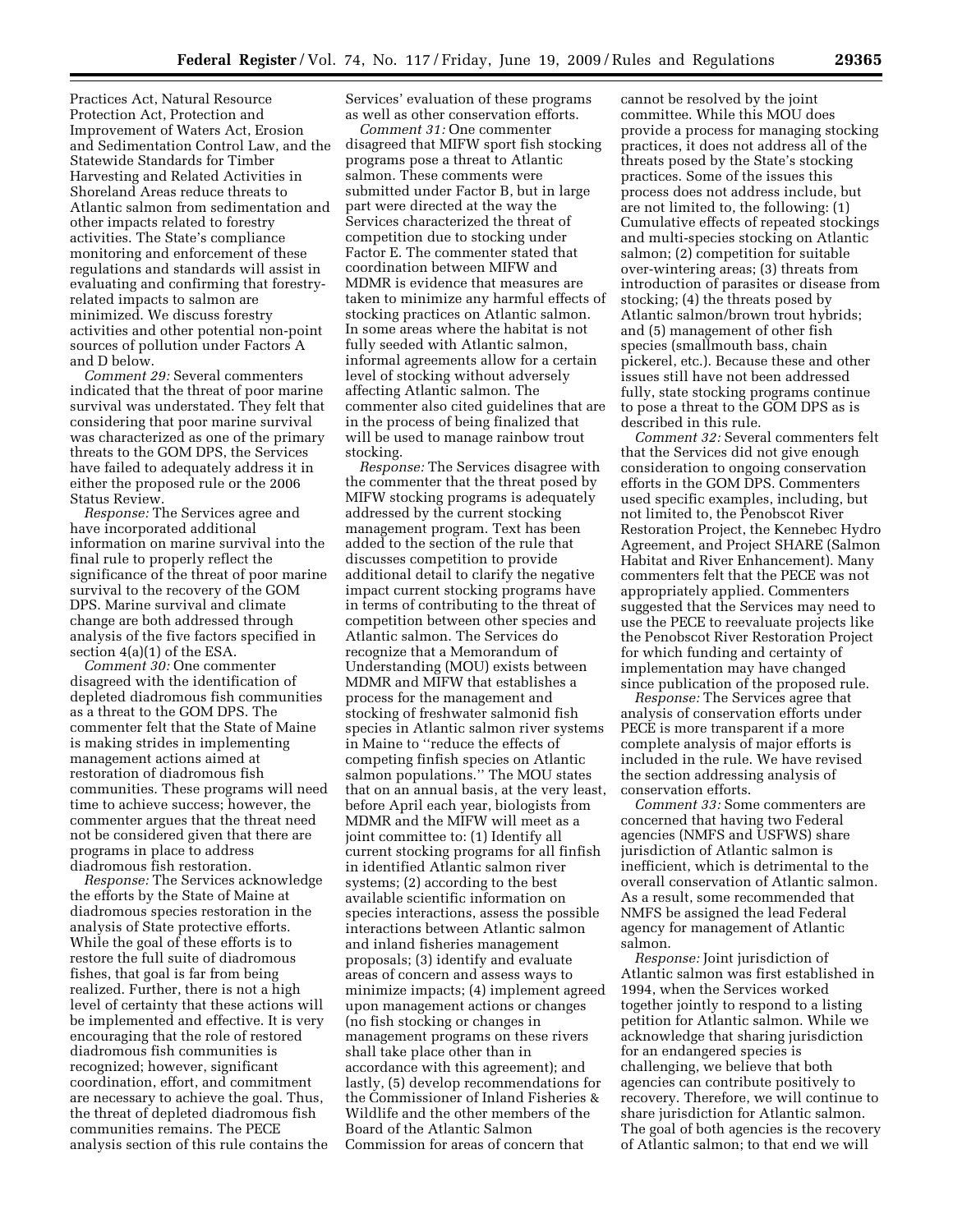strive to work cooperatively and effectively to conserve Atlantic salmon. To clarify roles and responsibilities of each agency and help resolve potential differences, we have developed a Statement of Cooperation (NMFS and USFWS, 2009). The preamble to this rule identifies how roles and responsibilities have been divided between the two agencies.

*Comment 34:* Some commenters were concerned about the lack of resources to fulfill the requirements of the ESA for Federal agencies, the State, Tribes, or the regulated community as will be required by listing the Atlantic salmon in a larger area.

*Response:* As required by section  $4(b)(1)(A)$  of the ESA, listing decisions are to be made solely on the basis of the best scientific and commercial data available. We fully recognize that resources are limited and intend, through our collaborative partnership with the State and Tribes, to make most efficient use of our collective resources to conserve and recover Atlantic salmon. The challenge of addressing high workload with limited resources is one of the reasons the Services have divided responsibility for ESA implementation by activity as noted in the response above. We will work within the ESA's flexible framework to achieve the regulatory requirements of the ESA.

*Comment 35:* Several commenters suggested that listing determinations should consider the likelihood of future cooperation and collaboration toward recovery.

*Response:* Under the ESA, the Services must make each listing determination solely on the best available data on the status of the species, the five factors specified in section 4(a)(1) of the ESA, and the efforts being made to protect the species. The possibility of enhanced cooperation in future recovery actions is not one of the five statutory factors. While we recognize the importance of cooperation in achieving recovery, it is not one of the factors identified by the ESA for making listing determinations. Therefore, we have not considered it in this determination.

# **Summary of Factors Affecting the GOM DPS**

Section 4 of the ESA (16 U.S.C. 1533) and implementing regulations at 50 CFR part 424 set forth procedures for adding species to the Federal List of Endangered and Threatened Species. Under section 4(a) of the ESA, we must determine if a species is threatened or endangered because of any of the following five factors: (A) The present or

threatened destruction, modification, or curtailment of its habitat or range; (B) overutilization for commercial, recreational, scientific, or educational purposes; (C) disease or predation; (D) the inadequacy of existing regulatory mechanisms; or (E) other natural or manmade factors affecting its continued existence.

We have described the effects of various factors leading to the decline of Atlantic salmon in previous listing determinations (60 FR 50530, September 29, 1995; 64 FR 62627, November 17, 1999; 65 FR 69459, November 17, 2000) and supporting documents (NMFS and USFWS, 1999; NMFS and USFWS, 2005). The reader is directed to section 8 of Fay *et al.* (2006) for a more detailed discussion of the factors affecting the GOM DPS. In making this finding, information regarding the status of the GOM DPS of Atlantic salmon is considered in relation to the five factors specified in section 4(a)(1) of the ESA.

In making this evaluation, we have carefully considered the relative demographic effects of each threat to the GOM DPS. In particular, there are large distinctions between marine survival and freshwater survival that are important to characterize the current status of the GOM DPS. From a demographic viewpoint, incremental increases in marine survival have a much greater impact on the population than do increases in freshwater survival; although, increases in marine survival may be more difficult to achieve. It is important to note that marine survival is calculated from the last time smolts are counted in a river until adults return to spawn. Thus, marine survival estimates may include some portion of freshwater, estuarine, and near-shore mortality in addition to open ocean mortality.

The historical range of freshwater survival for U.S. populations is estimated to be approximately 0.13 to 6.09 percent (Legault, 2005). These estimates are based on numerous studies on different life stages of the freshwater phase across a wide spatial and temporal scale. Current marine survival (smolt to adult) for U.S. populations is estimated to range from 0.09 to 1.02 percent based on total smolt cohort return rates for the Penobscot (hatchery smolt returns, 1995 to 2004) and Narraguagus Rivers (naturally reared smolt returns, 1997 to 2004) (ICES, 2008). For the reasons mentioned above, marine survival estimates of hatchery smolts in the Penobscot also include dam-related mortality.

Improvements in these survival rates are necessary to reach the point where each fish is replacing itself and to

eventually result in population growth toward recovery. Increases in freshwater survival will enhance the probability of recovery; however, improvements in marine survival are necessary to achieve stability and growth. While numerous natural and anthropogenic factors during the freshwater phase influence Atlantic salmon populations (Baum *et al.*, 1983; McCormick *et al.*, 1998; Parrish *et al.*, 1998), the effects of marine survival are thought to have a greater influence on population levels (Friedland *et al.*, 2003; Jonsson and Jonsson, 2004; Chadwick, 1987) in part because the annual variation in marine survival is nearly four times greater than that in freshwater (Bley, 1987; Reddin *et al.*, 1988). Thus, marine survival has a significant impact on adult production. As a result, marine survival must improve in order to recover the GOM DPS (Legault, 2005), and, thus, low marine survival is one of the most important threats contributing to the poor status of the species. Other factors affecting the freshwater stages of salmon within the range of the GOM DPS can be quite pervasive (*e.g.*, poor connectivity due to improperly sized culverts). Below, these factors are described as stressors that collectively contribute to the poor status of the GOM DPS; however, those factors that affect later life stages (typically considered as marine survival) have the greatest demographic effect.

# *Factor A. The Present or Threatened Destruction, Modification, or Curtailment of Its Habitat or Range*

Changes to the GOM DPS's natural environment are ubiquitous. Both contemporary and historic land and water use practices such as damming of rivers, forestry, agriculture, urbanization, and water withdrawal have substantially altered Atlantic salmon habitat by: (1) Eliminating and degrading spawning and rearing habitat, (2) reducing habitat complexity and connectivity, (3) degrading water quality, and (4) altering water temperatures. These impacts and their effects on salmon are described in detail by Fay *et al.* (2006). Here, we summarize the stressors that are having the greatest impact on the GOM DPS.

# Dams

Dams are among the leading causes of both historical declines and contemporary low abundance of the GOM DPS of Atlantic salmon (NRC, 2004). Dams directly limit access to otherwise suitable habitat. Prior to the construction of mainstem dams in the early 1800s, the upstream migrations of salmon extended well into headwaters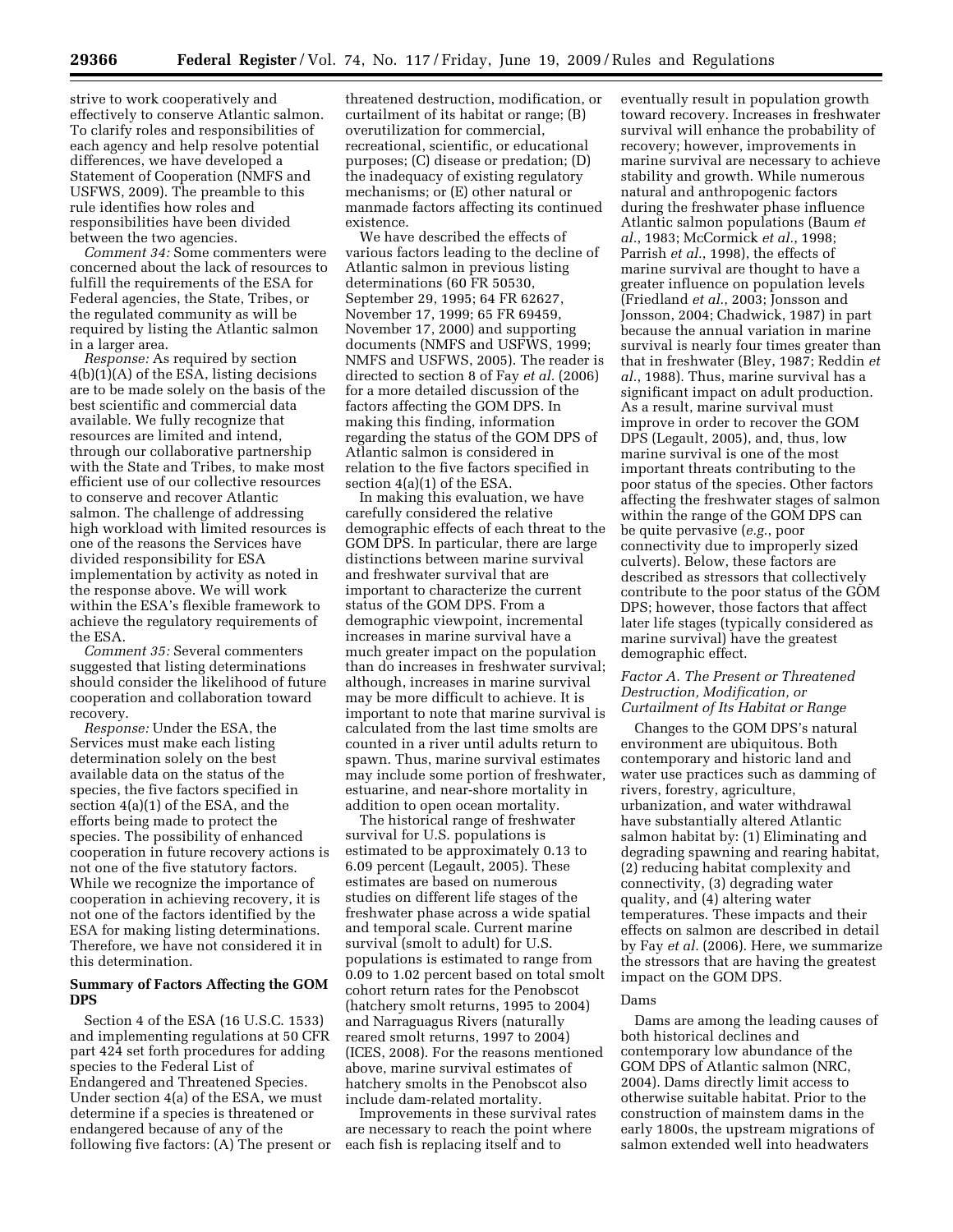of large and small rivers alike, unless a naturally impassable waterfall existed. For example, Atlantic salmon were found throughout the West Branch of the Penobscot River (roughly 350 km inland) and as far as Grand Falls (roughly 235 km inland) on the Dead River in the Kennebec Drainage (Foster and Atkins, 1867; Atkins, 1870). Today, however, upstream passage for salmon on the West Branch of the Penobscot is nonexistent and on the Kennebec is limited to trapping and trucking salmon above the first mainstem dam. Dams also change hydraulic characteristics of rivers. These changes, combined with reduced, non-existent, or poor fish passage, influence fish community structure. Specifically, dams create slow-moving impoundments in formerly free-flowing reaches. Not only are these altered habitats less suitable for spawning and rearing of Atlantic salmon, they may also favor nonnative competitors such as smallmouth bass (*Micropterus dolomieu*) over native species such as brook trout (*Salvelinus fontinalis*) and American shad (*Alosa sapidissima*). Fish passage inefficiency also leads to direct mortality of Atlantic salmon, including both smolts and adults; these later life stages are particularly important from a demographic perspective as described above. Upstream passage effectiveness for anadromous fish species never reaches 100 percent, and substantial mortality and migration delays occur during downstream passage through screen impingement and turbine entrainment. The cumulative losses of smolts incrementally diminish the productive capacity of all freshwater rearing habitat above hydroelectric dams. The demographic consequences of low marine survival (described above) are similar to those of the cumulative losses of adults at dams. Comprehensive discussions of the impacts of dams are presented in sections 8.1, 8.3, and 8.5.4 of Fay *et al.*  (2006) and NRC (2004).

In short, dams directly and substantially reduce survival rates of salmon through the following ways:

1. Dams directly limit access to otherwise suitable habitat. This has reduced spatial distribution of the GOM DPS over the last 200 years.

2. Dams also directly kill and injure a significant number of salmon on both upstream and downstream migrations. Injury and mortality due to dams occurs at the smolt and adult life stages. These older life stages are particularly important from a demographic perspective (similar to marine survival) since slight changes in survival rates at

older life stages can drive demographic trends.

3. Dams also degrade the productive capacity of habitats upstream by inundating formerly free-flowing rivers, reducing water quality, and changing fish communities.

Dams are also one of three primary factors that led to the declining abundance trends that began in the 1800s. The other two factors (pollution and overfishing), though still operative, have been greatly reduced in severity (Moring, 2005). Dams, however, represent a significant threat during the current period of decline (1800s to present) and are generally more pervasive (over 300 within the freshwater range of the GOM DPS today) over that same time period. These effects have led to a situation where salmon abundance and distribution have been greatly reduced, and thus, the species is more vulnerable to extinction through processes such as demographic and environmental stochasticity, natural catastrophes, and genetic drift inherent in all small populations (Shaffer, 1981).

As stated above, dams directly limit access to otherwise suitable habitat, directly kill and injure a significant number of salmon during both upstream and downstream migration, and degrade the productive capacity of habitats upstream by inundating formerly freeflowing rivers, reducing water quality, and changing fish communities. Dams affect multiple life stages in multiple ways, particularly by preventing or impeding access to spawning habitat for returning adult salmon; impacts at this late life stage have the greatest demographic effect. Therefore, dams represent a significant threat to the survival and recovery of the GOM DPS.

#### Habitat Complexity

Some forest, agricultural, and other land use practices have reduced habitat complexity within the range of the GOM DPS of Atlantic salmon. Large woody debris (LWD) and large boulders are currently lacking from many rivers because of historical timber harvest practices. When present, LWD and large boulders create and maintain a diverse variety of habitat types. Large trees were harvested from riparian areas; this reduced the supply of LWD to channels. In addition, any LWD and large boulders that were in river channels were often removed in order to facilitate log drives. Historical forestry and agricultural practices were likely the cause of currently altered channel characteristics, such as width-to-depth ratios (*i.e.*, channels are wider and shallower today than they were historically). Channels with large widthto-depth ratios tend to experience more rapid water temperature fluctuations, which are stressful for salmon, particularly in the summer when temperatures are warmer. Further discussions of the impacts of reduced habitat complexity are presented in section 8.1.2 of Fay *et al.* (2006). Reduced habitat complexity acts as a stressor on the GOM DPS by reducing spaces for hiding from predators and increasing water temperature.

#### Habitat Connectivity

Over the last 200 years, habitat connectivity within the freshwater range of the GOM DPS has been reduced because of dams and poorly designed road crossings. Further discussions of the impacts of reduced habitat connectivity are presented in section 8.1.2 of Fay *et al.* (2006). As a highly migratory species, Atlantic salmon require a diverse array of wellconnected habitat types in order to complete their life history. Impediments to movement between habitat types can limit access to potential habitat and, therefore, directly reduce survival in freshwater. In some instances, barriers to migration may also impede recovery of other diadromous fishes as well. For example, alewives (*Alosa pseudoharengus*) require free access to lakes to complete their life history. To the extent that salmon require other native diadromous fishes to complete their life history (see ''Depleted Diadromous Communities'' in ''Factor E'' of this final rule), limited connectivity of freshwater habitat types may limit the abundance of salmon through diminished nutrient cycling, and a reduction in the availability of coevolved diadromous fish species that provide an alternative prey source and serve as prey for GOM DPS Atlantic salmon. Restoration efforts in the Machias, East Machias, and Narraguagus Rivers have improved passage at road crossings by replacing poorly-sized and poorly-positioned culverts. However, many barriers of this type remain throughout the range of the GOM DPS. Reduced habitat connectivity is a stressor to the GOM DPS because it prevents salmon from fully using substantial amounts of freshwater habitat and changes fish community structure by preventing access for other native fish.

# Water Quantity

Water withdrawals can directly impact salmon spawning and rearing habitat (Fay *et al.*, 2006). Survival of eggs, fry, and juveniles is also mediated by stream flow. Low flows constrain available habitat and limit populations.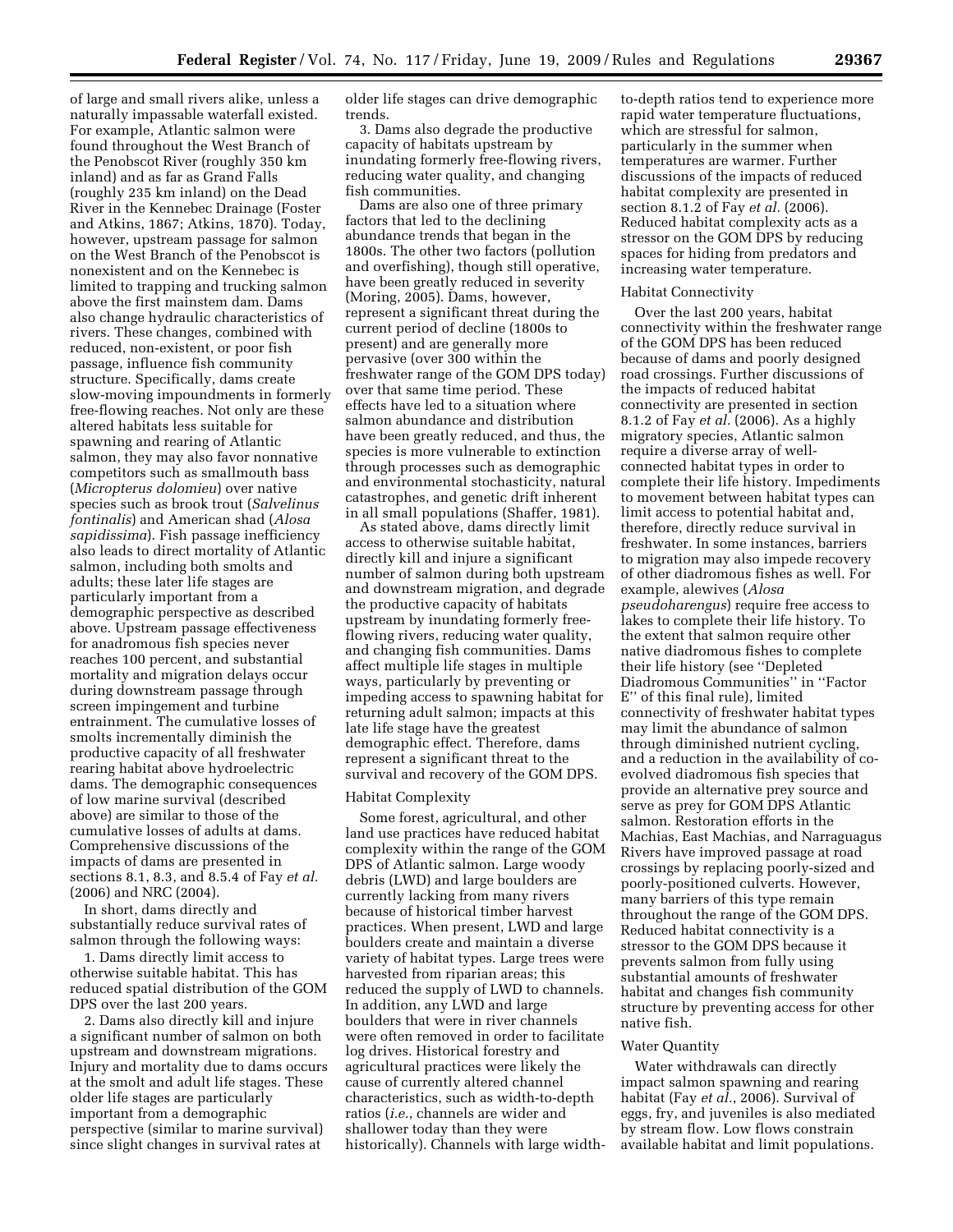Water quantity can be affected by the withdrawal of water for irrigation or other consumptive water uses as described in section 8.1.1.2 of Fay *et al.*  (2006). The potential for water withdrawals reducing in-stream flows to levels that may impact Atlantic salmon is a concern in rivers classified under Maine's ''In-stream flow and water level standards'' as class A, B, or C. The flow standards for class A, B, and C waters are based on seasonal base flows (the average flow over an entire season) rather than median monthly flows. Because these flow standards are based on the seasonal base flow, withdrawals would be allowed that, while not reducing flow below the seasonal base flow, reduce flow below the median monthly flow. In some months, flows are naturally low (*e.g.*, late summer months), which is stressful to fish because habitat is more limited, water temperature increases, and dissolved oxygen decreases. During times when flows are naturally low, allowing withdrawals to reduce flows further, to levels below the median monthly flow, would negatively impact Atlantic salmon. Therefore, water withdrawal that reduces the instream flow below the median monthly flow is a stressor on the GOM DPS because it may reduce habitat, increase water temperature, and decrease dissolved oxygen during the months of naturally low flow.

#### Water Quality

Atlantic salmon likely are impacted by degraded water quality caused by point and non-point source discharges. The MDEP administers the National Pollutant Discharge Elimination System (NPDES) program under the CWA and issues permits for point source discharges from freshwater hatcheries, municipal facilities, and other industrial facilities. Maine's water classification system provides for different water quality standards for different classes of waters (*e.g.*, there are four classes for freshwater rivers, all of which are found within the GOM DPS range); however, these standards were not developed specifically for Atlantic salmon. Some portions of the GOM DPS are in areas with the highest water quality classification where water quality standards are the most stringent. These standards become progressively less stringent with each lower water classification. Additionally, permits allow an area of initial dilution or mixing zone where water quality requirements are reduced. Salmon in or passing through such zones would be exposed to discharges below water quality standards. The impacts to salmon passing through these zones are

unknown. We are concerned that water quality standards for Class A, B, and C waters and mixing zones may not be sufficiently protective of all life stages of Atlantic salmon, particularly the more sensitive salmon life stages (*e.g.*, smolts).

Even where water quality standards are believed to be sufficiently protective, there are circumstances and conditions where discharges do not meet water quality standards. For example, there are documented cases in class C waters where dissolved oxygen standards (the lower bound of which is 5.0 ppm) were not met. This occurred in portions of the mainstem Androscoggin River, and in the East Branch of the Sebasticook River and Sabattus River (MDEP, 2008). When dissolved oxygen concentrations are less than 5.0 ppm, adult salmon breathing functions become impaired, embryonic development is delayed, and parr growth and health are impacted; conditions become lethal for salmon at dissolved oxygen concentrations less than 2.0 ppm (Decola, 1970). When water quality reaches levels that are harmful to salmon, it is a stressor to the GOM DPS.

Non-point source discharges such as elevated sedimentation from forestry, agriculture, urbanization, and roads can reduce survival at several life stages, especially the egg stage. Sedimentation can alter in-stream habitat and habitat use patterns by filling interstitial spaces in spawning gravels, and adversely affect aquatic invertebrate populations that are an important food source for salmon. Acid rain reduces pH in surface waters with low buffering capacity, and reduced pH impairs osmoregulatory abilities and seawater tolerance of Atlantic salmon smolts. A variety of pesticides, herbicides, trace elements such as mercury, and other contaminants are found at varying levels throughout the range of the GOM DPS. The effects of chronic exposure of Atlantic salmon, particularly during sensitive life stages such as fry emergence and smoltification, to many contaminants is not well understood. Fay *et al.* (2006) provide a discussion of water quality concerns in section 8.1.3. For these reasons, non-point source pollution, particularly sedimentation and acid rain, is a stressor to the GOM DPS.

In summary, we have determined that degraded water quality is a stressor on the GOM DPS because of the known situations when water quality did not meet standards and was at levels that negatively impact salmon and because of the impacts of non-point source

pollution, particularly sedimentation and acid rain.

*Factor B. Overutilization for Commercial, Recreational, Scientific, or Educational Purposes* 

The GOM DPS of Atlantic salmon has supported important tribal, recreational, and commercial fisheries. In the past, these fisheries have been conducted throughout nearly all of the GOM DPS' habitats, including in-river, estuarine, and off-shore (section 8.2 of Fay *et al.*  (2006)).

Atlantic salmon are an integral part of the history of Native American tribes in Maine, particularly the Penobscot Indian Nation. The species represents both an important resource for food, and perhaps more importantly, a cultural symbol of the deeply engrained connection between the Penobscot Indian Nation and the Penobscot River. In accordance with the Maine Indian Land Claims Settlement Act, the Penobscot Indian Nation retains the right of its members to harvest Atlantic salmon for sustenance purposes, and to self-regulate that harvest. The Penobscot Indian Nation harvested two salmon under these provisions in 1988, and has voluntarily chosen not to harvest any Atlantic salmon since then because of the depleted status of the species (Francis, Penobscot Indian Nation in litt., 2009).

Recreational fisheries for Atlantic salmon in Maine date back to the early to mid-1800s. Since 1880, over 25,000 Atlantic salmon have been landed in Maine rivers, roughly 14,000 in the Penobscot River alone (Baum, 1997). Historically, Atlantic salmon sport anglers practiced very little catch and release. Beginning in the 1980s as runs decreased, the Maine Atlantic Sea Run Salmon Commission imposed increasingly restrictive regulations on the recreational harvesting of Atlantic salmon in Maine. The allowable annual harvest per angler was reduced from 10 salmon in the 1980s to one grilse in 1994. Angling was closed on the Pleasant River from 1986 to 1989. In 1990, a one-year catch and release fishery was allowed on the Pleasant River. In 1995, regulations were promulgated for catch and release fishing for sea-run Atlantic salmon throughout all other Maine salmon rivers, closing the last remaining recreational harvest opportunities for sea run Atlantic salmon in the United States. In 2000, all directed recreational fisheries for sea run Atlantic salmon in Maine were closed until 2006 when a short experimental catch and release fishery was opened on the Penobscot River below Veazie Dam. The 30-day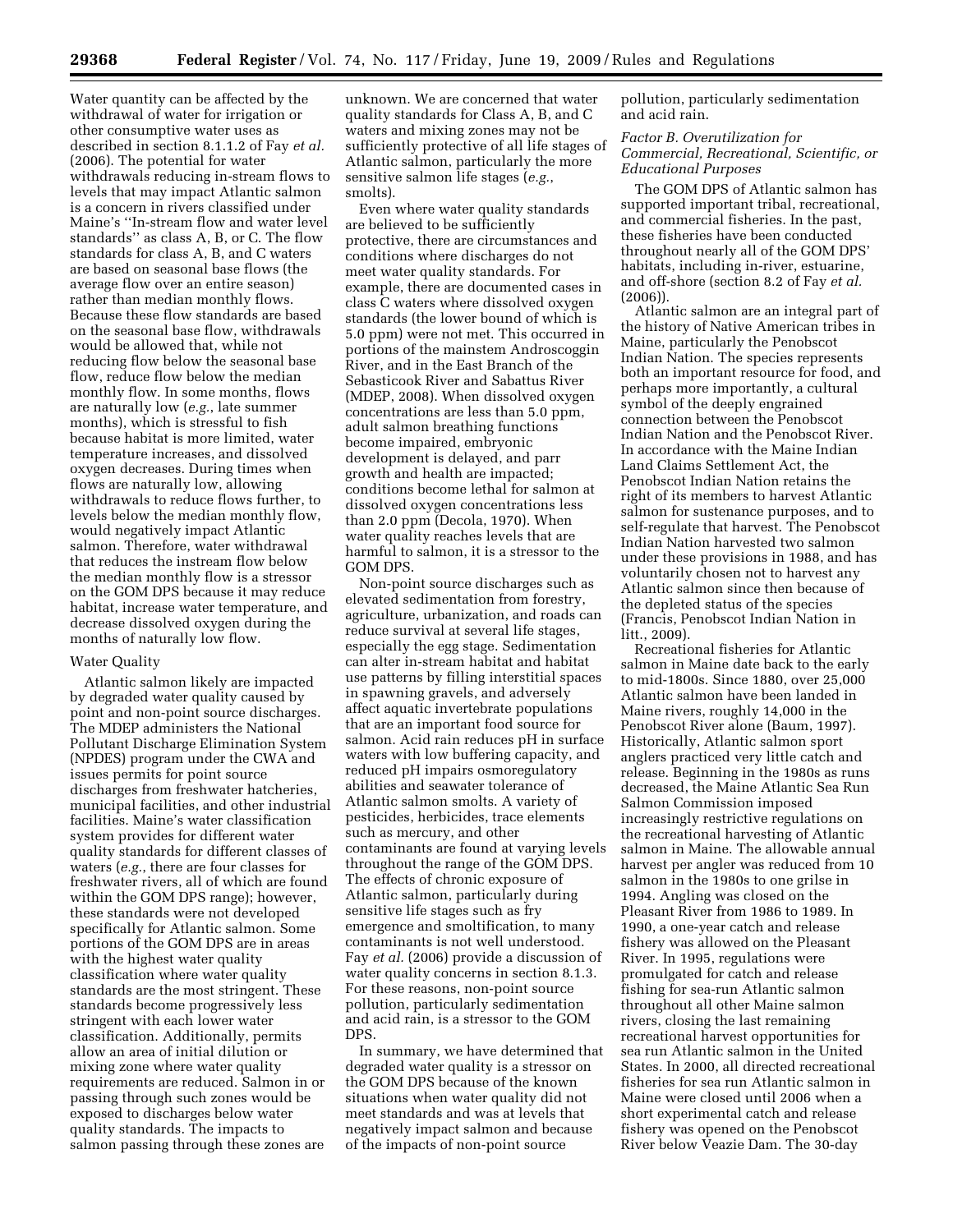angling season began on September 15, 2006, and resulted in one Atlantic salmon being caught and released on September 20, 2006. This fishery was opened again on September 15, 2007. In 2008, the Maine Atlantic Salmon Commission Board authorized a 30-day catch and release fishery for the spring of 2008. This fishery poses a risk to returning sea-run Atlantic salmon because it occurs at a time of year before broodstock have been collected; broodstock are essential to maintaining current levels of conservation hatchery supplementation, and lack of broodstock would further reduce the likelihood of achieving the scientifically sound and mutually-agreed goals set forth in the Broodstock Management Plan (P. Kurkul, NOAA, in litt. February 1, 2008).

Poaching and incidental capture remain concerns to the status of Atlantic salmon in Maine. Incidental capture of parr and smolts, primarily by trout anglers, and of adult salmon, primarily by striped bass anglers, has been documented. Targeted poaching for adult salmon occurs at low levels as well. Low returns of adult salmon to Maine rivers highlight the importance of continuing to reduce any source of mortality, particularly at later life stages. While current state regulations for recreational angling do include minimum and maximum size limits for certain species (*e.g.*, landlocked salmon), area closures, and outreach and education programs, there is still a threat of take of Atlantic salmon from recreational angling.

Commercial fishing for Maine Atlantic salmon historically occurred in rivers, estuaries, and on the high seas. While most directed commercial fisheries for Atlantic salmon have ceased, the impacts from past fisheries are important in explaining the present low abundance of the GOM DPS. Also, the continuation of offshore fisheries for Atlantic salmon, albeit at reduced levels, influences the current status of the GOM DPS.

Nearshore fisheries for Atlantic salmon in Maine were quite common in the late 1800s. In 1888, roughly 90 metric tons (mt) of salmon were harvested in the Penobscot River alone. As stocks continued to decline through the early 1900s, the Maine Atlantic Sea Run Salmon Commission closed the nearshore commercial fishery for Atlantic salmon after the 1947 season when only 40 fish (0.2 mt) were caught. Any future opportunities for directed fisheries for Atlantic salmon in U.S. territorial waters were further limited by regulations implementing the Atlantic Salmon Fishery Management Plan

(FMP) in 1987 (NEFMC, 1987). These regulations prohibit possession of Atlantic salmon in the U.S. Exclusive Economic Zone. While nearshore fisheries for Atlantic salmon have ceased, the impacts from past fisheries are important in explaining the present low abundance of the GOM DPS.

Directed fishing for other species has the potential to intercept salmon as bycatch. Beland (1984) reported that fewer than 100 salmon per year were caught incidental to other commercial fisheries in the coastal waters of Maine. Recent investigations also suggest that by-catch of Atlantic salmon in herring fisheries is not a significant source of mortality for U.S. stocks of salmon (ICES, 2004).

Offshore, directed fisheries for Atlantic salmon continue to affect the GOM DPS, though these fisheries have been substantially reduced in recent years. The combined harvest of 1SW Atlantic salmon of U.S. origin in the fisheries off West Greenland and Canada averaged 5,060 fish, and returns to U.S. rivers averaged 2,884 fish from 1968 to 1989 (ICES, 1993). We estimate that roughly 87 percent of all U.S. adult returns during the time period 1968 to 1989 originated from the GOM DPS as defined in this rule, and thus, roughly 2,519 of the 2,884 U.S. returns were GOM DPS fish. ICES (1993) estimated that adult returns to U.S. rivers could have potentially been increased by 2.5 times in the absence of the West Greenland commercial fishery (closed in 2001) and Labrador fisheries (closed in 1998) during that time period. The United States joined with other North Atlantic nations in 1982 to form NASCO for the purpose of managing salmon through a cooperative program of conservation, restoration, and enhancement of North Atlantic stocks. NASCO achieves its goals by managing the exploitation by member nations of Atlantic salmon that originated within the territory of other member nations. The United States' interest in NASCO stemmed from its desire to ensure that intercept fisheries of U.S. origin fish did not compromise the long-term commitment by the states and Federal government to rehabilitate and restore New England Atlantic salmon stocks. Since the establishment of NASCO in 1982, commercial quotas for the West Greenland fishery have steadily declined, as has the abundance of most stocks that make up this mixed stock fishery (including the GOM DPS). The West Greenland fishery has been restricted to an internal use fishery (*i.e.*, no fish were exported) in the following years: 1998–2000; 2003–2008. From 2002 to 2005, the internal-use fishery harvested between 19 and 25 mt

(reported and estimated unreported catch) annually. Genetic analysis performed on samples obtained from the 2002 to 2004 fisheries estimated the North American contribution at 64–73 percent, with the U.S. contributing between 0.1 and 0.8 percent of the total. The 90 percent confidence interval for the U.S. estimates are 0 to 141 salmon in 2002, 5 to 132 salmon in 2003, and 0 to 64 salmon in 2004 (ICES, 2006).

In addition, a small commercial fishery occurs off St. Pierre et Miquelon, a French territory south of Newfoundland. Historically, the fishery was very limited (2 to 3 mt per year). There is great interest by the United States and Canada in sampling this catch to gain more information on stock composition. In recent years, there has been a reported small increase in the number of fishermen participating in this fishery. A small sampling program was initiated in 2003 to obtain biological data and samples from the catch. Genetic analysis on 134 samples collected in 2004 indicated that all samples originated from North America, and approximately 1.9 percent were of U.S. origin. The 90-percent confidence interval around this estimate was 0–77 U.S.-origin salmon (ICES, 2006), and since roughly 87 percent of all U.S. returns originated from the GOM DPS (as defined in this rule) in 2004 (USASAC, 2005), we estimate that up to 67 fish harvested in this fishery originated from the GOM DPS. Efforts to continue and increase the scope of this sampling program are ongoing through NASCO. These data are essential to understanding the impact of this fishery on the GOM DPS.

A multi-year conservation agreement was established in 2002 between the North Atlantic Salmon Fund and the Organization of Hunters and Fishermen in Greenland, effectively buying out the commercial fishery for Atlantic salmon for a 5-year period. The internal-use fishery was not included in the agreement. In June 2007, the agreement was extended and revised to cover the 2007 fishing season. The agreement may continue to be extended on an annual basis through 2013.

In summary, overutilization for recreational and commercial purposes was a factor that contributed to the historical declines of GOM DPS. Intercept fisheries in West Greenland and St Pierre et Miquelon, bycatch in recreational fisheries, and poaching act as stressors on the GOM DPS because they result in direct mortality or cause stress reducing reproductive success and survival.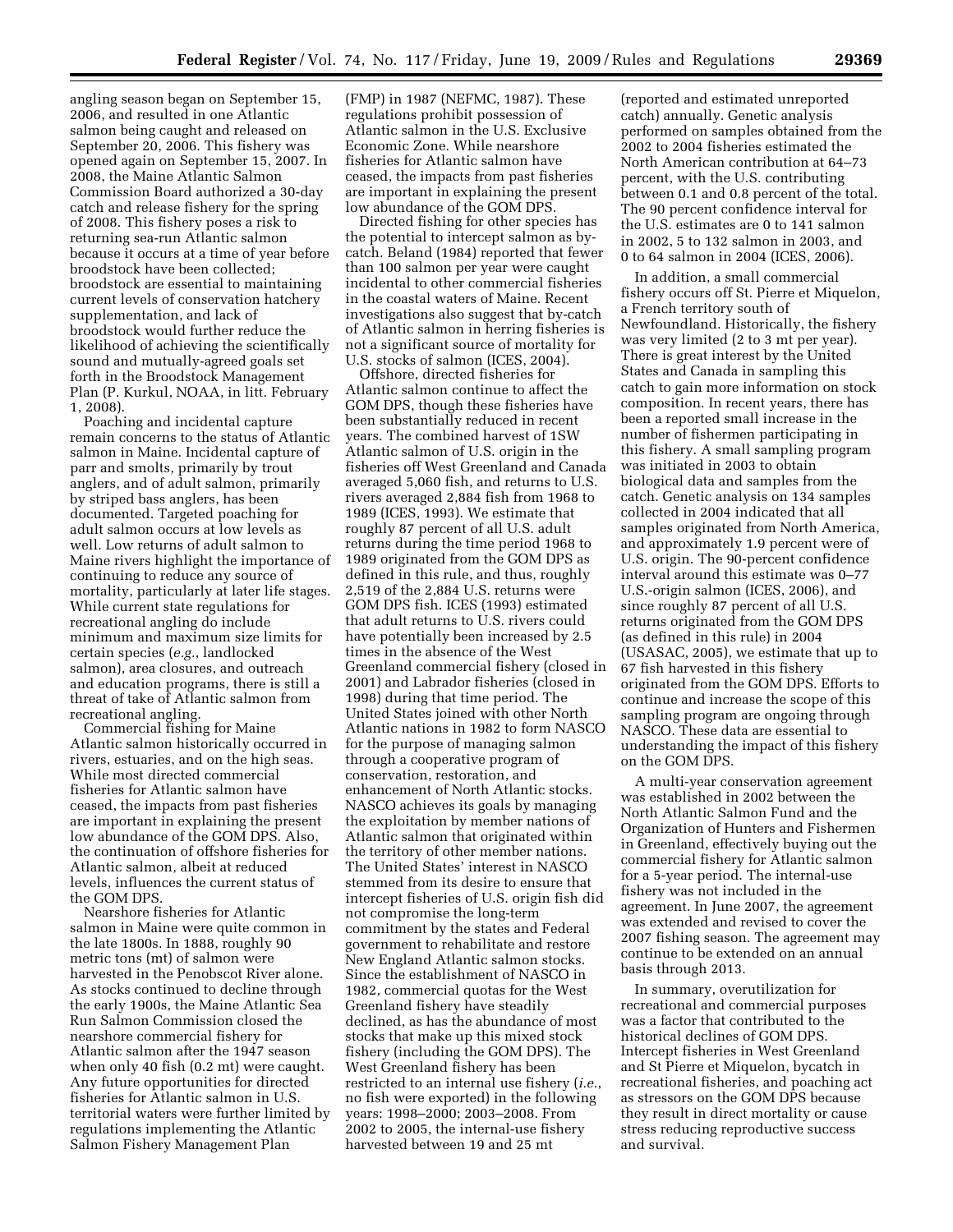# *Factor C. Disease or Predation*

#### Disease

Fish diseases have always represented a source of mortality to Atlantic salmon in the wild (for a more thorough discussion see section 8.3.2 of Fay *et al.*  (2006)). Atlantic salmon are susceptible to numerous bacterial, viral, and fungal diseases. Bacterial diseases common to New England waters include Bacterial Kidney Disease (BKD), Enteric Redmouth Disease (ERM), Cold Water Disease (CWD), and Vibriosis (Mills, 1971; Gaston, 1988; Olafsen and Roberts, 1993; Egusa, 1992). To reduce the likelihood of disease outbreaks or epizootic events, cultured salmon used for aquaculture purposes routinely receive vaccinations for these pathogens prior to stocking into marine sites. Fungal diseases such as furunculosis can affect all life stages of salmon in both fresh and salt water, and the causative agent (*Saprolignia* spp.) is ubiquitous to most water bodies. The risk of an epizootic occurring during fish culture operations is greater because of the increased numbers of host animals reared at much higher densities than would be found in the wild. In addition, stressors associated with intensive fish culture operations (*i.e.*, handling, stocking, tagging, and sea-lice loads) may increase susceptibility to infections. Disease from fish culture operations may be spread to wild salmon directly through effluent discharge or indirectly from either escapes of cultured salmon, or through smolts and returning adults passing through embayments where pathogen loads are increased to a level such that infection occurs and diseases may be transferred.

A number of viral diseases that could affect wild populations have occurred during the culture of Atlantic salmon, such as Infectious Pancreatic Necrosis, Salmon Swimbladder Sarcoma Virus, Infectious Salmon Anemia (ISA), and Salmon Papilloma (Olafsen and Roberts, 1993). In 2007, the Infectious Pancreatic Necrosis virus was isolated in sea run fish in the Connecticut River program. These fish most likely contracted the disease during their time at sea, and it was detected in the hatchery due to the rigorous fish health monitoring and assessment protocols. ISA is of particular concern for the GOM DPS because of the nature of the pathogen and the high mortality rates associated with the disease. Most notably, a 2001 outbreak of ISA in Cobscook Bay led to an emergency depopulation of all commercially cultured salmon in the Bay. In addition to complete depopulation of all cultured salmon, the

MDMR ordered all cages be thoroughly cleaned and disinfected, all sites be fallowed for 3 months, and subsequent re-stocking of cages occur at lower densities with only a single year class. These measures were initially successful; however, subsequent testing for ISA revealed additional detections of the virus in Cobscook Bay (Maine) sites in 2003, 2004, 2005, and 2006.

In summary, the MIFW, MDMR, and the federally managed conservation hatcheries all must adhere to rigorous disease prevention and management regulations and protocols; despite these protocols there remains a risk of disease outbreaks. Additionally, there is a risk of a disease outbreak in the wild. While disease(s) can have devastating population-wide effects when they occur, there are efforts in place to prevent and manage disease outbreaks in conservation hatcheries and aquaculture facilities. Disease is not presently impacting the GOM DPS. However, the efforts in place to manage this risk cannot completely eliminate the potential for disease outbreak. Further, if a large outbreak were to occur, it could have significant impacts on the GOM DPS.

# Predation

Predation is a natural and necessary process in properly functioning aquatic ecosystems (for a comprehensive discussion see section 8.3.1 of Fay *et al.*  (2006)). Native freshwater fishes known to prey on Atlantic salmon include brook trout, burbot, American eel, fallfish, and common shiners. In estuarine and marine environments Atlantic salmon are prey to striped bass, Atlantic cod, pollock, porbeagle shark, Greenland shark, Atlantic halibut, and many other species. Many species of birds, mink, and several species of seal also prey on Atlantic salmon. Thus, predation levels may contribute to the low marine survival regimes currently experienced by the GOM DPS.

Atlantic salmon have evolved a suite of strategies that allow them to co-exist with the numerous predators they encounter throughout their life cycle. However, natural predator-prey relationships in aquatic ecosystems in Maine have been substantially altered through the spread of nonnative fish species (*e.g.*, smallmouth bass); habitat alterations; site specific and cumulative delay, injury, or stress experienced during migration and passage over/ through dams; and the decline of other diadromous species that would otherwise serve as an alternative prey source for fish that feed on Atlantic salmon smolts and adults. For example, in the estuarine environment,

cormorants are an important predator of outmigrating smolts. However, the abundance of alternative prey sources such as alewives likely minimized the impact of cormorant predation on the GOM DPS historically. Similarly, changes in fish assemblages due to stocking of non-native species have resulted in predator species inhabiting many of the same areas used by Atlantic salmon. This is particularly true of smallmouth bass and brown trout (van de Ende, 1993; MASC and MIFW, 2002). The threat posed by these predator species is simply compounded in areas where Atlantic salmon are experiencing physiological stress due to obstructions to passage (Raymond, 1979; Mesa, 1994; Blackwell *et al.*, 1997) and poor habitat quality and complexity (Cunjak, 1996; Blackwell and Krohn, 1997; Larinier, 2000).

In summary, the impact of predation on the GOM DPS of Atlantic salmon is important because of the imbalance between the very low numbers of adults returning to spawn and the increase in population levels of some native predators such as double-crested cormorants, striped bass, and several species of seals as well as non-native predators, such as smallmouth bass. Predation acts as a stressor on the GOM DPS because of high levels of predators and low numbers of Atlantic salmon.

# *Factor D. Inadequacy of Existing Regulatory Mechanisms*

A variety of state and Federal statutes and regulations directly or indirectly address potential threats to Atlantic salmon and their habitat. These laws are complemented by international actions under NASCO and many interagency agreements and state-Federal cooperative efforts specifically designed to protect Atlantic salmon. Implementation and enforcement of these laws and regulations could be strengthened to further protect Atlantic salmon.

# Dams

As stated previously, Atlantic salmon require a diverse array of well connected habitat types in order to complete their life history. Present conditions within the range of the GOM DPS only allow salmon to access a fraction of the habitat that was historically accessible. Even where salmon can presently access suitable habitat, they must often pass several dams to reach their natal spawning habitat.

*Hydroelectric dams:* Hydroelectric dams in the GOM DPS are licensed by the FERC under the FPA. Currently, within the historical range of Atlantic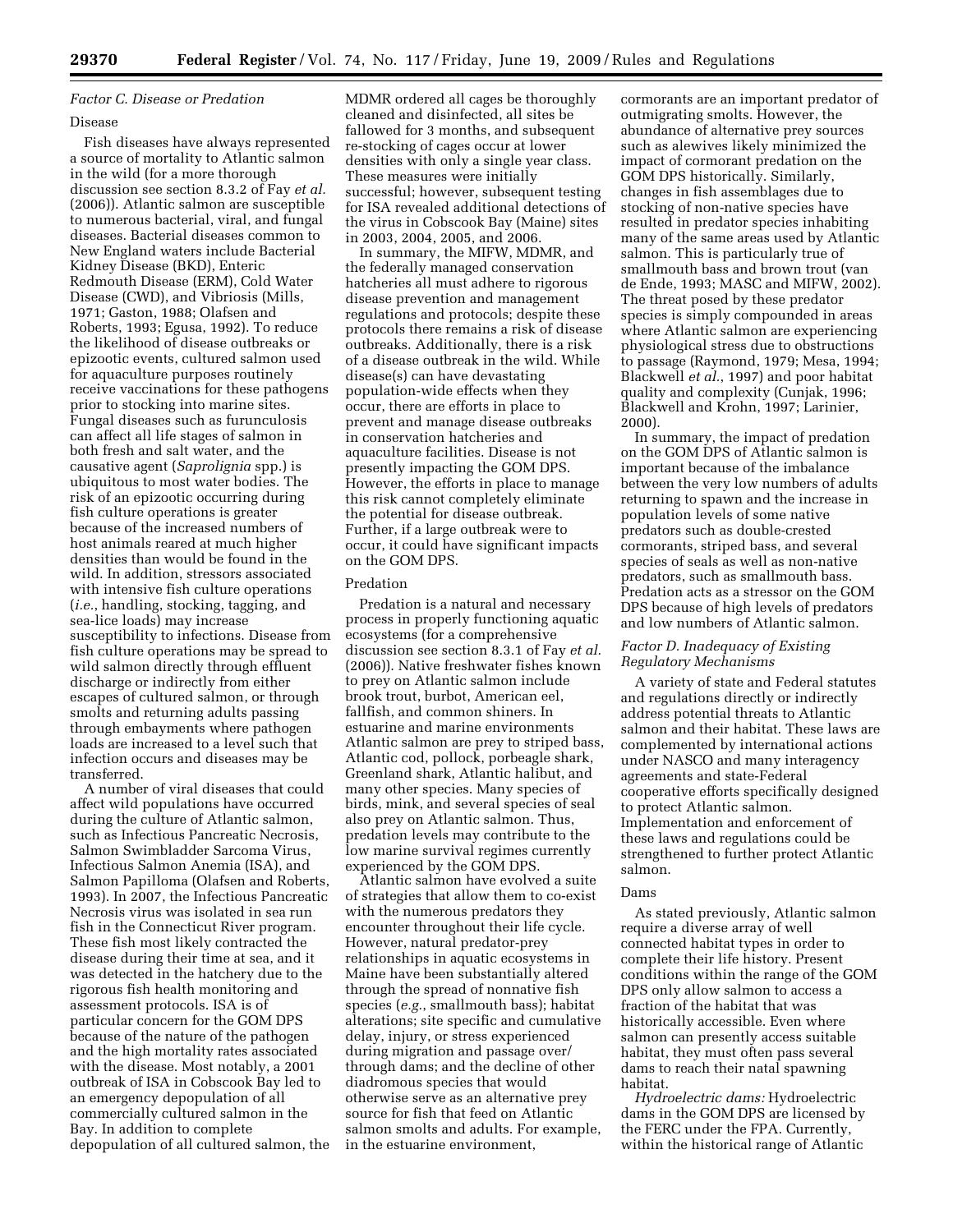salmon in the GOM DPS there are 19 hydroelectric dams in the Androscoggin watershed, 18 in the Kennebec watershed, and 23 in the Penobscot watershed. In the Androscoggin watershed 16 hydroelectric dams within the range of the GOM DPS are impassable due to the lack of fishways. In the Kennebec watershed, 15 dams are impassable, along with 12 dams in the Penobscot watershed. Presently, 15 dams in the Androscoggin, 7 dams in the Kennebec, and 9 dams in the Penobscot are FERC-licensed without any specific fish passage requirements.

1. Mechanisms Available at Hydroelectric Dams Outside of FERC (Re)licensing

Several mechanisms exist within the framework of the FPA that could potentially be used to address impacts of dams. However, many of these mechanisms are only available in relicensing. Of the 70 dams licensed by FERC in Maine, 3 are currently in relicensing, 3 are covered by the Penobscot River Restoration Project with plans to remove them before expiration of their licenses, and 8 will be up for relicensing in the 2010s, 22 in the 2020s, 19 in the 2030s, 11 in the 2040s, and 4 in the 2050s. Thus, the bulk of these projects will not be up for relicensing for 10 to 20 years or more. The current licenses for many, though by no means all, of these projects contain reservations of FPA section 18 authority that could allow fishways to be prescribed by the Services (16 U.S.C. 811). However, exercise of that authority requires administrative proceedings before the FERC and the Services which could themselves take several years, and the outcome is far from certain. As to the remainder of the projects whose licenses contain no reserved authority, reopening of these licenses may be dependent upon the success of a petition to the FERC to exercise its own reserved authority. This is not a dependable recourse as the decision to even consider such a petition is subject to FERC's discretion. Additional avenues may be available, consistent with the Interagency Task Force Report on Improving Coordination of ESA Section 7 Consultation with the FERC Licensing Process, but these remain largely untested.

Furthermore, lack of fish passage is not the only threat to salmon caused by hydroelectric dams. The effects of habitat degradation and the altered environmental features that favor nonnative species pose an equal or even greater impediment to Atlantic salmon recovery via reduction in production capacity of freshwater rearing areas

above dams. These threats may not be addressed by the Services' reserved authority under Section 18 of the FPA; the only mechanism available outside of relicensing is a petition to FERC to exercise its own discretionary authority.

2. Mechanisms Available at Hydroelectric Projects in FERC (Re)licensing

Even in relicensing, the regulatory mechanisms for protection of salmon are inadequate to remove the significant threat to the survival of the species posed by dams. First, fish passage may be addressed by the Services in relicensing pursuant to their mandatory authority under Section 18 of the FPA (16 U.S.C. 811). However, as noted above, this requires a lengthy administrative proceeding before the Services and FERC, and the outcome is not certain. Moreover, the result is a FERC license containing a requirement to construct and operate fish passage. However, a substantial amount of mortality and passage inefficiency may occur even with fishways in place, given that fish passage facilities are never 100 percent efficient. Further, enforcement of FERC licenses can be done only by FERC, is subject to administrative processes with uncertain outcome, and has frequently, in the Services' view, been less than prompt where fish passage or fish habitat issues have been at stake.

The other threats posed by dams to Atlantic salmon, besides lack of fish passage, may also be addressed in relicensing by the Services, via Sections 10(a) and 10(j) of the FPA (16 U.S.C. sections 797 and 803). However, these are mechanisms for making recommendations to the FERC, which factors them into the balancing of factors in its public interest determination under Section 10(a) of the FPA. There is no guarantee that species protection would be a controlling factor in the FERC's decision. In practice, such recommendations are often not required by the FERC (Black *et al.*, 1998).

The Services recognize that they and the FERC are not the only authorities with a role to play in protecting fish in hydropower relicensing. For a hydropower project to be relicensed by the FERC, the State of Maine must first certify that continued operation of the project will comply with Maine's water quality standards pursuant to Section 401 of the CWA. The MDEP is the certifying agency for all hydropower project licensing and relicensing in the State of Maine, except for projects in unorganized territories subject to permitting by the Land Use Regulation Commission (LURC). Through the water

quality certification process, the State of Maine can require fish passage and habitat enhancements at FERC licensed hydroelectric projects (See *S.D. Warren*  v. *Maine Board of Environmental Protection* 547 U.S. 370, 126 S.Ct. 1843 (2006)). As with Section 18 authority, though section 401 authority is binding on the FERC, it requires administrative proceedings with uncertain outcomes. Also, it is not clear that this mechanism is available except in relicensing, or where MDEP has specifically reserved authority to alter the terms of its prior certification. Authority under section 401 of the CWA permits the certifying state to certify that the discharge will comply with the terms of the CWA, including any state water quality standards. It is not clear that section 401 permits regulation of conditions in the reservoirs above dams, except indirectly where the water quality of the reservoir is controlled by the quality of discharges from an upstream dam.

Finally, in other parts of the country, mandatory conditioning authority under section 4(e) of the FPA is often used by the Services in relicensing to recommend fisheries enhancements. However, this authority is only available to a Federal agency where there are Federal lands under its jurisdiction within the project boundary, and acts as a mechanism to protect the ''reservation.'' Federal lands where Section 4(e) could be applied are rare in Maine, and 4(e) does not provide an adequate mechanism for protection of Atlantic salmon throughout the GOM DPS.

*Non-hydroelectric dams:* The vast majority of dams within the range of the GOM DPS do not require either a FERC license or MDEP water quality certificate. These dams are typically small dams historically used for a variety of purposes, including flood control, storage, and process water (for industries such as blueberry harvesting). Because they do not generate electricity, they are not subject to the jurisdiction of the FERC under the FPA. Practically none of these dams within the range of the GOM DPS have fish passage facilities, and all impact historical Atlantic salmon habitat. Many of these non-jurisdictional dams are no longer used for their intended purposes; however, many smaller dams maintain water levels in lakes and ponds. Lack of fish passage and other impacts to salmon may currently be addressed only through the mechanisms of State law.

Fish passage may be required by the State of Maine under 12 M.R.S.A section 12760. However, this requires an administrative process and a hearing, if one is requested by the dam owner. An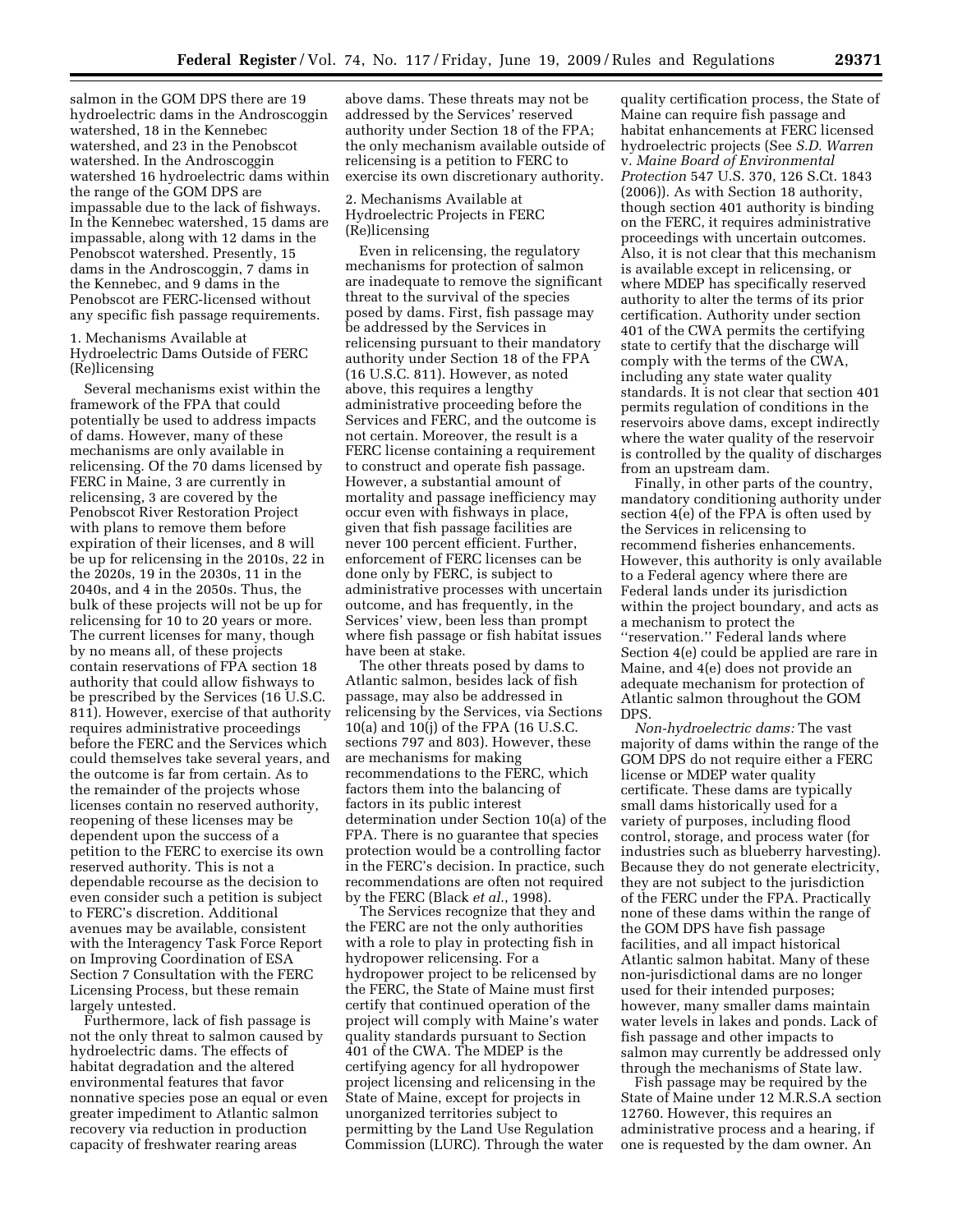order to construct fish passage under this statute requires a finding that fish can be restored ''in substantial numbers'' and that habitat above the dam ''is sufficient and suitable to support a substantial commercial or recreational fishery.'' These are very different considerations from the ESA's focus on prevention of extinction. Furthermore, this statute has never been used to require fish passage at any dam in Maine, and, despite the one hearing ongoing at this time, the statute remains untested in the courts and at the administrative level. Nor, of course, does it address threats beyond lack of fish passage.

Finally, although the MDEP can be petitioned by the public to set minimum flows and water levels at the dams not under FERC jurisdiction, the MDEP has no direct statutory authority under Maine law to require fisheries related enhancements without public request or petition. Removal of non-hydropower generating dams in Maine may require a permit under the Maine Natural Resources Protection Act or the Maine Waterway Development and Conservation Act. Owners of nonhydroelectric dams can petition the MDEP to be released from ownership; however, the MDEP does not have the authority to require dam removal without the consent of the owner.

In summary, the inadequacy of existing regulatory mechanisms for dams significantly affects the GOM DPS because dams pose a significant threat. Existing regulatory mechanisms do not provide a timely and dependable means to eliminate the effects of dams on salmon and their habitat.

# Water Withdrawals

The State of Maine has made substantial progress in regulating water withdrawals. In 2007, it finalized a new rule (Chapter 587 of the Code of Maine Rules ''In-stream flow and water level standards'') that establishes river and stream flows and lake and pond water levels to protect aquatic life and other designated uses in Maine's waters. The new standards are based on maintaining natural variation of flows and water levels, but allow variances if water use will still be protective of applicable state and Federal water quality classifications. The flow standards are based on seasonal aquatic base flows. We believe that the water rules for class AA waters will be protective of Atlantic salmon because the flow standards are based on natural flows, and exceptions are allowed only under clearly defined limits. However, the flow standards for class A, B, and C waters are based on seasonal base flows, which allow

withdrawals when flow is at or below median monthly flow. These standards are not sufficiently protective of Atlantic salmon because they allow reduced in-stream flows that reduce habitat, increase water temperature, and decrease dissolved oxygen (as described in Factor A, above).

Water withdrawals that reduce flow below the median monthly flow are a stressor on the GOM DPS (see Factor A). These withdrawals are allowed under the Maine flow standards; therefore, the existing regulatory mechanisms for water quantity are inadequate.

# Water Quality

As described above in Factor A, the MDEP administers the NPDES program under the CWA (known as the MPDES program). MDEP issues permits for point source discharges from freshwater hatcheries, municipal facilities, and other industrial facilities. Maine's water classification system provides for different water quality standards for different classes of waters (*e.g.*, there are four classes for freshwater rivers all of which are found within the GOM DPS range). However, these standards are not based on water quality requirements of Atlantic salmon. Also, as described under Factor A above, there have been cases when water quality did not meet standards and was at levels that negatively impact salmon. Therefore, we are concerned that water quality standards may not be sufficiently protective of Atlantic salmon and that lack of compliance with existing standards may continue to harm salmon.

Factor A also describes concerns we have regarding non-point source discharges. Sedimentation and other non-point source discharges related to forestry activities are regulated by the Shoreland Zoning Act, Maine Forest Practices Act, Natural Resource Protection Act, Protection and Improvement of Waters Act, Erosion and Sedimentation Control Law, and the Statewide Standards for Timber Harvesting and Related Activities in Shoreland Areas. Non-compliance with these regulatory mechanisms has resulted in impacts to Atlantic salmon habitat and continues to pose a risk to the GOM DPS (Fay *et al.*, 2006, page 83).

In summary, the MPDES program and the associated water quality standards do not regulate all potential water quality problems for salmon. We have determined that lack of compliance with existing water quality standards and with regulations to reduce sedimentation from forestry activities may continue to impact Atlantic salmon. Therefore, we find that

inadequacy of existing regulatory mechanisms for water quality is a stressor to the GOM DPS.

# *Factor E. Other Natural or Manmade Factors Affecting Its Continued Existence*

#### Artificial Propagation

In the proposed rule we included a discussion of artificial propagation under Factor E. However, because of the essential role of conservation hatcheries in currently sustaining the GOM DPS of Atlantic salmon, in this final rule we evaluated the positive and negative effects of hatcheries in the status of the species section. We find that, in the short-term, conservation hatcheries are a benefit to the GOM DPS. The role of the conservation hatchery program is discussed above in the ''Status of the GOM DPS'' section.

# Aquaculture

Atlantic salmon that escape from farms and commercial hatcheries pose a threat to native Atlantic salmon populations (Naylor *et al.*, 2005) because captive-reared fish are selectively bred to promote behavioral and physiological attributes desirable in captivity (Hindar *et al.*, 1991; Utter *et al.*, 1993; Hard *et al.*, 2000); for further discussion of the threat of aquaculture see section 8.5.2 in Fay *et al.* (2006)). Experimental tests of genetic divergence between farmed and wild salmon indicate that farming generates rapid genetic change as a result of both intentional and unintentional selection in culture and those changes alter important fitness-related traits (McGinnity *et al.*, 1997; Gross, 1998). Consequently, aquaculture fish are often less fit in the wild than naturally produced salmon (Fleming *et al.*, 2000). Annual invasions of escaped adult aquaculture salmon can disrupt local adaptations and reduce genetic diversity of wild populations (Fleming *et al.*, 2000). Bursts of immigration also disrupt genetic differentiation among wild Atlantic salmon stocks, especially when wild populations are small (Mork, 1991). Natural selection may be able to purge wild populations of maladaptive traits but may be less able to if the intrusions occur year after year. Under this scenario, population fitness is likely to decrease as the selection from the artificial culture operation overrides wild selection (Hindar *et al.*, 1991; Fleming and Einum, 1997), a process called outbreeding depression. The threat of outbreeding depression is likely to be greater in North America where aquaculture salmon have been based, in part, on European strain. To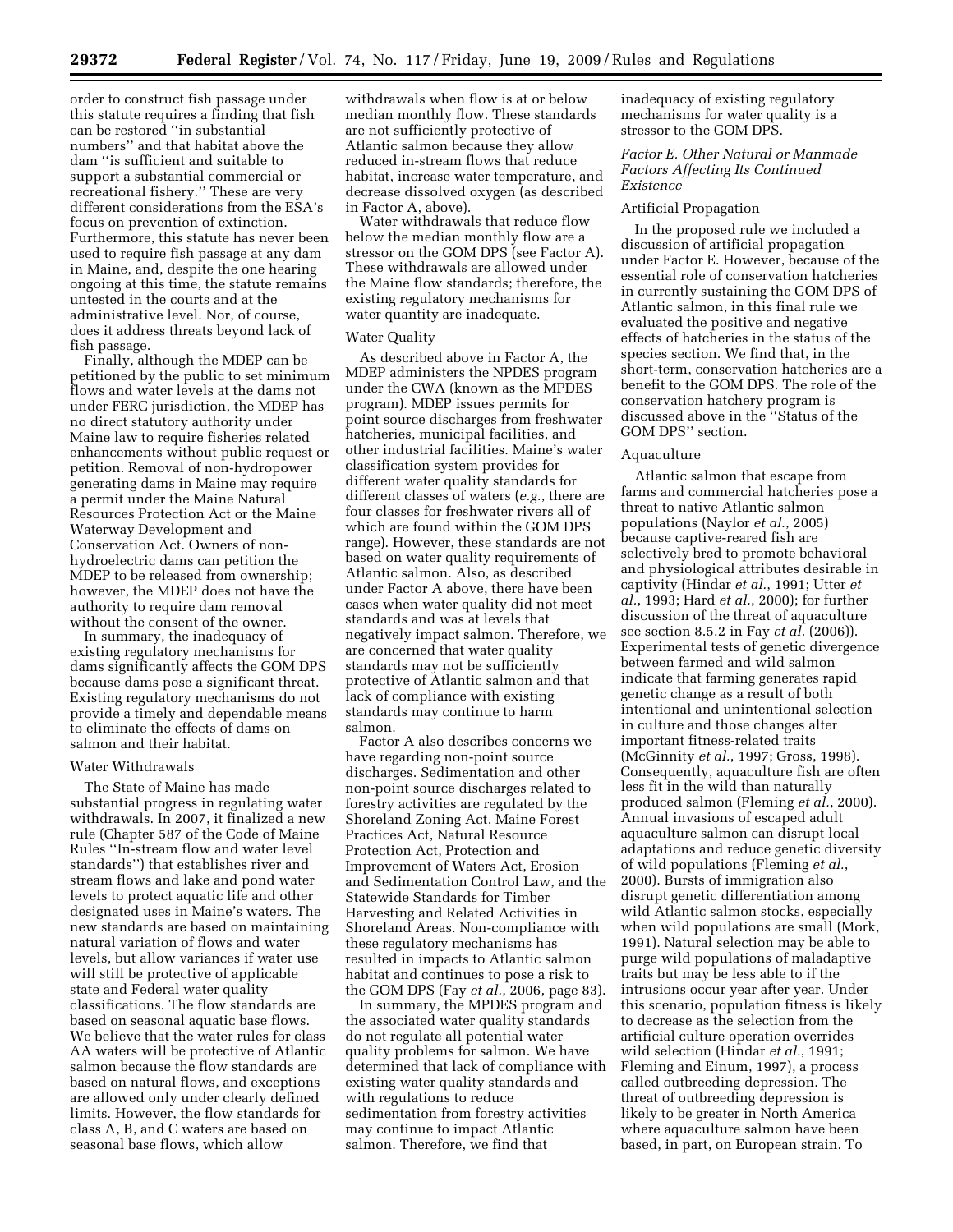minimize these risks, the use of non-North American strains of salmon has been phased out in the United States.

In addition to genetic effects, escaped farmed salmon can disrupt redds of wild salmon, compete with wild salmon for food and habitat, transfer disease or parasites to wild salmon, and degrade benthic habitat (Windsor and Hutchinson, 1990; Saunders, 1991; Youngson *et al.*, 1993; Webb *et al.*, 1993; Clifford *et al.*, 1997). Farmed salmon have been documented to spawn successfully, but not always at the same time as wild salmon (Lura and Saegrov, 1991; Jonsson *et al.*, 1991; Webb *et al.*, 1991; Fleming *et al.*, 1996). Late spawning aquaculture fish could limit wild spawning success through redd superimposition. There has also been recent concern over potential interactions when wild adult salmon migrate past closely spaced cages, creating the potential for behavioral interactions, disease transfer, or interactions with predators (Lura and Saegrov, 1991; Crozier, 1993; Skaala and Hindar, 1997; Carr *et al.*, 1997; DFO, 1999). In Canada, the survival of wild postsmolts moving from Passamaquoddy Bay to the Bay of Fundy was inversely related to the density of aquaculture cages (DFO, 1999).

Atlantic salmon aquaculture has developed and expanded in the North Atlantic since the early 1970s. Production of farmed Atlantic salmon in 2007 was estimated at over 1.27 million metric tonnes worldwide, 859,103 metric tonnes in the North Atlantic, and 8.16 metric tonnes in Maine (ICES, 2008). The Maine Atlantic salmon aquaculture industry is concentrated in Cobscook Bay near Eastport, Maine. The industry in Canada, just across the border, is approximately twice the size of the Maine industry. Five freshwater commercial hatcheries in the United States have provided smolts to the sea cages and produce up to four million smolts per year.

Three primary broodstock lines have been used for farm production. The lines include fish from the Penobscot River, St. John River, and historically an industry strain from Scotland. The Scottish strain was imported into the United States in the early 1990s and is composed primarily of Norwegian strains, frequently referred to as Landcatch. Milt of Norwegian origin was also imported by the industry from Iceland (Baum, 1998). However, placement of reproductively viable non-North American origin Atlantic salmon into marine cages in the United States has been eliminated.

Escaped farmed salmon are known to enter Maine rivers. For example, at least 17 percent (14 of 83 fish) of the rod catch in the East Machias River were captive-reared adults in 1990. In addition to the frequency and magnitude of escape events that drive annual variability, returns of captivereared adults to Maine rivers are influenced by the amount of production and proximity of rearing sites in adjacent bays. About 60 percent of commercial salmon production in Maine occurs at sites on Cobscook and Passamaquoddy Bays, into which the Dennys River flows; 35 percent on Machias Bay and the estuary of the Little River, within 11.26 kilometers of the Machias and East Machias Rivers; and the remainder on the estuaries of the Pleasant and Narraguagus Rivers, or adjacent to Blue Hill Bay. The percentage of captive-reared fish in adult returns is highest in the St. Croix (not a part of the GOM DPS) and Dennys Rivers and lowest in the Penobscot River (less than 0.01 percent in the years 1994 to 2001), with the Narraguagus runs having low and sporadic proportions of captive-reared salmon.

A large escape event occurred in 2005 when four marine salmon aquaculture sites in Western New Brunswick, Canada, were vandalized from early May through November 2005, resulting in approximately 136,000 escaped farmed salmon. Most escapees were unmarked 1SW salmon of similar size (2 to 5 kg). Escaped aquaculture-origin salmon from these vandalism events entered the Dennys River and possibly other Eastern Maine rivers in 2005. The Services and MDMR cooperated to implement a program to minimize genetic and ecological risks from this escape (Bean *et al.*, 2006).

Aquaculture escapees and resultant interactions with native stocks are expected to continue to occur within the range of the GOM DPS given the continued operation of farms. While recent containment protocols have greatly decreased the incidence of losses from hatcheries and pens, the risk of large escapes occurring is still significant. Escaped farmed fish are of great concern in Maine because, even at low numbers, they can represent a substantial portion of the returns to some rivers. Wild populations at low levels are particularly vulnerable to genetic intrusion or other disturbance caused by escapees (Hutchings, 1991; DFO, 1999).

Despite the concerns with aquaculture described above, recent advances in containment and marking of aquaculture fish limit the negative impacts of aquaculture fish on the GOM

DPS. Permits issued by the Army Corps of Engineers (ACOE) and MDEP require: genetic screening to ensure that only North American strain salmon are used in commercial aquaculture; marking to facilitate tracing fish back to the source and cause of the escape; containment management plans and audits; and rigorous disease screening.

In summary, aquaculture is a stressor to the GOM DPS. If the current regulatory measures were no longer in place, were less protective, or less effective, the threat from aquaculture would be much greater.

#### Low Marine Survival

As noted previously, Atlantic salmon leave Maine rivers as smolts, and the majority spend 2 years at sea before returning to spawn. Survival during the time at sea directly influences the number of adults that return to spawn. During this extensive marine migration, U.S. Atlantic salmon can be affected directly and indirectly by commercial fisheries (discussed in Factor B) and natural mortality. Given significant reductions in commercial intercept fisheries, the continued low marine survival rates indicate that natural mortality is having a significant impact. Natural mortality in the marine environment can be attributed to four general sources: predation (Factor C), starvation, disease/parasites (Factor C), and abiotic factors (*e.g.*, ocean conditions). While our understanding of the marine ecology of Atlantic salmon has increased substantially in the past decade, the specific role or contribution of the four sources identified above remains unclear.

In general, return rates for Atlantic salmon across North America have declined over the last 30 years (ICES, 1998). Chaput *et al.* (2005) reported on the possibility of a phase (or regime) shift of productivity for Atlantic salmon in the Northwest Atlantic. A phase or regime shift refers to a large and sudden change in abundance (Beamish *et al.*, 1999). Evidence is presented that the productivity of North American Atlantic salmon in the Northwest Atlantic Ocean has decreased since the early 1990s, likely the result of reduced marine survival (Chaput *et al.*, 2005). Specifically, there has been a decrease in the recruit-per-spawner relationship for these populations, which likely occurred over several years in the late 1980s into the early 1990s. This has resulted in a similar number of lagged spawners (index of the parental stock that produced the pre-fishery abundance) resulting in a 2–3 fold decrease in the number of pre-fishery abundance fish (number of North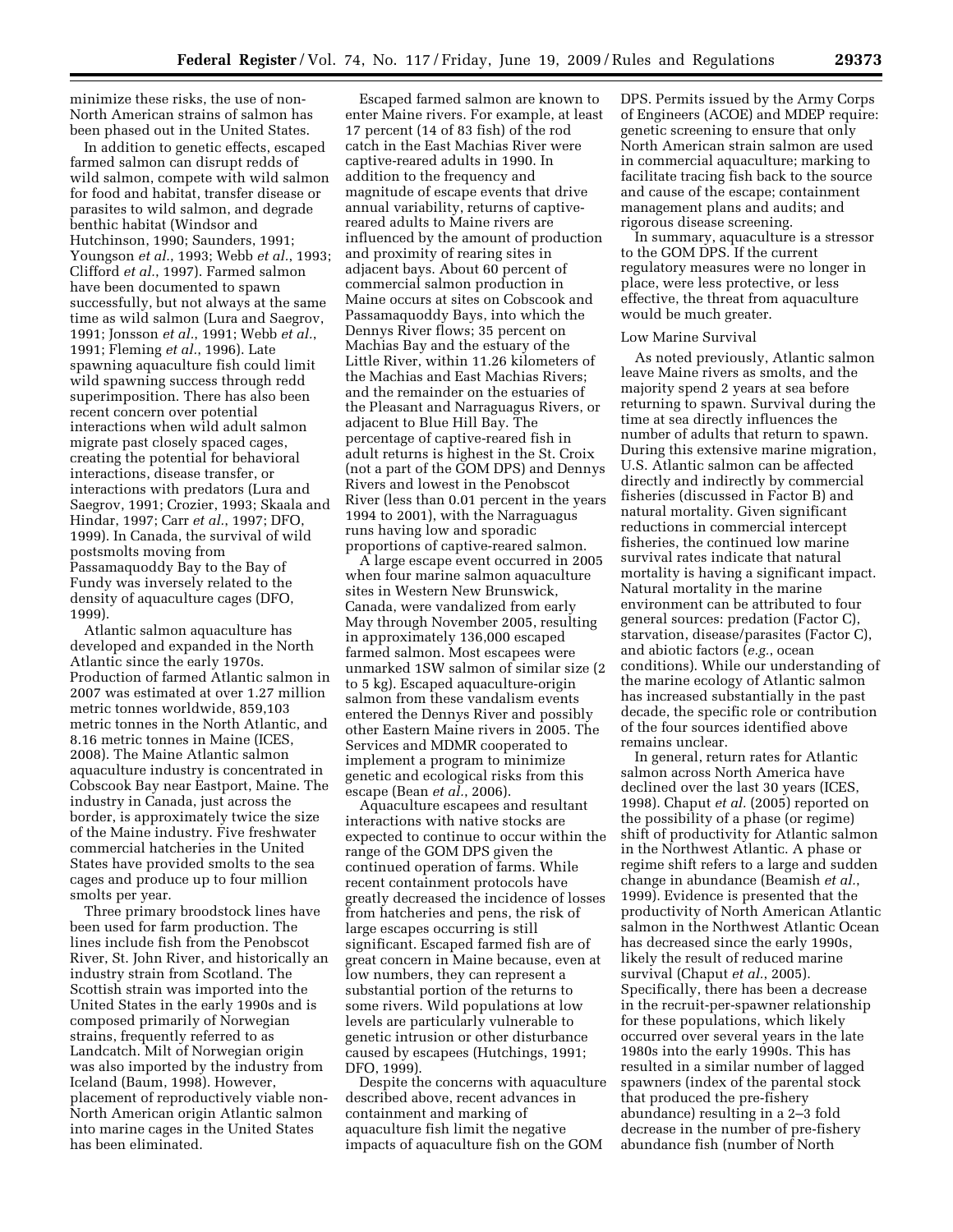American 2SW salmon in the ocean at a specific time) when comparing preearly 1990s to post-early 1990s. The concept of phase shift has previously been documented and discussed for Pacific salmon populations (Beamish *et al.*, 1999). Chaput *et al.* (2005) did not speculate on the causes of the reduced marine survival.

The phase shift described above resulting in lower survival of salmon in the Northwest Atlantic beginning in the 1990s is supported by documented low marine survival rates since 1991 for U.S. stocks of Atlantic salmon, (see section 8.5.3 of Fay *et al.* (2006)). For the period 2003 to 2007, 2SW return rates for wild Narraguagus River smolts ranged from 0.54 to 0.94 percent. Return rates for this same period for 2SW hatchery Penobscot River smolts ranged from 0.11 to 0.17 percent (ICES, 2008). Data for 2007, which is based on the 2005 and 2006 smolt cohorts, showed that 1SW and 2SW adult returns for hatchery and wild populations in many rivers in Newfoundland, Quebec, Scotia-Fundy, and the United States were the lowest in the available time series (1971–2000) (ICES, 2008).

North American stocks have experienced greater declines than European stocks, and southern stocks have experienced greater declines than northern stocks. Bley and Moring (1988) have suggested that Atlantic salmon with longer migration routes typically suffer from lower marine survival rates. Stock abundances and management regimes are highly variable throughout the range. The synchronous population declines on both sides of the North Atlantic despite diverse management regimes suggests that large scale processes in the common marine environment are affecting Atlantic salmon in the ocean and are at least partially responsible for the negative trends in abundance (Friedland *et al.*, 2003; Jonsson and Jonsson, 2004; Friedland *et al.*, 2005; Spares *et al.*, 2007). Furthermore, sonic telemetry studies of emigrating smolts in southern European and North American rivers suggest that smolt mortality in estuaries, though variable, is broadly similar in both regions (ICES, 2008). Numerous ultrasonic tracking studies have begun to provide estimates of nearshore mortality for a number of different populations (Dieperink *et al.*, 2002; Lacroix *et al.*, 2005; Kocik *et al.*, 2008), and it has been suggested that nearshore survival has a particularly large influence on overall marine survival (Ritter, 1989; Dieperink *et al.*, 2002; Potter *et al.*, 2003). These and other studies demonstrate that poor marine survival is being experienced

throughout the Atlantic Ocean and is heavily influenced by nearshore survival in addition to open ocean survival and that patterns of decline are most evident in southern stocks (ICES, 2008). Higher freshwater productivity in southern populations may offset poorer marine survival; however, as mentioned above, marine survival is much more variable and has a highly significant impact on adult production regardless of freshwater production.

Efforts to understand marine survival are being undertaken at national and international levels. NMFS is specifically engaged in activities at the national level (*e.g.*, smolt trapping and telemetry studies, and post-smolt trawl surveys) in an effort to understand migration/survival dynamics of smolts, survival estimates by ecological zone, smolt health and behavior during transition to the marine environment, and environmental conditions/ ecosystem health during smolt migration. Data collected from these studies inform salmon management at the national levelands contribute to international efforts. As stated previously, the United States is a member of NASCO, an international treaty organization. Through NASCO, the United States participates in high seas sampling, marine research, and the sampling program for the West Greenland fishery. NMFS is also currently participating in an effort supported by NASCO called Salmon At Sea (SALSEA), an initiative to develop international scientific collaboration to understand marine survival issues. SALSEA is geared towards understanding marine survival issues on the high seas. Ongoing SALSEA work includes, but is not limited to, efforts to merge genetics and ecology data to try and understand marine migration and distribution patterns, trawl surveys, and fishery sampling.

Marine survival is thus critical to shaping recruitment patterns in Atlantic salmon, with low marine survival causing the low abundance of adult salmon; however, the mechanisms of the observed persistent decline in marine survival remain unknown. It is clear that marine survival has to improve dramatically in the future in order to reverse the GOM DPS decline.

It is important to note that the above discussion focuses primarily on survival at sea, beyond the territorial waters of any one country. Mortality of outmigrating smolts in the estuaries and bays of the GOM DPS is also affecting the population. Tagging and tracking studies conducted by NMFS indicate that approximately half of the smolts leaving our rivers do not enter the open

ocean. Improvements in survival in this transition zone could ultimately result in improvements in marine survival. It is also likely that if we are able to identify the factors affecting survival of outmigrating smolts in our estuaries and bays, we will have a greater chance of influencing those factors than the factors that may be affecting salmon survival at sea. In summary, the observed, persistent decline in marine survival is directly responsible for the low abundance of adult salmon. Low marine survival poses a significant threat to the GOM DPS because it is driving population status and projections for recovery. Recovery of the species is dependent on increases in marine survival. The mechanisms driving low marine survival remain unknown.

#### Depleted Diadromous Communities

The ecological setting in which Maine Atlantic salmon evolved is considerably different than what exists today. Ecological changes that have occurred over the last 200 years are ubiquitous and span a wide array of spatial and temporal scales. Of particular concern for Atlantic salmon recovery efforts within the range of the GOM DPS is the dramatic decline observed in the diadromous fish community. At historic abundance levels, Fay *et al.* (2006) and Saunders *et al.* (2006) hypothesized that several of the co-evolved diadromous fishes may have provided substantial benefits to Atlantic salmon through at least four mechanisms: serving as an alternative prey source for salmon predators; serving as prey for salmon directly; depositing marine-derived nutrients in freshwater; and increasing substrate diversity of rivers. A brief description of each mechanism is provided below.

Fay *et al.* (2006) and Saunders *et al.*  (2006) hypothesized that the historically large populations of clupeids (*i.e.*, members of the family Clupeidae, such as alewives, blueback herring, and American shad) likely provided a robust alternative forage resource (or prey buffer) for opportunistic native predators of salmon during a variety of events in the salmon's life history. First, pre-spawn adult alewives likely served as a prey buffer for migrating Atlantic salmon smolts. Evidence for this relationship includes significant spatial and temporal overlap of migrations, similar body size, numbers of alewives that exceeded salmon smolt populations by several orders of magnitude (Smith, 1898; Collette and Klein-MacPhee, 2002), and a higher caloric content per individual (Schulze, 1996). Thus, alewives were likely a substantial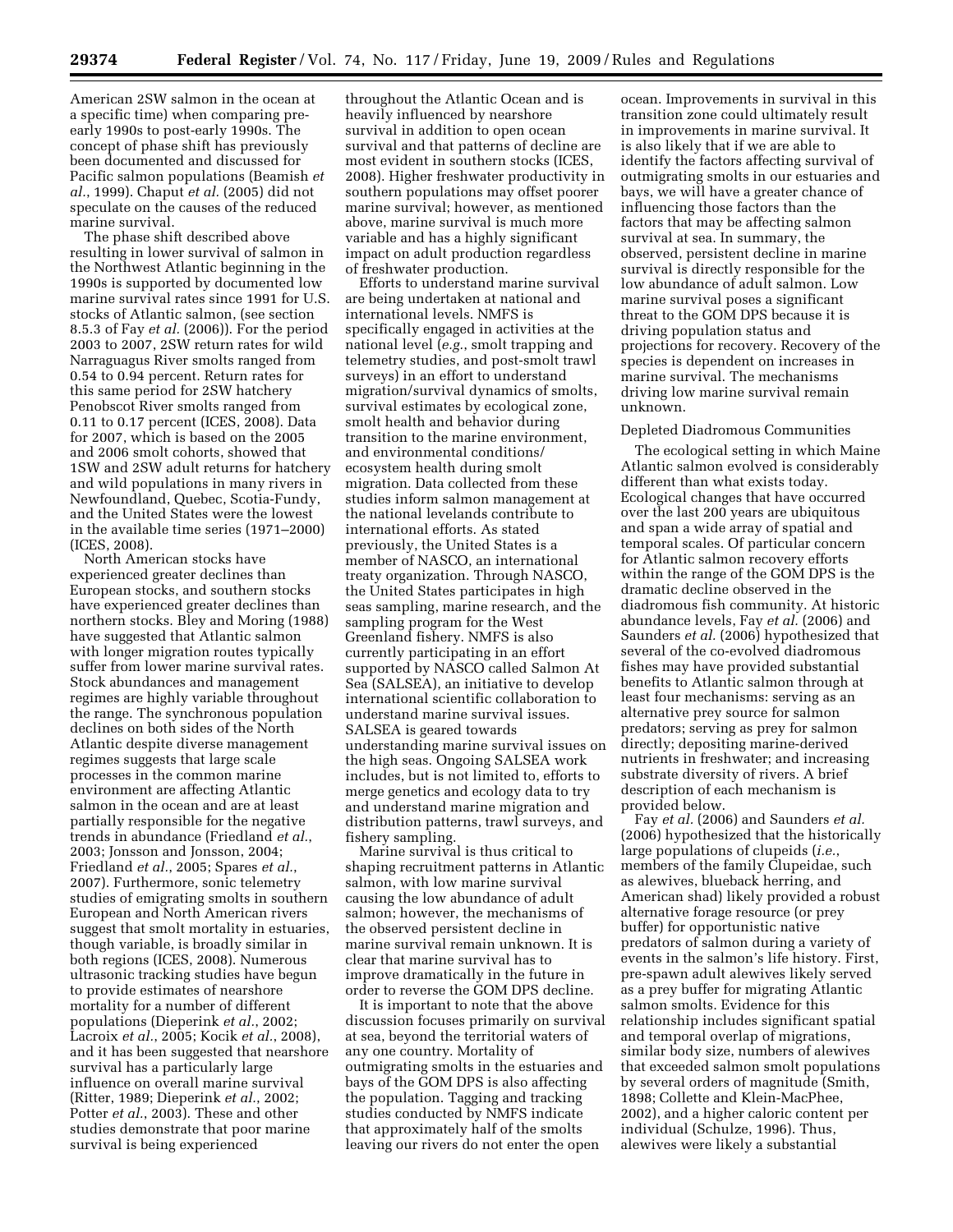alternative prey resource (*i.e.*, prey buffer) that protected salmon smolts from native predators such as cormorants, otters, ospreys, and bald eagles within sympatric migratory corridors (Mather, 1998; USASAC, 2004). Second, adult American shad likely provided a similar prey buffer to potential predation on Atlantic salmon adults by otters and seals. Pre-spawn adult shad would enter these same rivers and begin their upstream spawning migration at approximately the same time as adult salmon. Historically, shad runs were considerably larger than salmon runs (Atkins and Foster, 1869; Stevenson, 1898). Thus, native predators of medium to large size fish in the estuarine and lower river zones could have preyed on these 1.5 to 2.5 kg size fish readily. Third, juvenile shad and blueback herring may have represented a substantial prey buffer from potential predation on Atlantic salmon fry and parr by native opportunistic predators such as mergansers, herons, mink, and fallfish. Large populations of juvenile shad (and blueback herring, with similar life history and habitat preferences to shad) would have occupied mainstem and larger tributary river reaches through much of the summer and early fall. Juvenile shad and herring would ultimately emigrate to the ocean, along with juvenile alewives from adjacent lacustrine habitats, in the late summer and fall. Recognizing that the range and migratory corridors of these juvenile clupeids would not be precisely sympatric with juvenile salmon habitat, there nonetheless would have been a substantial spatial overlap amongst the habitats and populations of these various juvenile fish stocks. Even in reaches where sympatric occupation by juvenile salmon and juvenile clupeids may have been low or absent, factors such as predator mobility and instinct driven energetic efficiency (*i.e.*, optimal foraging theory) need to be considered since the opportunity for prey switching would have been much greater than today, and the opportunity for prey switching may produce stable predatorprey systems with coexistence of both prey and predator populations (Krivan, 1996).

At historical abundance levels, other diadromous species also represented significant supplemental foraging resources for salmon in sympatric habitats. In particular, anadromous rainbow smelt are known to be a favored spring prey item of Atlantic salmon kelts (Cunjak *et al.* 1998). A 1995 radio tag study found that Miramichi River (New Brunswick, Canada) kelts showed

a net upstream movement shortly after ice break-up (Komadina-Douthwright *et al.*, 1997). This movement was concurrent with the onset of upstream migrations of rainbow smelt (Komadina-Douthwright *et al.*, 1997). In addition, Moore *et al.* (1995) suggested that the general availability of forage fishes shortly after ice break-up in the Miramichi could be critical to the rejuvenation and ultimate survival of kelts as they prepared to return to sea. Kelts surviving to become repeat spawners are especially important, from a demographic perspective, due to higher fecundity (Baum, 1997; NRC, 2004). The historical availability of anadromous rainbow smelt as potential kelt forage in lower river zones may have been important in sustaining the viability of this salmon life stage. Conversely, the broad declines in rainbow smelt populations may be partially responsible for the declining occurrence of repeat spawners in Maine's salmon rivers.

Historically, the upstream migrations of large populations of adult clupeids, sea lamprey, and salmon themselves, provided a conduit for the import and deposition of biomass and nutrients of marine origin into freshwater environments. Mechanisms of direct deposition included discharge of urea, discharge of gametes on the spawning grounds, and deposition of adult carcasses (Durbin *et al.*, 1979). Migrations and other movements of mobile predators and scavengers of adult carcasses likely resulted in further distribution of imported nutrients throughout the freshwater ecosystem. Conversely, juvenile outmigrants of these sea-run species represented a massive annual outflux of forage resources for Gulf of Maine predators, while also completing the cycle of exporting base nutrients back to the ocean environment. These types of diffuse mutualism are only recently being recognized (Hay *et al.*, 2004). Sea lampreys also likely played a role in nutrient cycling. Lampreys prefer spawning habitat that is very similar (location and physical characteristics) to that used by spawning Atlantic salmon (Kircheis, 2004). Adult lampreys spawn in late spring, range in weight from 1 to 2 kg, and experience 100 percent postspawning mortality on spawning grounds (semelparous). This results in the deposition of marine-origin nutrients at about the same time that salmon fry would be emerging from redds and beginning to occupy adjacent juvenile production habitats. These nutrients would likely have enhanced the primary production capability of

these habitats for weeks or even months after initial deposition, and would gradually be transferred throughout the trophic structure of the ecosystem, including those components most important to juvenile salmon (*e.g.*, macroinvertebrate production).

Sea lampreys likely provide an additional benefit to Atlantic salmon spawning activity in sympatric reaches. In constructing their nests, lamprey carry stones from other locations and deposit them centrally in a loose pile within riffle habitat and further utilize body scouring to clean silt off stones already at the site (Kircheis, 2004). Ultimately, a pile of silt-free stones as deep as 25 cm and as long as a meter is formed (Leim and Scott, 1966; Scott and Scott, 1988), into which the lamprey deposit their gametes. The stones preferred by lampreys are generally in the same size range as those preferred by spawning Atlantic salmon. Thus, lamprey nests can be attractive spawning sites for Atlantic salmon (Kircheis, 2004). Kircheis (2004) also notes the lamprey's silt-cleaning activities during nest construction that may improve the ''quality'' of the surrounding environment with respect to potential diversity and abundance of macroinvertebrates, a primary food item of juvenile salmon.

Depleted diadromous fish communities are a stressor to the GOM DPS. Because diadromous fish populations have been significantly reduced, ecological benefits from marine derived nutrient deposition, prey buffering, and alternative sources of food for Atlantic salmon are likely significantly lower today compared to historical conditions. These impacts may be contributing, at some undetermined level, to decreased marine survival through the reduction of prey for reconditioning kelts, through increased predation risks for smolts in lower river and estuarine areas, and through increased predation risks to adults in estuarine and lower river areas. Although these impacts do not occur in the open ocean, the demographic impact to the species occurs after smolt emigration, and is thus a component of the marine survival regime.

#### Competition

Prior to 1800, the resident riverine fish communities in Maine were relatively simple, consisting of brook trout, cusk (burbot), white sucker, and a number of minnow species. Today, Atlantic salmon co-exist with a diverse array of nonnative resident fishes, including brown trout, largemouth bass, smallmouth bass, and northern pike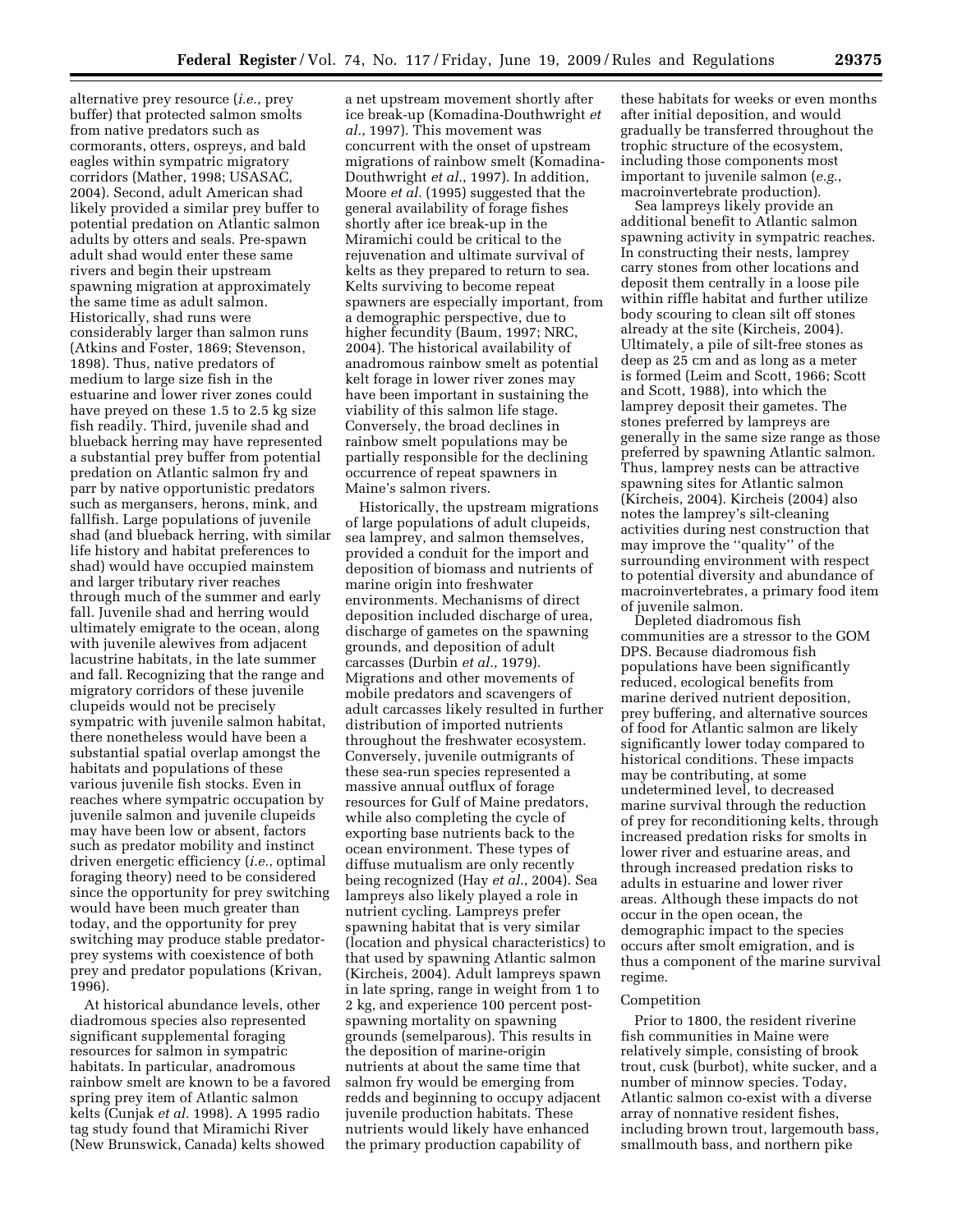(MIFW, 2002). The range expansion of nonnative fishes is important, given evidence that niche shifts may follow the addition or removal of other competing species (Fausch, 1998). For example, in Newfoundland, Canada, where fish communities are simple, Atlantic salmon inhabit pools and lakes that are generally considered atypical habitats in systems where there are more complex fish communities (Gibson, 1993). Use of lacustrine (or lake) habitat, in particular, can increase smolt production (Matthews *et al.*, 1997). Conversely, if salmon are excluded from these habitats through competitive interactions, smolt production may suffer (Ryan, 1993). Even if salmon are not completely excluded from a given habitat type, they may select different, presumably suboptimal, habitats in the presence of certain competitors (Fausch, 1998). Thus, competitive interactions may limit Atlantic salmon production through niche constriction (Hearn, 1987).

The range expansion of nonnative species (*e.g.*, smallmouth bass, brown trout, and rainbow trout) is of particular concern since these species often require similar resources as salmon and are, therefore, expected to be competitors for food and space. MIFW currently stocks landlocked Atlantic salmon, brown trout, brook trout, rainbow trout and splake in Atlantic salmon river drainages, posing a threat to Atlantic salmon in the GOM DPS (Fay *et al.*, 2006). The range of northern pike has also been expanded through stocking, and they now exist in at least 16 lakes within the Kennebec and Androscoggin drainages as well as Pushaw Lake that drains into Lower Penobscot River (MIFW, 2001). Yellow perch, white perch, and chain pickerel were historically native to Maine, though their range has been expanded by stocking and subsequent colonization (MIFW, 2002).

Brown trout, rainbow trout, and splake are all non-native species known to prey on Atlantic salmon and have been stocked throughout the range of the GOM DPS by the MIFW (Fay *et al.*, 2006). The species most likely to compete for food and habitat with Atlantic salmon in the GOM DPS include brown trout, land locked Atlantic salmon, brook trout, and smallmouth bass (Fay *et al.*, 2006). Atlantic salmon and rainbow trout juveniles require similar resources; therefore, competition is expected to be significant in areas of overlap (Fay *et al.*, 2006). Rainbow trout would be important competitors if they overlapped with Atlantic salmon to a

greater extent (Fay *et al.*, 2006). Rainbow trout are present in at least three reaches of the Kennebec River and in the Androscoggin (Fay *et al.*, 2006). Illegal introductions and legal stocking programs continue to expand their range (Pellerin, 2002). Atlantic salmon and rainbow trout juveniles require similar resources; therefore, competition is expected to be significant in areas of overlap (Fay *et al.*, 2006).

There are some areas within the range of the GOM DPS where landlocked Atlantic salmon spawn successfully and rear in sympatry with anadromous Atlantic salmon (Fay *et al.*, 2006). For these populations, competitive interactions for food and habitat are expected to be very high given the nearly identical early life history requirements of the two ecotypes (Fay *et al.*, 2006). Competition between brown trout and Atlantic salmon is expected to be significant in areas where they cooccur given similarities in their life history requirements (Fay *et al.*, 2006). Brown trout currently inhabit the Androscoggin, Kennebec Rivers, and the Piscataquis River in the upper Penobscot watershed, as well as many lakes and ponds (Boland, 2001; MIFW, 2002). Most evidence suggests that brown trout will displace or otherwise outcompete Atlantic salmon from pool habitats in both summer and winter (Kennedy and Strange, 1986; Harwood *et al.*, 2001). The ability of brown trout to outcompete Atlantic salmon has significant negative effects on Atlantic salmon, including changes in habitat use and behavior that may limit salmon production through niche constriction when the two species co-occur (Hearn, 1987; Fausch, 1988). In summary, competition is a stressor to the GOM DPS because it can exclude salmon from preferred habitats, reduce food availability, and increase predation.

# Climate Change

Since the 1970s there has been a historically significant change in climate (Greene *et al.*, 2008). Climate warming has resulted in increased precipitation, river discharge, and glacial and sea-ice melting (Greene *et al.*, 2008). The past 3 decades have witnessed major changes in ocean circulation patterns in the Arctic, and these were accompanied by climate associated changes as well (Greene *et al.*, 2008). Shifts in atmospheric conditions have altered Arctic ocean circulation patterns and the export of freshwater to the North Atlantic (Greene *et al.*, 2008; IPCC, 2006). With respect specifically to the North Atlantic Oscillation (NAO), changes in salinity and temperature are thought to be the

result of changes in the earth's atmosphere caused by anthropogenic forces (IPCC, 2006). The NAO impacts climate variability throughout the northern hemisphere (IPCC, 2006). Data from the 1960s through the present show that the NAO index has increased from minimum values in the 1960s to strongly positive index values in the 1990s and somewhat declined since (IPCC, 2006). This warming extends over 1000 m deep and is deeper than anywhere in the world oceans and is particularly evident under the Gulf Stream/North Atlantic Current system (IPCC, 2006). On a global scale, large discharges of freshwater into the North Atlantic subarctic seas can lead to intense stratification of the upper water column and a disruption of North Atlantic Deepwater (NADW) formation (Greene *et al.*, 2008; IPCC, 2006). There is evidence that the NADW has already freshened significantly (IPCC, 2006). This in turn can lead to a slowing down of the global ocean thermohaline (largescale circulation in the ocean that transforms low-density upper ocean waters to higher density intermediate and deep waters and returns those waters back to the upper ocean), which can have climatic ramifications for the whole earth system (Greene *et al.*, 2008).

The changes in freshwater export and circulation patterns have resulted in significant salinity changes (IPCC, 2006), leading to two main ecological shifts (Pershing *et al.,* 2005; Greene and Pershing 2007; Greene *et al.,* 2008). The first major ecological shift is the biogeographic range expansion by Boreal Plankton, including trans-Arctic exchanges of Pacific species with the Atlantic (Greene *et al.,* 2008). The second ecological shift had mainly affected the Northwest Atlantic where, during the early 1990s, a dramatic shift in shelf ecosystems occurred (Pershing *et al.,* 2005; Greene and Pershing, 2007; Greene *et al.,* 2008). The major shifts observed specifically in the GOM and Scotian shelf ecosystems in the early 1990s are specifically linked to these changes in salinity and lower trophic level communities (Pershing *et al.,*  2005; Greene and Pershing, 2007; Greene *et al.,* 2008). These changes may be related to changes in higher trophic level consumer populations as well (Greene *et al.,* 2008). Shifts in ecological communities in the Northwest Atlantic include commercially harvested fish and crustacean populations, both of which underwent large changes in abundance during the 1990s (Frank *et al.,* 2005; Pershing *et al.,* 2005; Vilhjalmsson *et al.,* 2005). While overfishing was the predominant cause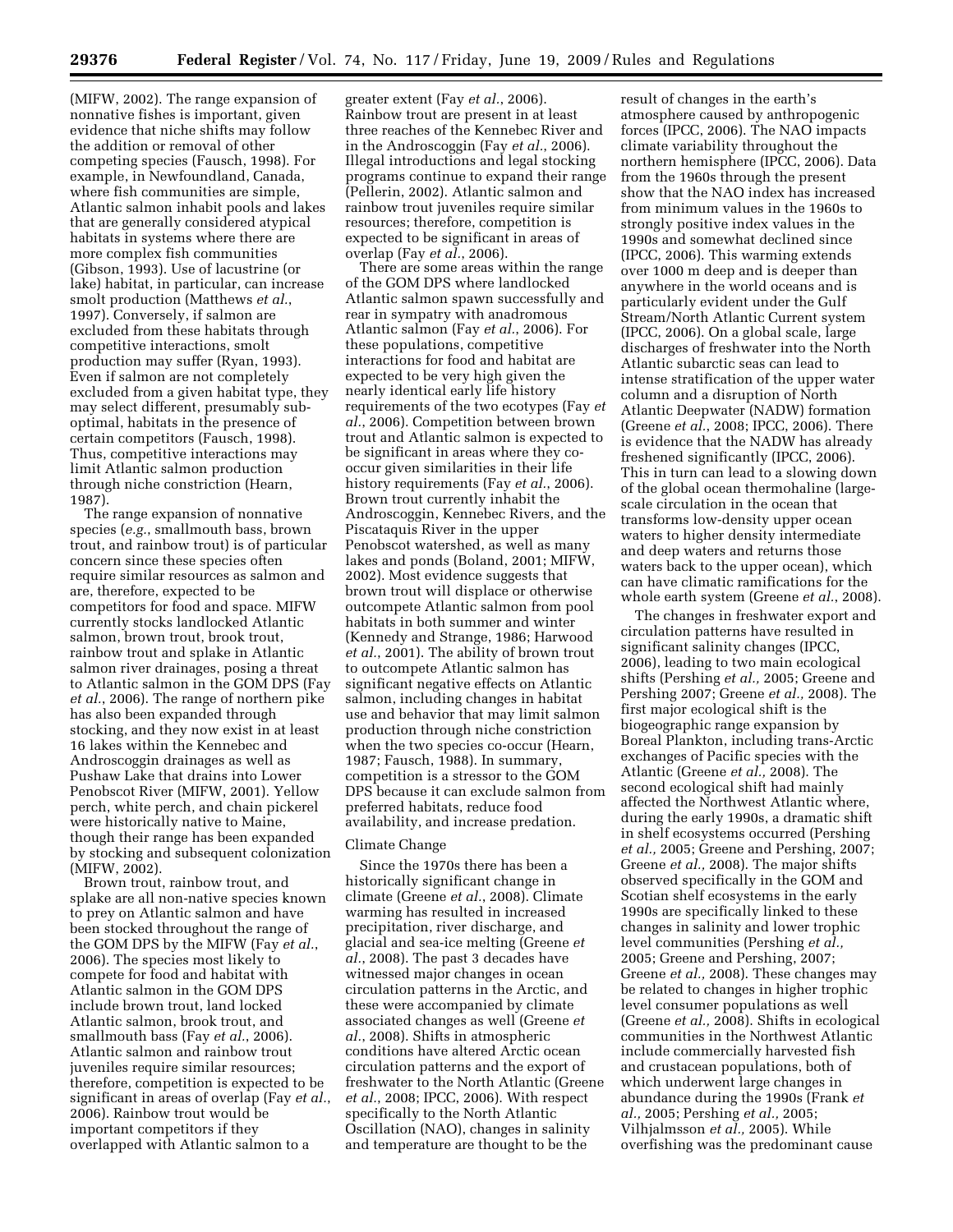of the collapse of cod in particular, the cold, low-salinity Arctic waters entering the northern portion of the range of cod, seem to have hampered their subsequent recovery (Rose *et al.,* 2000; Vilhjalmsson *et al.,* 2005). Other species, such as shrimp and snow crab, have increased in abundance in the absence of cod predation (Frank *et al.,*  2005).

With respect to the GOM DPS, Greene *et al.* (2008) describe that changes in salinity can result in more localized effects on ocean circulation patterns and climate that are confined to the North Atlantic basin and the adjacent landmasses. For example, these changes specifically affect thermal regimes within the range of the GOM DPS (see section 8.1.4 of Fay *et al.* (2006)). Within the range of the GOM DPS, the spring runoff occurs earlier; water content in snow pack for March and April has decreased; and the duration of river ice has been reduced (Dudley and Hodgkins, 2002). Several studies indicate that small thermal changes may substantially alter reproductive performance, smolt development, species distribution limits, and community structure of fish populations (Van Der Kraak and Pankhurst, 1997; McCormick *et al.,* 1997; Keleher and Rahel, 1996; McCarthy and Houlihan, 1997; Welch *et al.,* 1998; Schindler, 2001). For Atlantic salmon specifically, Juanes *et al.* (2004) suggest that observed changes in adult run timing may be a response to global climate change. Friedland *et al.* (2005) summarized numerous studies that suggest that climate mediates marine survival for Atlantic salmon as well as other fish species. Recent analyses of bottom water temperatures found that negative NAO years are warmer in the north and cooler in the Gulf of Maine (Petrie, 2007). Positive NAO years are warmer in Gulf of Maine and colder in the north (north of 45° N) (Petrie, 2007). Strength of NAO is related to annual changes in diversity of potential predators: at southern latitudes, there are more species during positive NAO years (Fisher *et al.,* 2008). The effect is system-wide where 133 species showed at least a 20 percent difference in frequency of occurrence in years with opposing NAO states (Fisher *et al.,*  2008).

This is currently leading to different hypotheses regarding the effect these changes may be having on Atlantic salmon. One hypothesis is that salmon migrating during positive NAO years confront a steeper gradient of cooler to warmer water. This gradient may be resulting in changes in the composition of species as Atlantic salmon undertake

their marine migration, potentially increasing the vulnerability of Atlantic salmon to predators (Gibson, 2006; NMFS Nearshore Workshop #2, 2009). Other hypotheses being explored relate to potential linkages between ocean climate and effects on wind velocities and nearshore wind driven currents and adverse impacts on post smolt migration, as well as the potential influence of air temperatures and sea surface temperature and potential impacts on migration cues (NMFS Nearshore Workshop #2, 2009). These current efforts to understand changes in ocean productivity are focused on whether environmental changes could be contributing, whether there are any other species where similar shifts in productivity have had negative effects, and whether there are correlations between this particular phase shift and population dynamics of other species.

While some physiological changes at the individual level are quite predictable when changes in temperature are known, we do not understand how or to what degree climate change may affect the freshwater and marine environment of the GOM DPS. At this time, we do not have enough information to determine whether the GOM DPS is threatened or endangered because of the effects of climate change.

# **Efforts Being Made To Protect the Species**

Section 4(b)(1)(A) of the ESA requires the Secretary of Commerce to make listing determinations solely on the basis of the best scientific and commercial data available after taking into account efforts being made to protect a species. Therefore, in making a listing determination, we first assess a species' level of extinction risk and identify factors that have led to its decline. We then assess existing efforts being made to protect the species to determine if these conservation efforts improve the status of the species such that it does not meet the ESA's definition of a threatened or endangered species.

In judging the efficacy of existing protective efforts, we rely on the Services' joint ''Policy for Evaluation of Conservation Efforts When Making Listing Decisions'' (''PECE;'' 68 FR 15100; March 28, 2003). PECE provides direction for the consideration of protective efforts identified in conservation agreements, conservation plans, management plans, or similar documents (developed by Federal agencies, state and local governments, tribal governments, businesses, organizations, and individuals) that

have not yet been implemented, or have been implemented but have not yet demonstrated effectiveness. The policy articulates several criteria for evaluating the certainty of implementation and effectiveness of protective efforts to aid in determining whether a species should be listed as threatened or endangered. Evaluation of the certainty that an effort will be implemented includes whether: (1) The conservation effort, the party(ies) to the agreement or plan that will implement the effort, and the staffing, funding level, funding source, and other resources necessary to implement the effort are identified; (2) the legal authority of the party(ies) to the agreement or plan to implement the formalized conservation effort, and the commitment to proceed with the conservation effort are described; (3) the legal procedural requirements (*e.g.*  environmental review) necessary to implement the effort are described, and information is provided indicating that fulfillment of these requirements does not preclude commitment to the effort; (4) authorizations (*e.g.,* permits, landowner permission) necessary to implement the conservation effort are identified, and a high level of certainty is provided that the party(ies) to the agreement or plan that will implement the effort will obtain these authorizations; (5) the type and level of voluntary participation (*e.g.,* number of landowners allowing entry to their land, or number of participants agreeing to change timber management practices and acreage involved) necessary to implement the conservation effort is identified, and a high level of certainty is provided that the party(ies) to the agreement or plan that will implement the conservation effort will obtain that level of voluntary participation (*e.g.,* an explanation of how incentives to be provided will result in the necessary level of voluntary participation); (6) regulatory mechanisms (*e.g.,* laws, regulations, ordinances) necessary to implement the conservation effort are in place; (7) a high level of certainty is provided that the party(ies) to the agreement or plan that will implement the conservation effort will obtain the necessary funding; (8) an implementation schedule (including incremental completion dates) for the conservation effort is provided; and (9) the conservation agreement or plan that includes the conservation effort is approved by all parties to the agreement or plan. The evaluation of the certainty of an effort's effectiveness is made on the basis of whether the effort or plan meets the following elements: (1) The nature and extent of threats being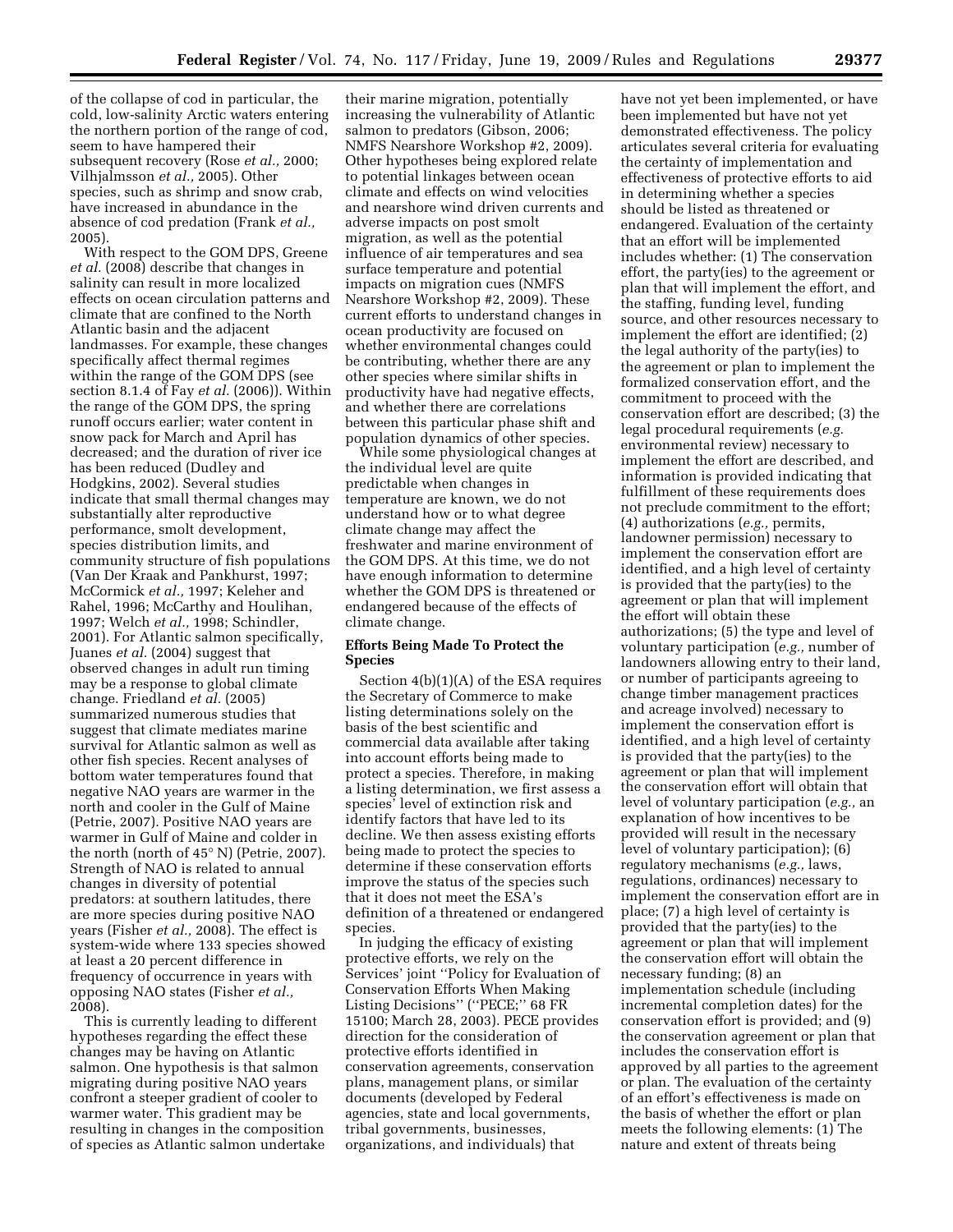addressed by the conservation effort are described, and how the conservation effort reduces the threats is described; (2) explicit incremental objectives for the conservation effort and dates for achieving them are stated; (3) the steps necessary to implement the conservation effort are identified in detail; (4) quantifiable, scientifically valid parameters that will demonstrate achievement of objectives, and standards for these parameters by which progress will be measured, are identified; (5) provisions for monitoring and reporting progress on implementation (based on compliance with the implementation schedule) and effectiveness (based on evaluation of quantifiable parameters) of the conservation effort are provided; and (6) principles of adaptive management are incorporated.

PECE also notes several important caveats. Satisfaction of the above mentioned criteria for implementation and effectiveness establishes a given protective effort as a candidate for consideration, but does not mean that an effort will ultimately change the risk assessment for the species. The policy stresses that, just as listing determinations must be based on the viability of the species at the time of review, so they must be based on the state of protective efforts at the time of the listing determination. PECE does not provide explicit guidance on how protective efforts affecting only a portion of a species' range may affect a listing determination, other than to say that such efforts will be evaluated in the context of other efforts being made and the species' overall viability. There are circumstances where threats are so imminent, widespread, and/or complex that it may be impossible for any agreement or plan to include sufficient efforts to result in a determination that listing is not warranted.

Outlined below are current and future protective efforts that may minimize threats facing the GOM DPS. Each of these efforts or projects is measured against the PECE criteria to evaluate the certainty of implementation and effectiveness to determine the relative contribution of the efforts to reducing extinction risk.

#### *Fish Passage, Dams, and Hydropower*

The Services are involved in hydroelectric project relicensing and other fish passage issues. Fisheries agencies in Maine continue to work to establish and improve upstream and downstream fish passage, and to remove dams and other blockages to habitat connectivity. The majority of fish passage work in the range of the GOM

DPS focuses on FERC licensed dams on the Penobscot, Kennebec, and Androscoggin watersheds and on opportunities to enhance passage throughout historical Atlantic salmon habitat. This includes participating in the Penobscot River Restoration Project, negotiating improved passage on a number of dams on the Kennebec River pursuant in part to the 1998 Lower Kennebec River Comprehensive Hydropower Settlement Accord, replacing culverts on highways and logging roads, and removing dams. The Services, in coordination with other state and Federal agencies, are also making efforts to improve fish passage on the Narraguagus and Sheepscot Rivers. Information regarding some of the most notable efforts made to improve passage for Atlantic salmon in the GOM DPS is summarized below.

*(1) Lower Kennebec River Comprehensive Hydropower Settlement Accord (KHDG Accord, May 26th, 1998):*  The KHDG Accord addresses fish passage issues at eight hydroelectric projects on the Kennebec River and Sebasticook River. The 1998 Accord was signed by various state and Federal fishery agencies and approved by the FERC. In addition, the Anson and Abenaki Offer of Settlement (January 30, 2002), also signed by various state and Federal fishery agencies and approved by FERC, addresses fish passage provisions on two hydroelectric projects within the middle reaches of the Kennebec River (Anson and Abenaki Projects). On the Kennebec River, fish passage agreements were reached at the lower four hydroelectric projects including the Lockwood, Hydro-Kennebec, Shawmut, and Weston as part of the KHDG Accord. The lowermost hydroelectric project, Edwards Dam, was removed as part of the KHDG Accord. On the Sebasticook River, fish passage agreements were reached on the Benton and Burnham Projects, and in 2008, the Fort Halifax dam was breached pursuant to the passage agreement.

During the spring of 2006, upstream fish passage facilities were installed at the Lockwood Dam, the lowermost dam in the Kennebec, pursuant to the KHDG Accord. Fish passage at the Lockwood Dam currently consists of a fish lift with trap and truck facilities. Atlantic salmon captured at the Lockwood Dam are transported upstream to suitable habitat in the Sandy River. In 2006, upstream fish passage, in the form of a fish lift, was also installed at the Benton Falls and Burnham facilities on the Sebasticook River, a tributary to the Kennebec. Currently on the Kennebec, only the Lockwood Dam has upstream

fish passage facilities for Atlantic salmon (FPL Energy Maine Hydro LLC, 2008). While some salmon rearing habitat is now available in the restored reach below Lockwood, the vast majority of salmon habitat (nearly 90 percent) in the Kennebec River watershed is located above Lockwood.

The KHDG Accord and Anson-Abenaki Settlement contain biological triggers for implementing upstream passage on the Kennebec River. Based upon the KHDG biological triggers, the next mainstem dam upstream of Lockwood (Hydro-Kennebec) may not have upstream fish passage facilities installed until 2010 at the earliest, and the last dam with upstream habitat may not have fishways until 2020. The main biological trigger to sequential implementation of upstream passage at the remaining KHDG dams is the establishment of a large run of shad in the Kennebec that will be trapped at Lockwood. The shad program in the Kennebec is supported by stocking; however, that program is limited by funding and production capabilities. Funding was secured through 2008; however, funding for the stocking program for 2009 and beyond is highly uncertain. The KHDG Accord does offer one other alternative to state and Federal resource agencies to trigger fishway installation. Text in the Accord states the alternative approach is available to state and Federal resource agencies ''should the growth of salmon or river herring runs make it necessary to adopt an alternative approach for triggering fishway installation.'' However, this process would have to be handled through FERC, and the Licensee would have to agree to the proposed alternative triggers. Even after fish passage facilities are installed in the Kennebec River in accordance with this plan, Atlantic salmon will need to pass at least six mainstem dams (Lockwood, Hydro-Kennebec, Shawmut, Weston, Abenaki, and Anson).

The KHDG Accord and Anson-Abenaki Settlement are legally binding, requiring all parties to fulfill their obligations as stated in the agreement. When all of the conditions in the Accord and Settlement have been fulfilled, passage on the Kennebec River and some of the tributaries will be improved, allowing Atlantic salmon and other diadromous species access to important habitat. However, neither the Accord nor the Settlement is likely to recover Atlantic salmon in the Kennebec watershed in the foreseeable future. The legal procedural requirements in the agreements are based upon biological triggers that currently are contingent upon the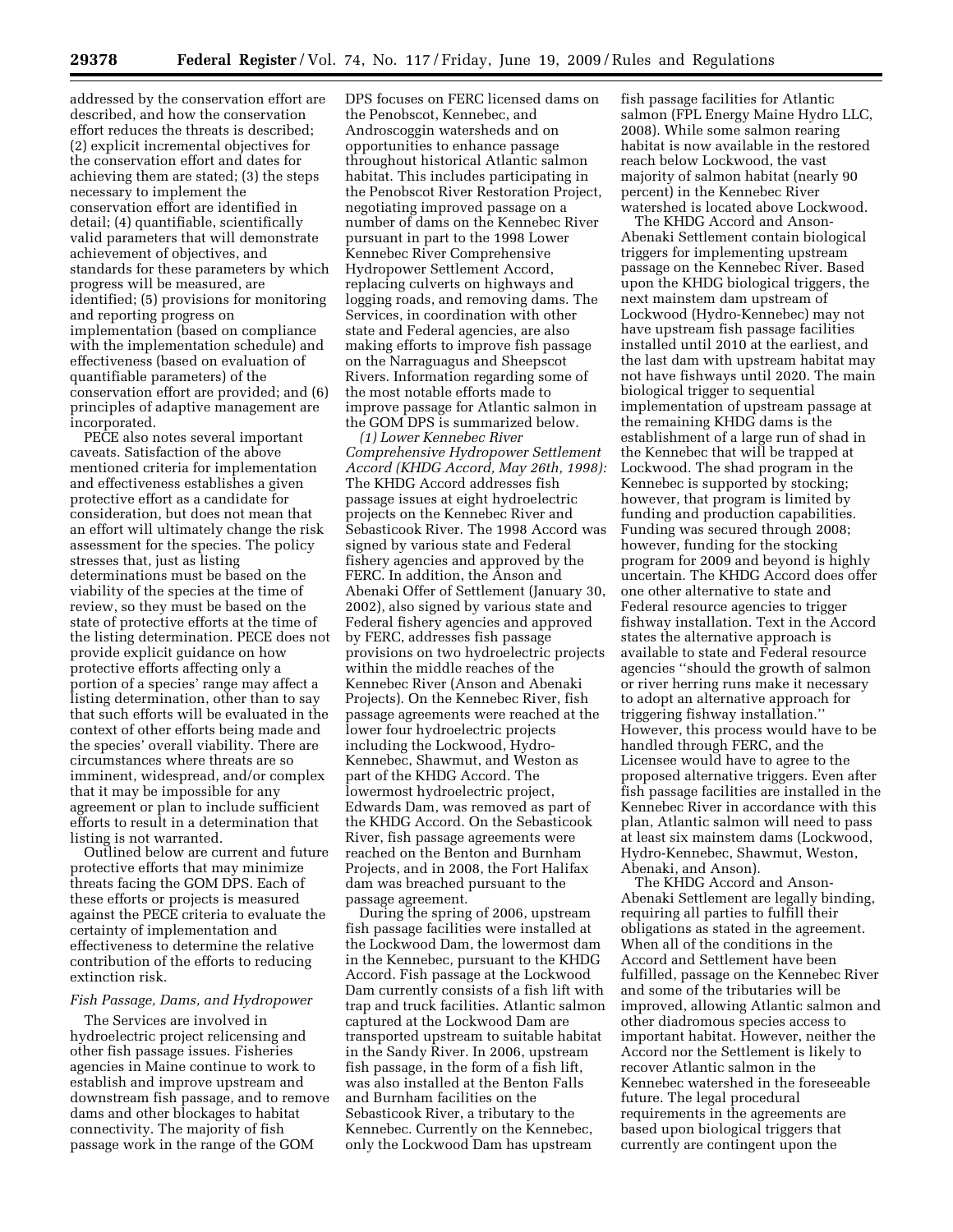success of a shad stocking program for which production capacity and funding are uncertain for 2009 and beyond. Therefore, the second, third and seventh criteria in the PECE for certainty of implementation are not satisfied. Under PECE, the effectiveness of the agreements to fully address passage issues for Atlantic salmon in the Kennebec River, or the entire GOM DPS, also can not be fully guaranteed at this time, given that all objectives and project parameters are based upon biological triggers that are uncertain. Thus, while the Accord and the Settlement have time tables associated with implementation, monitoring components, and project objectives (effectiveness criteria two, three, and five), these are contingent upon biological triggers being met.

*(2) Penobscot River Restoration Project (PRRP):* Perhaps the most significant of the agreements mentioned above is the PRRP. The PRRP is the result of many years of negotiations between Pennsylvania Power and Light (PPL), U.S. Department of the Interior (*i.e.,* USFWS, Bureau of Indian Affairs, National Park Service), Penobscot Indian Nation, the state of Maine (*i.e.,*  Maine State Planning Office, Inland Fisheries and Wildlife, MDMR), and several non-governmental organizations (NGOs; Atlantic Salmon Federation, American Rivers, Trout Unlimited, Natural Resources Council of Maine, among others). If implemented, the PRRP would lead to the removal of the two lowermost mainstem dams on the Penobscot River (Veazie and Great Works) and would decommission the Howland Dam and construct a naturelike fishway around it. This initiative would improve habitat accessibility for all diadromous species. For example, less than 7 percent of post-project salmon habitat will be above four or more dams, and at least 43 percent of the habitat would require, at most, one dam passage in each direction with conventional passage facilities. At least 15 percent of salmon habitat would have no intervening dams remaining, compared to 2.5 percent presently (see section 8.1 in Fay *et al.,* 2006).

In addition to improved habitat accessibility for Atlantic salmon and other diadromous species, the PRRP will also provide an opportunity to study the ecological linkages between Atlantic salmon and the 11 other diadromous species with which they coevolved. The linkage between other diadromous species and Atlantic salmon may be crucial to recovering Atlantic salmon to self-sustaining levels. As stated previously, this co-evolution likely provided ecological benefits to

the diadromous species complex (*e.g.,*  marine-derived nutrient deposition and prey buffering), which may enhance Atlantic salmon survival at key life stages. Therefore, a full understanding of these benefits and a multi-species approach is required for the successful recovery of Atlantic salmon to the Penobscot system.

In June 2004, the Parties to the negotiations signed the Penobscot Multiparty Settlement Agreement (MPA). The MPA includes a 5-year option period during which time the ''Penobscot River Restoration Trust'' raised the necessary funds to purchase the dams. In addition, another \$25–30M is required for decommissioning and removal. NOAA's budget for the 2008 fiscal year contained \$10M to support the PRRP.

There is a significant effort on behalf of the Parties to the MPA and other Federal and non-Federal bodies to secure funds for the purchase, decommissioning, and removal of the dams. However, as stated above, the certainty of that funding is not known at this time. While the necessary funding has been committed by the government and other private donors to achieve the purchase of the dams, a significant amount of money still must be acquired in order for the parties to exercise the option to decommission and remove the dams as well as construct a nature like fishway. While significant progress has been made in fundraising and permitting, staffing, funding level, funding source and other resources necessary to fully implement the PRRP are not identified at this time. There is not currently a high level of certainty that the necessary funding will be obtained. Therefore, at this time, the PRRP does not satisfy criteria one and seven in the certainty of implementation of the PECE. Permitting and regulatory requirements are also uncertain at this stage because they are contingent upon the ability of the parties to raise the full amount of funds necessary, FERC approval of the Trust's permit to surrender the dams, and completion of required environmental review. Thus, the PRRP does not satisfy criterion four of the PECE, which requires that all authorizations (*e.g.,* permits, land owner permission) necessary to implement the conservation effort are identified and that there is a high certainty that the parties to the agreement will obtain all necessary authorizations. If proper funding is acquired to fulfill the MPA and the project undergoes the appropriate environmental and regulatory review and permitting, Atlantic salmon in the Penobscot River will clearly benefit. However, it is not

possible to state at this time with a high level of certainty that this project will be fully implemented, especially in light of the present economic conditions and energy issues facing the United States. If the removal option is not exercised, fishway prescriptions issued by the Services will be implemented.

The PRRP provides unique opportunities for restoration efforts. Many species will benefit from the PRRP directly, but many other passage impediments exist in the basin. Some diadromous fish species, such as Atlantic salmon, alewife, and shad, may require additional habitat improvements (barrier removal, fishways, etc.) or stocking. Thus, additional active restoration measures may be required to realize the full potential of the PRRP. Due to the high profile of the project and the high costs involved, there is a need to prioritize restoration efforts in the basin to increase the probability for project success. There are many ways to determine what a ''successful'' PRRP would look like. In March 2008, the Penobscot Interagency Technical Committee (PNITC) was formed to develop operational management plans for diadromous fish within the basin. Members of the PNITC include managers and scientists from MDMR, MIFW, NMFS, the Penobscot Indian Nation, and FWS. The PNITC has been tasked with developing one set of restoration goals and priorities for the basin. To help facilitate this goal, we have begun developing an ecologicallybased GIS tool to help set goals and to help identify and prioritize various restoration efforts. The outputs of this tool will help to ensure that achievable goals are established, and that funding and restoration efforts are applied in the most appropriate manner. The PNITC, in conjunction with NMFS, are making strides towards defining the scope of restoration efforts and operational plans for diadromous species including Atlantic salmon. Despite these efforts, the effectiveness of the PRRP is still uncertain given that explicit incremental objectives and an implementation plan still need to be identified (criteria two and three); quantifiable, scientifically valid parameters by which to measure progress have yet to be established (criterion four); and provisions for reporting and monitoring have not been established (criterion five).

*(3) New England Atlantic Salmon Committee (NEASC):* In addition to these efforts, NEASC requested that the USASAC provide a list of the top priority fish passage projects in New England. NEASC hopes to use this information to leverage funding from a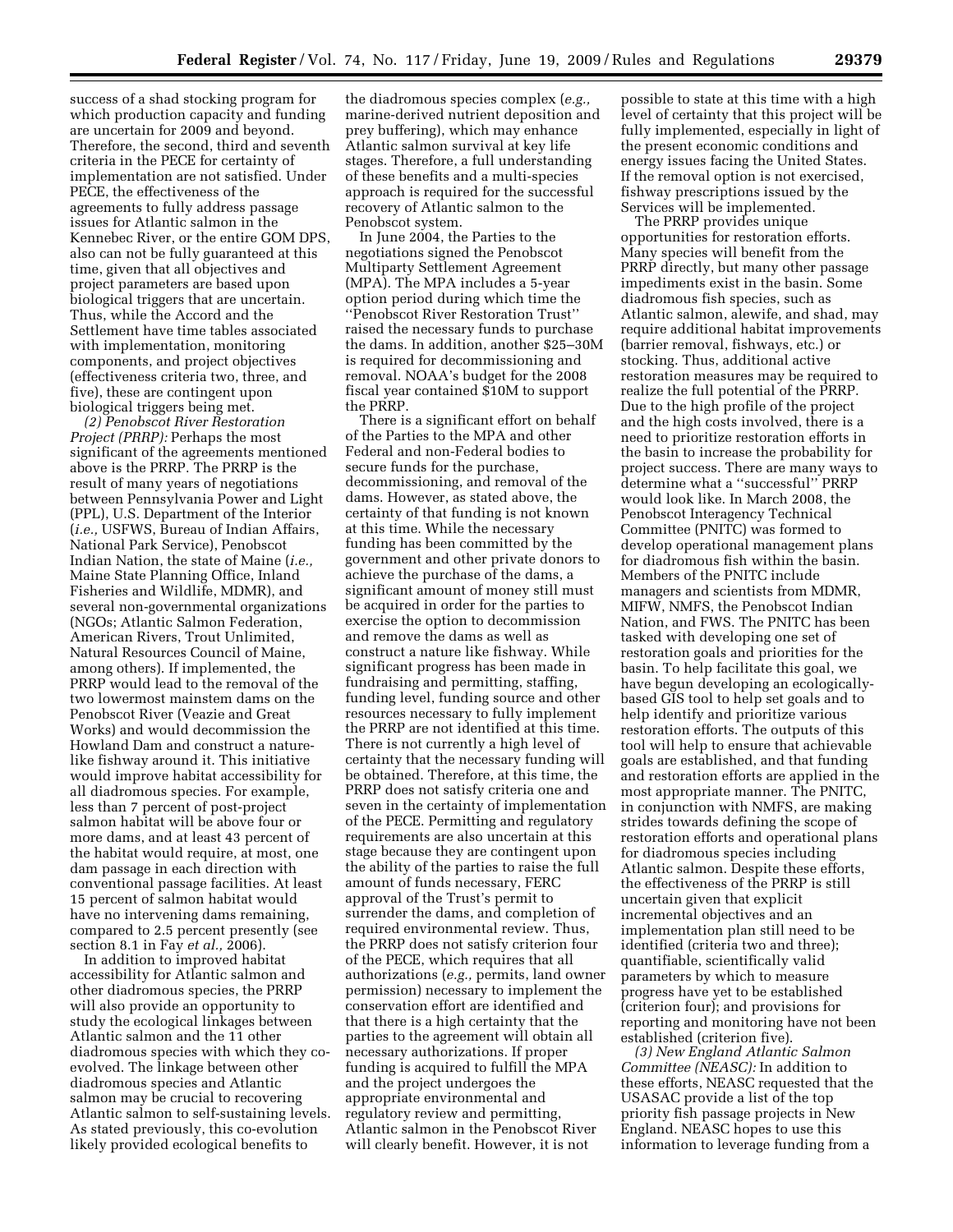variety of sources to implement these projects. The prioritized list was developed by soliciting information from representatives from each of the New England states responsible for managing Atlantic salmon. NEASC hopes that this initiative will result in a large scale effort to improve passage and remove obstructions for salmon and other diadromous fish species throughout New England. This effort may result in gaining both support and resources for improved passage. However, the outcome of this effort is highly uncertain in terms of both implementation and effectiveness. Therefore, the NEASC effort to prioritize fish passage projects in hopes to leverage funding for implementation does not satisfy any of the six effectiveness and nine implementation criteria of the PECE.

#### *Adaptive Management Initiatives*

*(1) Habitat Connectivity:* In 2006, 18 stream habitat connectivity projects were completed in 3 of the Downeast Rivers. The principal funding sources were Natural Resources Conservation Service-Wildlife Habitat Improvement Program, USFWS, Maine Atlantic Salmon Conservation Partnership-Student Career Experience Program, Project Salmon Habitat and River Enhancement, Washington County Soil and Water Conservation District, and private landowner contributions. Four stream-road crossings (culverts) were completely removed in the Machias River watershed. The remaining 14 projects replaced undersized culverts with open bottom arches that spanned 1.2 times bankfull stream width in the Machias, Narraguagus, and East Machias watersheds. These restoration projects are effectively contributing to salmon recovery by improving access to habitat for Atlantic salmon and other diadromous species. These types of restoration initiatives are likely to continue; however, they are contingent upon the continued availability of funding sources, voluntary participation of landowners and other groups, and identification of specific implementation dates. Therefore, while the aforementioned projects are deemed to be effective, the certainty of implementation of additional projects is unknown and the future initiatives do not satisfy certainty of implementation criteria one, five, seven and eight.

*(2) Watershed Councils:* Watershed councils are actively engaged in cooperative Atlantic salmon conservation activities. Local watershed councils, formed under the auspices of the Maine Atlantic Salmon Conservation Partnership, continue to

play an important role in recovery activities in their respective watersheds, particularly the planning and implementation of watershed-specific habitat protection and restoration. Watershed councils have representatives from state and Federal agencies, conservation groups, industries, towns, landowners and other interested groups or individuals. These groups coordinate their efforts with those of local groups with similar goals. The councils continue to review the status of threats in each watershed and determine the need for continued or new efforts to further minimize any potential threat to Atlantic salmon from future activities present in the watershed. The process ensures that all stakeholders in the watersheds have the opportunity to participate in decisions concerning conservation actions. The activities of watershed councils are largely voluntary and vary by council, depending on the level of participation from members. Many of the efforts undertaken by watershed councils have been and continue to be extremely effective at contributing to salmon recovery. Future efforts will likely continue to make positive contributions as well, provided that voluntary participation within each council continues. There is no overarching management plan that outlines the collective work or goals of the councils into the future; therefore, it is uncertain what projects will be implemented on an annual basis, and whether the necessary resources will be available to implement the projects in terms of both funding sources and voluntary participation. PECE criteria one, five, seven and eight require a high level of certainty that: the necessary resources are identified and secured; the necessary voluntary participation and permissions to implement conservation plan have been obtained; and an implementation schedule for the project is provided. While past activities have been effective in restoring salmon habitat and improving access, the effectiveness of future efforts can not be evaluated in terms of the conservation contribution to the status of the species.

*(3) Large Woody Debris Project:*  Maine's rivers have experienced dramatic changes over the last 300 years. One of the most sweeping is the removal, lack of recruitment, and subsequent attrition of LWD. The result is that the rivers likely have very low loading of LWD, and thus, have less complex fish habitat compared to the past. LWD creates pools, retains gravel and nutrients, supports benthic macroinvertebrates, influences current

velocities and water depth, provides cover, and during high water, refugia for fishes. The value of LWD in promoting productive Atlantic salmon habitat is undocumented. In October 2006, a project was implemented to enhance habitat at a scale that will have population-level benefits, with a design that evaluates the effects of LWD additions on stream geomorphology. LWD was added to two sites, each with a paired control site, in Creamer Brook, East Machias Drainage. Streams in the Narraguagus, Machias, and East Machias drainages were also evaluated for potential LWD additions. The Creamer Brook sites were scouted and surveyed for similarity and surveyed for fish populations immediately prior to the habitat work. Each site was electrofished using multiple pass depletion, and fish were weighed, measured, and released into their site. LWD was added at a rate of approximately 12 pieces per 100m by cutting trees in the riparian zone and adjusting their placement to achieve either stability or geomorphologic effect. In addition, all LWD (existing and added) in the treatment sites was tagged with metal numeric tags and marked with spray paint. The site was surveyed before and after LWD placements. Trees were also felled in the riparian zone to increase roughness to minimize channel migration as a result of the LWD additions.

The LWD project directly incorporates the principles of adaptive management. The project is aimed at improving the complexity of fish habitat through the addition of LWD. The project plan lays out explicit objectives, qualitative and quantitative parameters by which progress will be measured, and sites to be monitored, fulfilling two through six of the PECE effectiveness criteria. The effectiveness of this project has not been demonstrated because LWD additions have not been shown to enhance salmon survival. Therefore, it is not yet clear to what extent the LWD project is addressing the threat posed by the loss of habitat complexity; thus, criterion one of the certainty of effectiveness is not satisfied.

*(4) The Penobscot Indian Nation Water Quality Monitoring Program:*  Water quality is a critical issue to the Penobscot Indian Nation, given that many of the fish and other aquatic species serve as an important source of traditional food. Industrial discharge has resulted in the presence of harmful chemicals in the waters that flow through reservation waters. The Penobscot Indian Nation has implemented a rigorous water quality testing program to: ensure that water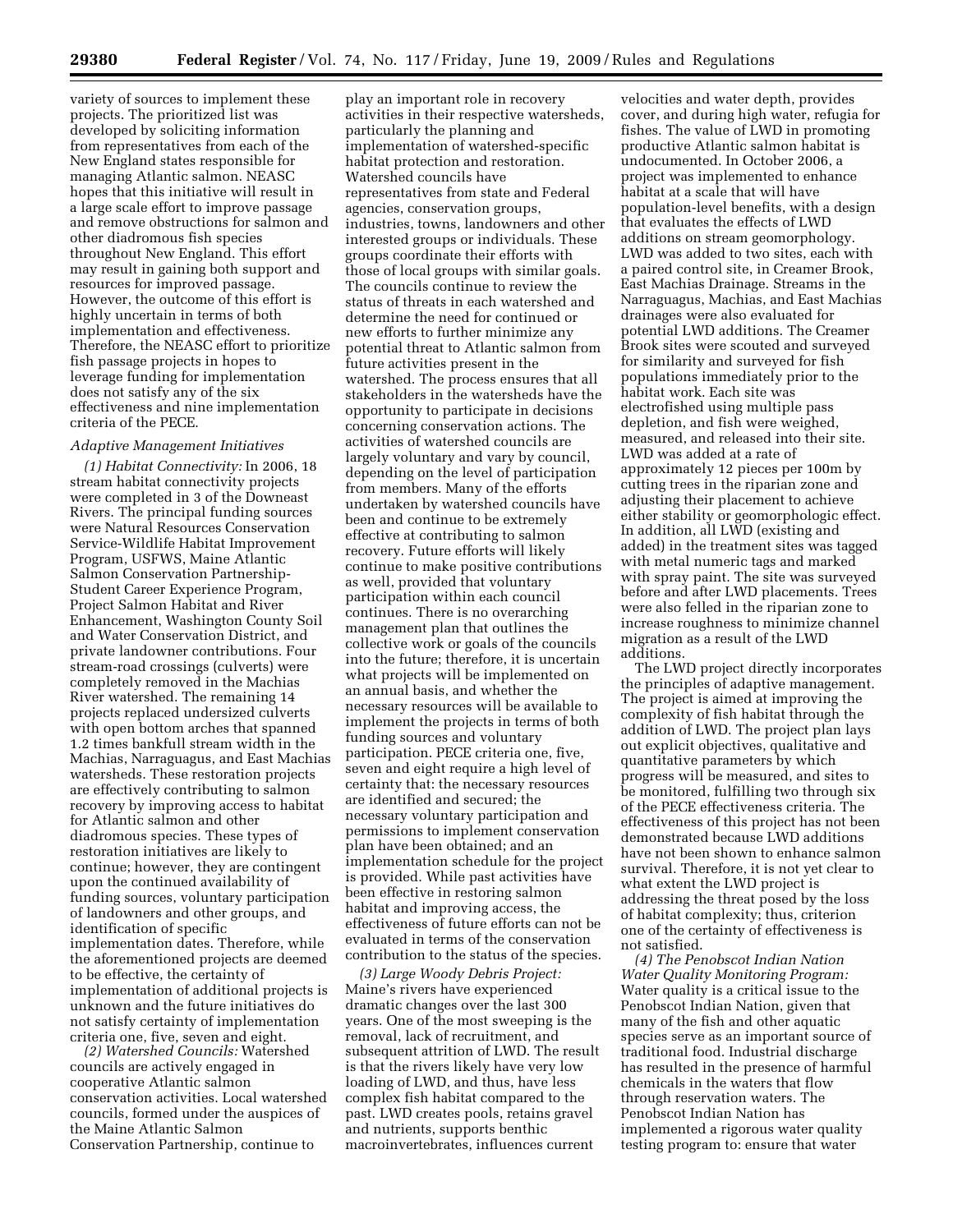quality standards are being met and that licensed discharges are in compliance with permit conditions; upgrade river and tributary classifications; identify and remediate sources of non-point source pollution; and gather data needed to support the role of the tribe in hydroelectric re-licensing. The Penobscot Indian Nation also has a cooperative agreement with the MDEP to share water quality data and technical assistance. The data provided by the Penobscot Indian Nation has led to the revision of water classifications for over 500 rivers and streams and improved water quality. The Penobscot Indian Nation's water quality monitoring program satisfies all of the certainty of effectiveness and implementation criteria. While this program is very important in terms of improving water quality and the health of aquatic organisms, the results of the program in terms of threat abatement across the entire GOM DPS are not sufficient to warrant a change in the listing status of the GOM DPS.

# *International Efforts*

*(1) North Atlantic Salmon Conservation Organization:* The Convention for the Conservation of Salmon in the North Atlantic Ocean, ratified by the United States in 1982, provides a mechanism for managing the international commercial fishery for Atlantic salmon for the purpose of conserving and restoring salmon stocks. The Convention provides a forum for coordination among members, proposing regulatory measures, and for making recommendations regarding scientific research. The Convention was adopted by the United States, Canada, Greenland (as represented by Denmark), Iceland, Faroes Islands, Norway, and the European Commission. Russia joined later. The NASCO was formed by this Convention. The United States became a charter member of NASCO in 1984. NASCO is charged with the international management of Atlantic salmon stocks on the high seas. NASCO is composed of three geographic Commissions: Northeast Atlantic, West Greenland, and North American. NASCO seeks scientific advice from the International Council for the Exploration of the Seas (ICES) on the status of stocks, the effectiveness of management measures, monitoring and data needs, and catch options. NASCO uses this scientific advice as a basis for formulating biologically sound management recommendations for the conservation of North Atlantic salmon stocks. Providing catch options for the fishery at West Greenland is one area

where this advice is specifically applied.

The West Greenland fishery was one of the last directed Atlantic salmon commercial fisheries in the Northwest Atlantic. In 2005, in recognition of the depressed status of the stocks and the fact that the resulting scientific advice was unchanged year-to-year, the NASCO Parties asked ICES for multiannual regulatory advice. Based on this advice, a provisional multi-annual regulatory measure was adopted at the 2006 annual meeting of NASCO to restrict the fishery in 2006 to internal use only and conditionally also for 2007 and 2008. The provisional multi-annual regulatory measure adopted in 2006 was contingent upon finalization and acceptance of a finalized Framework of Indicators (FWI). ICES provided NASCO with a finalized FWI for the mixed stock off West Greenland that all Parties accepted in 2007. The multi-annual regulatory measure agreed to in 2006 were continued for 2007 and 2008. This measure, like those of recent years, limits harvest in West Greenland to internal use only (estimated to be about 20 mt). Denmark, representing Greenland and the Faroe Islands, stated that it would accept the FWI for a fixed period 2006–2008 and would consider accepting new multi-annual catch advice at the 2009 Annual Meeting in light of further development of the FWI, the continued research of the mortality of salmon stocks, and possible improvement of the stocks.

In 2001, NASCO established an International Atlantic Salmon Research Board (IASRB) to promote collaboration and cooperation on research on the causes of marine mortality of Atlantic salmon and the opportunities to counteract this mortality. The IASRB has made great progress in improving coordination of the existing research and supporting initiation of new research projects. However, there are still substantial gaps in our knowledge of what factors may be affecting salmon at sea. The IASRB, therefore, commissioned the development of an international program of cooperative research on salmon at sea (SALSEA). The SALSEA program has been developed by scientists from all NASCO's Parties. The four areas on which SALSEA is currently focusing are: (1) Supporting technologies to assist in the genetic identification of the origin of salmon sampled at sea, improving efficiency of sampling of salmon at sea, and improving standardized scale analysis of salmon at sea; (2) studying early migration through the inshore zone: fresh waters, estuaries, and coastal waters to specifically understand what

factors may be influencing marine mortality; (3) studying the distribution and migration of salmon at sea; and (4) improving communications and public relations. The United States has contributed \$150,000 to the IASRB to help fund SALSEA. The United States has also participated in a marking workshop sponsored by SALSEA and actively participates in the West Greenland Sampling Program on an annual basis.

The West Greenland Sampling Program is an international sampling program of the internal use fishery at West Greenland. Scale and tissue samples are taken to allow examination of stock origin, catch composition, and fish health. This sampling program has provided a wealth of information on the extent, location, and origin of the catch. Scale and genetic analyses have allowed for detailed knowledge of the characteristics of the catch, including age and continent of origin. In recent years, approximately 70 percent of the catch has been of North American origin and 30 percent of European origin.

The United States intends to continue to participate fully in NASCO and associated negotiations over the West Greenland Fishery. The legislative authority, funding, authorizations, staffing resources, an approved plan (U.S. Implementation Plan) and associated schedule for implementation of actions, and legal requirements allowing for United States participation in NASCO are certain. Although NASCO does not have any regulatory authority over any of the Parties, it has been successful at influencing salmon management in member states. The West Greenland fishery is a prime example of NASCO facilitating negotiations and ultimately, management, of this fishery for the benefit of salmon as a whole in the North Atlantic Ocean. However, while NASCO has been successful in reducing the threat of directed harvest of Atlantic salmon in the West Greenland fishery, a small, but significant, portion of the catch continues to be Atlantic salmon of U.S. origin. The NASCO guidelines and agreements are contributing to reducing threats to salmon recovery (*e.g.*, fishing, disease, aquaculture, habitat destruction, stocking practices). While the NASCO agreements and guidelines appear to have reduced the threat from direct harvest, the agreements and guidelines are not regulatory. It is incumbent on each Party to NASCO to enforce the actions identified in the Implementation Plan drafted by each country as well as report on their success relative to the health of salmon stocks. Therefore, the effectiveness of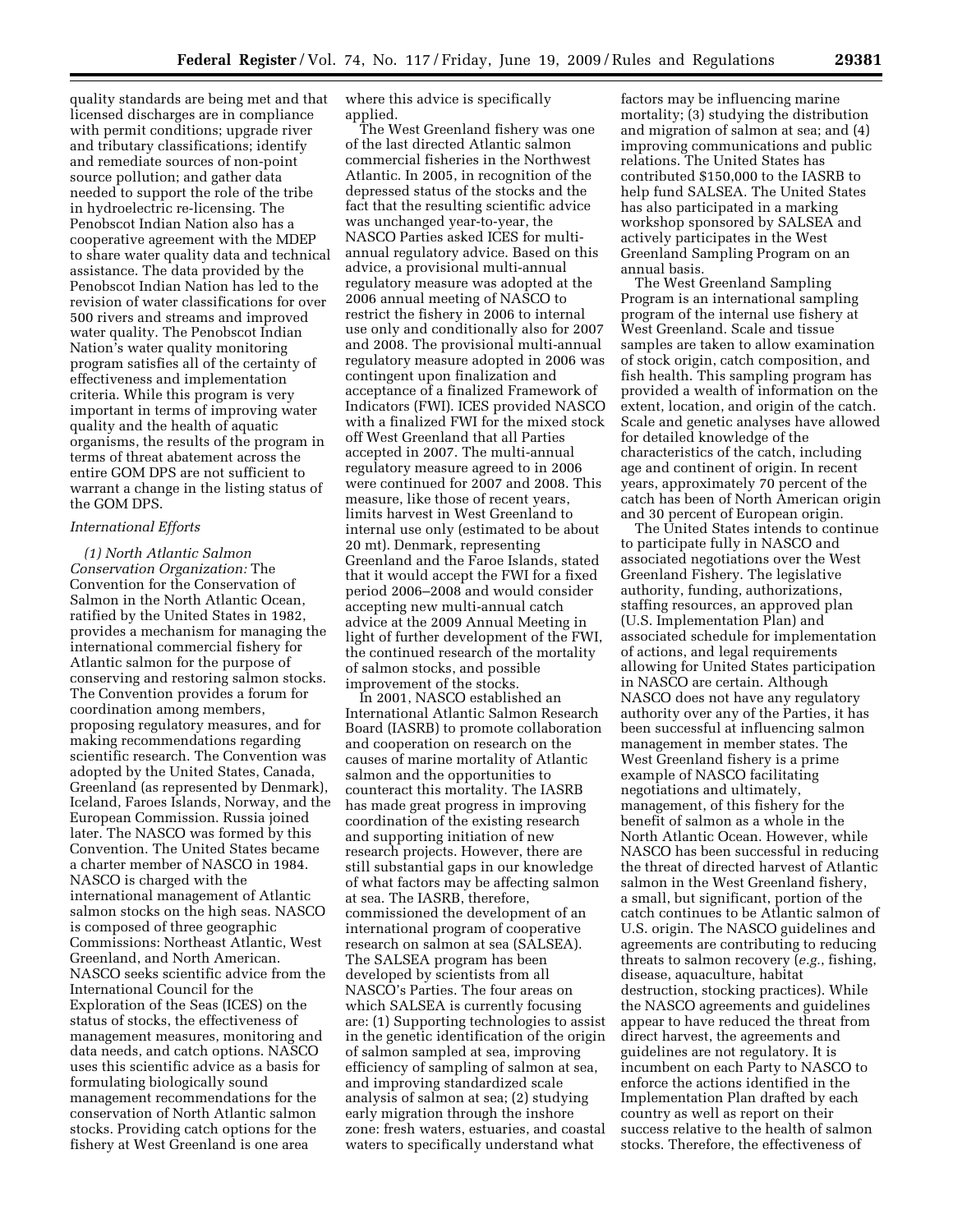specific NASCO guidelines and agreements is not certain. Some parties have failed to develop rigorous Implementation Plans with explicit incremental objectives and dates for achieving the action, scientific parameters, and ability to report under these plans. Thus, effectiveness criteria two through five are not certain at this time. There is also some uncertainty in terms of the implementation of the NASCO guidelines and agreements. There is even more uncertainty about the individual Implementation Plans, given that, in some regions, there is not the necessary voluntary support by landowners, necessary funding to implement the conservation measures, or even the necessary regulatory mechanisms within the jurisdiction of each Party to regulate certain activities. Thus, certainty of implementation criteria four to seven cannot be satisfied for the NASCO guidelines and agreements. It is also unknown to what extent current IASRB and SALSEA activities will abate the threat from poor marine survival.

*(2) West Greenland Conservation Agreement:* In August 2002, a multi-year conservation agreement with an annual termination date (available to both parties) was established between the North Atlantic Salmon Fund and the Organization of Hunters and Fishermen in Greenland, effectively buying out the commercial fishery for Atlantic salmon for a 5-year period. The internal-use fishery is not included in the agreement. In June 2007, the agreement was extended and revised to cover the 2007 fishing season with a provision which allows the agreement to continue to be extended on an annual basis through 2013. An implementation plan and schedule are already developed as well as the necessary authorizations and legal authority. However, certainty of implementation criteria five, seven, and nine cannot be satisfied, considering the certainty that the necessary funding has not been secured, and it is not known if all parties will agree to extend the Agreement.

# *Summary of Protective Efforts*

The current endangered status of the GOM DPS as listed in 2000 and the desire to restore the Penobscot to a free flowing river have created an incentive for various agencies, groups, and individuals to carry out a number of efforts aimed at protecting and conserving salmon. These actions are being directed at reducing threats faced by Atlantic salmon and could contribute to the recovery and restoration of the GOM DPS and its ecosystem substantially in the future. However,

apart from the Penobscot Indian Nation Water Quality Monitoring Program, there is still considerable uncertainty regarding the implementation and effectiveness of these efforts in the future. Therefore, they cannot be considered to affect the listing status of the GOM DPS.

# **Finding**

As stated previously in this final rule, the main difference between the GOM DPS as listed in 2000 and the GOM DPS as finalized in this rule is the inclusion of the majority of the Androscoggin, Kennebec, and Penobscot River basins. The 2000 GOM DPS consisted of only small coastal rivers on either side of the Penobscot River.

The small coastal rivers were subject to similar threats, including water withdrawals, aquaculture escapees, and habitat degradation. Although the rivers to the east and west of the Penobscot are exposed to different stressors, they have more threats in common with each other than with the larger river systems included in the GOM DPS as currently defined. Habitat degradation from poor water quality and water withdrawals still pose a threat to salmon within some of the small coastal rivers. For the most part, the small coastal rivers included within the 2000 GOM DPS boundaries are not dammed for hydroelectric generation (an exception would be the Union River), and, therefore, this threat was not highlighted in the 2000 listing. However, other barriers were identified in the 2000 listing as impacting habitat.

The larger river basins face some additional threats compared to the small coastal rivers because they have higher human population densities, more development, and a significant number of dams and other barriers. Dams are present on all three of the larger rivers within the range of the GOM DPS and impact all salmon moving up and downstream. Given the number of salmon affected by dams and the amount of the habitat within the GOM DPS affected by dams, this threat is a significant factor in this listing determination.

Poor marine survival was identified as one of the most significant threats in our 2000 listing. Since then, we have improved our knowledge and understanding of the impact of marine survival on the GOM DPS. Survival and eventual recovery of the GOM DPS depends on an increase in marine survival, which is why that threat is a significant factor in this listing determination.

There are extremely few naturallyreared, spawning adult salmon present in the GOM DPS (184 in 2007). With the addition of Atlantic salmon in the Penobscot and other large rivers to the GOM DPS, the demographic security is somewhat increased because populations that are geographically widespread are less likely to experience spatially-correlated catastrophes. However, the number of naturallyreared, spawning adults within the GOM DPS is extremely low and the majority of returning adults (whether naturally-reared or smolt-stocked) are found in the Penobscot River, despite the addition of other large rivers to the range of the DPS. In 2007, only 16 adults returned to the Kennebec and 20 returned to the Androscoggin.

The GOM DPS is sustained by a carefully managed hatchery supplementation program. Hatchery supplementation is crucial to the continued existence of the GOM DPS, though we recognize that reliance on artificial propagation carries risks that cannot be completely avoided despite managers' best efforts. We have carefully examined both the positive and negative effects of hatchery supplementation, including the risk of disruptions to hatchery operations (*e.g.*, due to disease outbreak) or the genetic risks (such as inbreeding and domestication selection). Although hatchery supplementation of the GOM DPS is currently important in maintaining genetic diversity levels, these programs have not been successful at recovering or maintaining wild, selfsustaining populations of Atlantic salmon.

Further, at the present time, there is no evidence to suggest that marine survival will increase in the near future. In short, without both conservation hatcheries continuing to operate and an increase in marine survival, the risk of extinction is high.

As described above, the demographic effects of the currently low marine survival on the GOM DPS are severe, dams limit the viability of salmon populations through numerous and sometimes synergistic ways (*e.g.*, blocking up and downstream passage, entrainment, water quality effects, fish community effects), and the existing regulatory mechanisms for dams are inadequate. As a result, we find that low marine survival, dams, and the inadequacy of existing regulatory mechanisms for dams are each significant factors in this listing determination.

We find that threats from reduced habitat complexity, reduced habitat connectivity, and reduced water quantity and degraded water quality within Factor A; overutilization within Factor B; disease and predation within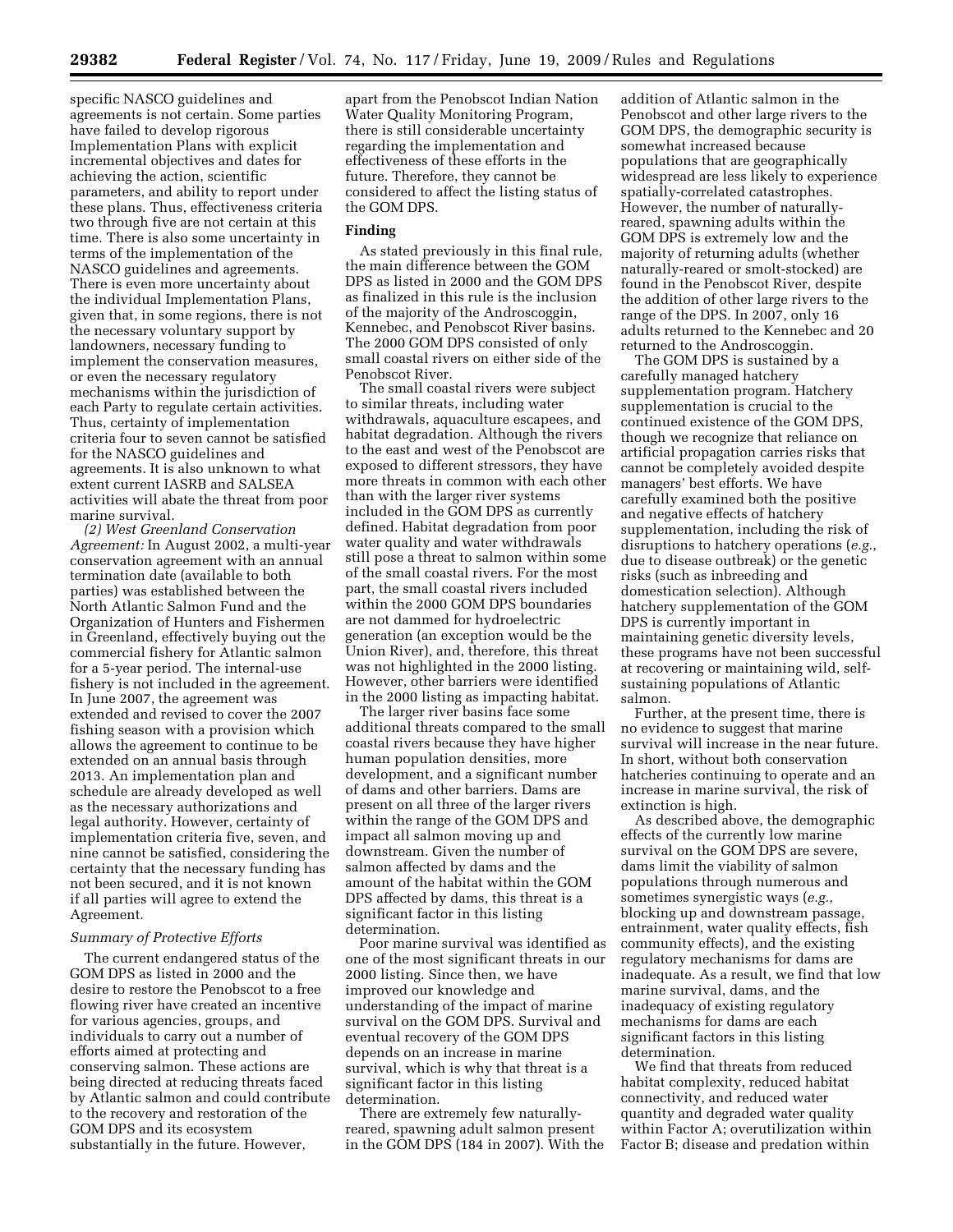Factor C; inadequacy of existing regulatory mechanisms for water withdrawals and water quality within Factor D; and aquaculture, depleted diadromous fish communities, and competition within Factor E all act as stressors on the GOM DPS. Collectively, these are significant factors in this listing determination, contributing to the poor status of the GOM DPS. At this time, we do not have enough information to determine whether climate change (within Factor E) is a threat to the long-term persistence of the GOM DPS.

We have considered all the above factors, efforts to protect the species, and the status of the species. We have concluded that the GOM DPS of Atlantic salmon is in danger of extinction. Therefore, we are listing it as endangered.

#### **Available Conservation Measures**

Conservation measures provided to species listed as endangered or threatened under the ESA include recovery actions, requirements for Federal agencies to avoid jeopardizing the continued existence of the species, and prohibitions against taking the species, as defined in the ESA. Recognition through listing may improve public awareness and encourage conservation actions by Federal, state, and local agencies, private organizations, and individuals. The ESA provides for possible land acquisition and cooperation with the States and provides for recovery actions to be carried out for listed species. The requirement of Federal agencies to avoid jeopardy and the prohibitions against take are discussed below.

Section 7(a) of the ESA, as amended, requires Federal agencies to evaluate their actions with respect to any species that is listed as endangered or threatened and with respect to its critical habitat, if any is designated. Regulations implementing this interagency cooperation provision of the ESA are codified at 50 CFR part 402. Section 7(a)(4) requires Federal agencies to confer informally with us on any action that is likely to jeopardize the continued existence of a species proposed for listing or result in destruction or adverse modification of proposed critical habitat. If a species is subsequently listed, section 7(a)(2) requires Federal agencies to ensure that activities they authorize, fund, or carry out are not likely to jeopardize the continued existence of the species or destroy or adversely modify its critical habitat. If a Federal action may affect a listed species or its critical habitat, the responsible Federal agency must enter

into formal consultation with us under the provisions of section 7(a)(2) of the ESA.

Several Federal agencies are expected to have involvement under section 7 of the ESA regarding the Atlantic salmon. The Environmental Protection Agency may be required to consult on its permitting oversight authority for the CWA and Clear Air Act. The ACOE may be required to consult on permits it issues under section 404 of the CWA and section 10 of the Rivers and Harbors Act. The FERC may be required to consult on licenses it issues for hydroelectric dams under the FPA. The Federal Highway Administration may be required to consult on transportation projects it authorizes, funds, or carries out.

ESA section 9(a) take prohibitions (16 U.S.C. 1538(a)(1)(B)) apply to all species listed as endangered. Those prohibitions, in part, make it illegal for any person subject to the jurisdiction of the United States to take, import or export, ship in interstate commerce in the course of commercial activity, or sell or offer for sale in interstate or foreign commerce any wildlife species listed as endangered, except as provided in sections  $6(g)(2)$  and 10 of the ESA. It is also illegal under ESA section 9 to possess, sell, deliver, carry, transport, or ship any such wildlife that has been taken illegally. Section 11 of the ESA provides for civil and criminal penalties for violation of section 9 or of regulations issued under the ESA.

The ESA provides for the issuance of permits to authorize incidental take during the conduct of activities that may result in the take of threatened or endangered wildlife under certain circumstances. Regulations governing permits are codified at 50 CFR 17.22, 17.23, and 17.32. Such permits are available for scientific purposes, to enhance the propagation or survival of the species, and for incidental take in the course of otherwise lawful activities provided that certain criteria are met.

It is our policy, published in the **Federal Register** on July 1, 1994 (59 FR 34272), to identify, to the maximum extent practicable at the time a species is listed, those activities that would or would not likely constitute a violation of section 9 of the ESA. The intent of this policy is to increase public awareness of the effects of the listing on proposed and ongoing activities within a species' range.

The Services believe that, based on the best available information, the following actions are unlikely to result in a violation of section 9:

(1) Any incidental take of GOM DPS Atlantic salmon resulting from an

otherwise lawful activity conducted in accordance with the conditions of an incidental take permit issued by one of the Services under section 10 of the ESA. Examples of such actions may include operation of dams and fishways, State sport fish stocking programs, State recreational fishing programs for other species, silviculture, agriculture, State programs regulating water quality, and State programs regulating water withdrawals and instream flow;

(2) Any action authorized, funded, or carried out by a Federal agency that is likely to adversely affect the GOM DPS of Atlantic salmon, when the action is conducted in accordance with the terms and conditions of an incidental take statement issued by either of the Services under section 7 of the ESA. Examples of such actions may include dam construction and operation, road construction, discharge of fill material, siting and operation of aquaculture facilities, and stream channelization or diversion; and

(3) Any action carried out for scientific purposes or to enhance the propagation or survival of the species that is conducted in accordance with the conditions of a permit issued by one of the Services under section 10 of the ESA. Examples of such actions may include the river-specific hatchery conservation program at CBNFH and GLNFH, habitat restoration activities, and scientific monitoring programs.

Activities that could lead to violation of section 9 prohibitions against ''take'' of the GOM DPS of anadromous Atlantic salmon include, but are not limited to, the following:

(1) Unauthorized killing, collecting, handling, or harassing of individual GOM DPS Atlantic salmon. Examples of such actions may include targeted recreational or commercial fishing for GOM DPS salmon, and non-targeted recreational or commercial fishing for other species (bycatch),

(2) Siting or operation of an aquaculture facility without adopting and implementing fish health practices that adequately protect against the introduction and spread of disease or the destruction of habitat;

(3) Unauthorized destruction or alteration of spawning, rearing, or migration habitat. Examples of such activities may include erecting or operating structures that block migration routes (such as dams, culverts, or other barriers); instream dredging, rock removal, operation of heavy equipment, or channelization; riparian and in-river damage due to livestock; discharge of fill material; or manipulation of river flow;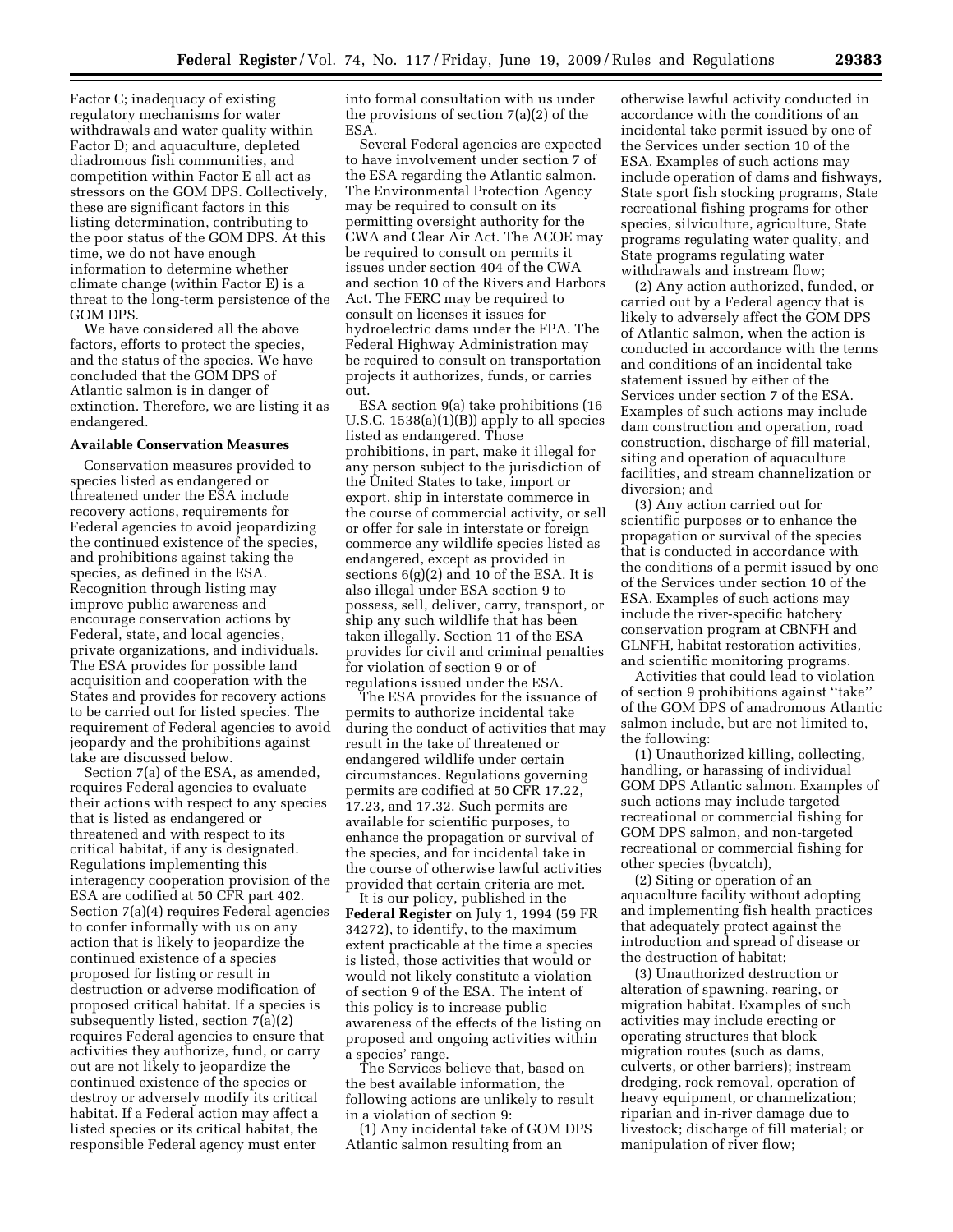(4) Discharge or dumping of toxic chemicals, silt, or other pollutants (*e.g.,*  fertilizers, pesticides, heavy metals, oil, organic wastes) into the aquatic environment of the GOM DPS.

Other activities not identified here will be reviewed on a case-by-case basis to determine if violation of section 9 of the ESA may be likely to result from such activities. When there are questions about the effect of an action on the GOM DPS, the Services are available to provide technical assistance. We do not consider these lists to be exhaustive, and we provide them as general information to the public.

#### **Critical Habitat**

Section 4(b)(2) of the ESA requires us to designate critical habitat for threatened and endangered species ''on the basis of the best scientific data available and after taking into consideration the economic impact, the impact on national security, and any other relevant impact, of specifying any particular area as critical habitat.'' This section grants the Secretary of the Interior or of Commerce discretion to exclude an area from critical habitat if the Secretary determines ''the benefits of such exclusion outweigh the benefits of specifying such area as part of the critical habitat.'' The Secretary may not exclude areas if exclusion ''will result in the extinction of the species.'' In addition, the Secretary may not designate as critical habitat any lands or other geographical areas owned or controlled by the Department of Defense, or designated for its use, that are subject to an integrated natural resources management plan under Section 101 of the Sikes Act (16 U.S.C. 670a), if the Secretary determines in writing that such a plan provides a benefit to the species for which critical habitat is proposed for designation (see section 318(a)(3) of the National Defense Authorization Act, Pub. L. 108–136).

The ESA defines critical habitat under section 3(5)(A) as: "(i) the specific areas within the geographical area occupied by the species, at the time it is listed \* \* \*, on which are found those physical or biological features (I) essential to the conservation of the species and (II) which may require special management considerations or protection; and (ii) specific areas outside the geographical area occupied by the species at the time it is listed \* \* \*, upon a determination by the Secretary that such areas are essential for the conservation of the species.''

Once critical habitat is designated, Section 7 of the ESA requires Federal agencies to ensure they do not fund,

authorize, or carry out any actions that will destroy or adversely modify that habitat. This requirement is in addition to the other principal section 7 requirement that Federal agencies ensure their actions do not jeopardize the continued existence of listed species.

The Secretary of Commerce is designating critical habitat in a separate rulemaking.

#### **Peer Review**

In December 2004, the Office of Management and Budget (OMB) issued a Final Information Quality Bulletin for Peer Review, establishing minimum peer review standards, a transparent process for public disclosure of peer review planning, and opportunities for public participation. The OMB Bulletin, implemented under the Information Quality Act (Pub. L. 106–554), is intended to enhance the quality and credibility of the Federal government's scientific information, and applies to influential or highly influential scientific information disseminated on or after June 16, 2005. We obtained independent peer review of the scientific information compiled in the 2006 Status Review (Fay *et al.,* 2006) that supports this proposal to list the GOM DPS of Atlantic salmon as endangered.

On July 1, 1994, the Services published a policy for peer review of scientific data (59 FR 34270). The intent of the peer review policy is to ensure that listings are based on the best scientific and commercial data available. During the public comment period for the proposed rule to list the GOM DPS of Atlantic salmon as endangered, the Services solicited the expert opinions of four qualified specialists. These independent specialists represented expertise from the academic and scientific community. Out of the four reviewers solicited, two individuals completed a critical review of the proposed rule. Peer review comments are summarized and addressed in the public comment section of this rule, and the text of the final rule has been changed where necessary.

#### *References*

A complete list of the references used in this final rule is available upon request (see **ADDRESSES**).

#### **Classification**

#### *National Environmental Policy Act*

ESA listing decisions are exempt from the requirement to prepare an environmental assessment (EA) or

environmental impact statement (EIS) under the National Environmental Policy Act of 1969 (NEPA) (NOAA Administrative Order 216–6.03(e)(1); *Pacific Legal Foundation* v. *Andrus,* 675 F. 2d 825 (6th Cir. 1981)). Thus, we have determined that the final listing determination for the GOM DPS of Atlantic salmon described in this notice is exempt from the requirements of NEPA.

# *Information Quality Act*

The Information Quality Act directed the Office of Management and Budget to issue government wide guidelines that ''provide policy and procedural guidance to Federal agencies for ensuring and maximizing the quality, objectivity, utility, and integrity of information (including statistical information) disseminated by Federal agencies.'' Compliance of this document with NOAA guidelines is evaluated below.

*Utility:* The information disseminated is intended to describe the species' life history, population status, threats, and risks; management actions; and the effects of management actions. The information is intended to be useful to state and Federal agencies, nongovernmental organizations, industry groups and other interested parties so they can understand the listing status of the species.

*Integrity:* No confidential data were used in the analysis of the impacts associated with this document. All scientific data considered in this document and used to analyze the proposed action, is considered public information.

*Objectivity:* The NOAA Information Quality Guidelines require disseminated information to be presented in an accurate, clear, complete, and unbiased manner. This document was prepared with these objectives in mind. It was also reviewed by agency biologists, policy analysts, and managers and NOAA and Department of Commerce attorneys.

#### *Administrative Procedure Act*

The Federal Administrative Procedure Act (APA) establishes procedural requirements applicable to informal rulemaking by Federal agencies. The purpose of the APA is to ensure public access to the Federal rulemaking process and to give the public notice and an opportunity to comment before the agency promulgates new regulations. These public notice and comment procedures have been completed in this rulemaking.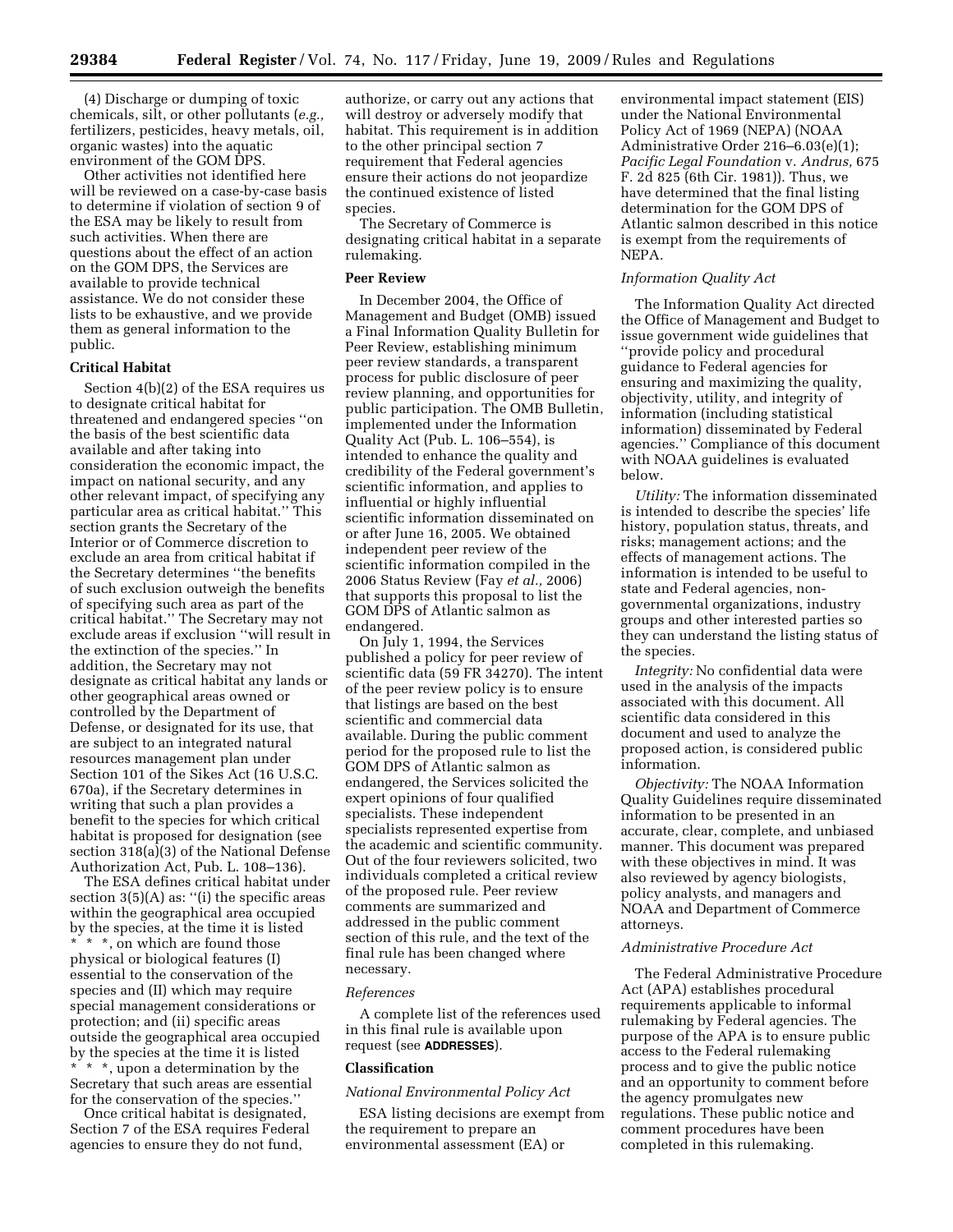# *Coastal Zone Management Act*

Section 307(c)(1) of the Federal Coastal Zone Management Act of 1972 requires that all Federal activities that affect any land or water use or natural resource of the coastal zone be consistent with approved state coastal zone management programs to the maximum extent practicable. NMFS has determined that this action is consistent to the maximum extent practicable with the enforceable policies of approved Coastal Zone Management Programs of Maine. A letter documenting NMFS' determination and a copy of the proposed rule was sent to the coastal zone management program office in Maine. The specific state contact and a copy of the letter is available upon request. A copy of the final rule will be sent to the coastal zone management program office in Maine.

# *Executive Order (E.O.) 13132 Federalism*

E.O. 13132, otherwise known as the Federalism E.O., was signed by President Clinton on August 4, 1999, and published in the **Federal Register**  on August 10, 1999 (64 FR 43255). This E.O. is intended to guide Federal agencies in the formulation and implementation of ''policies that have Federal implications.'' Such policies are regulations, legislative comments or proposed legislation, and other policy statements or actions that have substantial direct effects on the states, on the relationship between the national government and the states, or on the distribution of power and responsibilities among the various levels of government. E.O. 13132 requires Federal agencies to have a process to ensure meaningful and timely input by state and local officials in the development of regulatory policies that have federalism implications. A Federal summary impact statement is also required for rules that have federalism implications.

Pursuant to E.O. 13132, the Assistant Secretary for Legislative and Intergovernmental Affairs provided notice of the action at the proposed rulemaking stage and requested comments from the appropriate official(s) in Maine. Comments were received from Senators Snowe and Collins, Congressman Michaud, and from the State of Maine. Among other concerns, they stated that a threatened

listing determination could be justified under the ESA and advocated that the Services suspend a decision on the Androscoggin until further genetic data could be gathered and analyzed. These comments were considered by the Services in preparing this final rulemaking action and are addressed in the Response to Public Comments section above. A Federal summary impact statement has been prepared and sent to the appropriate State officials.

# *Environmental Justice*

Executive Order 12898 requires that Federal actions address environmental justice in decision-making process. In particular, the environmental effects of the actions should not have a disproportionate effect on minority and low-income communities. The final listing determination is not expected to have a disproportionately high effect on minority populations and low-income populations in Maine because the implications of this listing action do not adversely affect the human health of low-income, minority, or other populations or the environment in which these various populations live.

# *E.O. 12866, Regulatory Flexibility Act, and Paperwork Reduction Act*

As noted in the Conference Report on the 1982 amendments to the ESA, economic impacts shall not be considered when assessing the status of a species. Therefore, the economic analysis requirements of the Regulatory Flexibility Act are not applicable to the listing process. In addition, this rule is exempt from review under E.O. 12866. This rule does not contain a collectionof-information requirement for the purposes of the Paperwork Reduction Act.

# *E.O. 13175—Consultation and Coordination With Indian Tribal Governments*

E.O. 13175 requires that, if we issue a regulation that significantly or uniquely affects the communities of Indian tribal governments and imposes substantial direct compliance costs on those communities, we consult with those governments or the Federal government must provide the funds necessary to pay the direct compliance costs incurred by the tribal governments. This rule does not impose substantial direct compliance costs on

the communities of Indian tribal governments. Accordingly, the requirements of section 3(b) of E.O. 13175 do not apply to this final rule. Nonetheless, we met with tribal governments potentially affected by this listing decision and to solicit their input on the proposed rule. We have given careful consideration to all written and oral comments received and will continue our coordination and discussions with interested tribes as we move forward specifically with implementing this final rule as well as salmon recovery and management in general.

# **List of Subjects**

# *50 CFR Part 17*

Endangered and threatened species, Exports, Imports, Reporting and recordkeeping requirements, Transportation.

# *50 CFR Part 224*

Administrative practice and procedure, Endangered and threatened species, Exports, Imports, Reporting and recordkeeping requirements, Transportation.

#### Dated: June 11, 2009.

#### **Samuel D. Rauch III,**

*Acting Assistant Administrator for Fisheries, National Marine Fisheries Service.* 

# Dated: May 12, 2009.

# **Stephen Guertin,**

*Acting Director, U.S. Fish and Wildlife Service.* 

■ For the reasons set out in the preamble, 50 CFR parts 17 and 224 are amended as follows:

# **PART 17—ENDANGERED AND THREATENED WILDLIFE AND PLANTS**

■ 1. The authority citation for part 17 continues to read as follows:

**Authority:** 16 U.S.C. 1361–1407; 16 U.S.C. 1531–1544; 16 U.S.C. 4201–4245; Pub. L. 99– 625, 100 Stat. 3500, unless otherwise noted.

■ 2. In § 17.11(h) revise the entry for ''Salmon, Atlantic'', which is in alphabetical order under FISHES, to read as follows:

# **§ 17.11 Endangered and threatened wildlife.**

# (h) \* \* \*

\* \* \* \* \*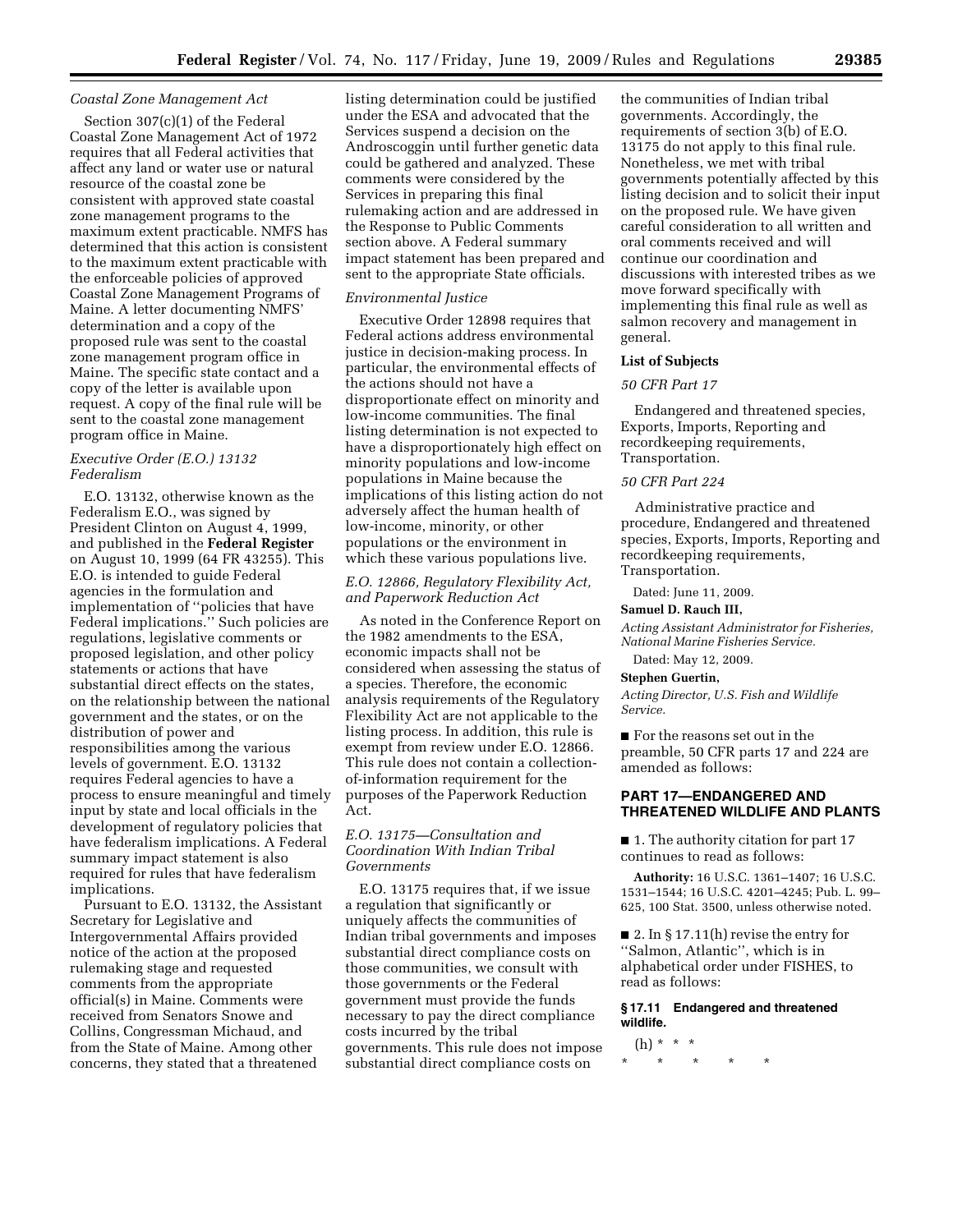|                                           | Species            |                                                             |                                                                                                                                                                                                                                                                                                                                                                                                                                                                                                                                                                                                                                                                                                                                                                                                                                                                                                                                                                                                                                                                                                                                                                                                                                                                                                                                                                                                                                                                                                                                                                                                                                                                              |        |                |                     |                  |           |
|-------------------------------------------|--------------------|-------------------------------------------------------------|------------------------------------------------------------------------------------------------------------------------------------------------------------------------------------------------------------------------------------------------------------------------------------------------------------------------------------------------------------------------------------------------------------------------------------------------------------------------------------------------------------------------------------------------------------------------------------------------------------------------------------------------------------------------------------------------------------------------------------------------------------------------------------------------------------------------------------------------------------------------------------------------------------------------------------------------------------------------------------------------------------------------------------------------------------------------------------------------------------------------------------------------------------------------------------------------------------------------------------------------------------------------------------------------------------------------------------------------------------------------------------------------------------------------------------------------------------------------------------------------------------------------------------------------------------------------------------------------------------------------------------------------------------------------------|--------|----------------|---------------------|------------------|-----------|
| Common<br>name                            | Scientific<br>name | Historic<br>range                                           | Vertebrate population where endangered or threatened                                                                                                                                                                                                                                                                                                                                                                                                                                                                                                                                                                                                                                                                                                                                                                                                                                                                                                                                                                                                                                                                                                                                                                                                                                                                                                                                                                                                                                                                                                                                                                                                                         | Status | When<br>listed | Critical<br>habitat | Special<br>rules |           |
| <b>FISHES</b>                             |                    |                                                             |                                                                                                                                                                                                                                                                                                                                                                                                                                                                                                                                                                                                                                                                                                                                                                                                                                                                                                                                                                                                                                                                                                                                                                                                                                                                                                                                                                                                                                                                                                                                                                                                                                                                              |        |                |                     |                  |           |
|                                           |                    |                                                             |                                                                                                                                                                                                                                                                                                                                                                                                                                                                                                                                                                                                                                                                                                                                                                                                                                                                                                                                                                                                                                                                                                                                                                                                                                                                                                                                                                                                                                                                                                                                                                                                                                                                              |        |                |                     |                  |           |
| Salmon,<br>Atlantic,<br>Gulf of<br>Maine. | Salmo<br>salar.    | U.S.A.,<br>Canada,<br>Green-<br>land,<br>western<br>Europe. | U.S.A., ME, Gulf of Maine Distinct Population Segment. The<br>GOM DPS includes all anadromous Atlantic salmon whose<br>freshwater range occurs in the watersheds from the<br>Androscoggin River northward along the Maine coast to<br>the Dennys River, and wherever these fish occur in the<br>estuarine and marine environment. The following impass-<br>able falls delimit the upstream extent of the freshwater<br>range: Rumford Falls in the town of Rumford on the<br>Androscoggin River; Snow Falls in the town of West Paris<br>on the Little Androscoggin River; Grand Falls in Township<br>3 Range 4 BKP WKR, on the Dead River in the Kennebec<br>Basin; the un-named falls (impounded by Indian Pond<br>Dam) immediately above the Kennebec River Gorge in the<br>town of Indian Stream Township on the Kennebec River;<br>Big Niagara Falls on Nesowadnehunk Stream in Township<br>3 Range 10 WELS in the Penobscot Basin; Grand Pitch<br>on Webster Brook in Trout Brook Township in the Penob-<br>scot Basin; and Grand Falls on the Passadumkeag River<br>in Grand Falls Township in the Penobscot Basin. The ma-<br>rine range of the GOM DPS extends from the Gulf of<br>Maine, throughout the Northwest Atlantic Ocean, to the<br>coast of Greenland. Included are all associated conserva-<br>tion hatchery populations used to supplement these nat-<br>ural populations; currently, such conservation hatchery<br>populations are maintained at Green Lake National Fish<br>Hatchery (GLNFH) and Craig Brook National Fish Hatch-<br>ery (CBNFH). Excluded are landlocked salmon and those<br>salmon raised in commercial hatcheries for aquaculture. |        | E.             | .                   | NA               | <b>NA</b> |
|                                           |                    |                                                             |                                                                                                                                                                                                                                                                                                                                                                                                                                                                                                                                                                                                                                                                                                                                                                                                                                                                                                                                                                                                                                                                                                                                                                                                                                                                                                                                                                                                                                                                                                                                                                                                                                                                              |        |                |                     |                  |           |

# **PART 224—ENDANGERED MARINE AND ANADROMOUS SPECIES**

■ 3. The authority citation for part 224 continues to read as follows:

**Authority:** 16 U.S.C. 1531–1543 and 16 U.S.C. 1361 *et seq.* 

 $\blacksquare$  4. Amend the table in § 224.101, by revising the entry for ''Atlantic salmon'' in the table in § 224.101(a) to read as follows:

**§ 224.101 Enumeration of endangered marine and anadromous species.** 

\* \* \* \* \*

(a) *Marine and anadromous fish.*  \* \* \*